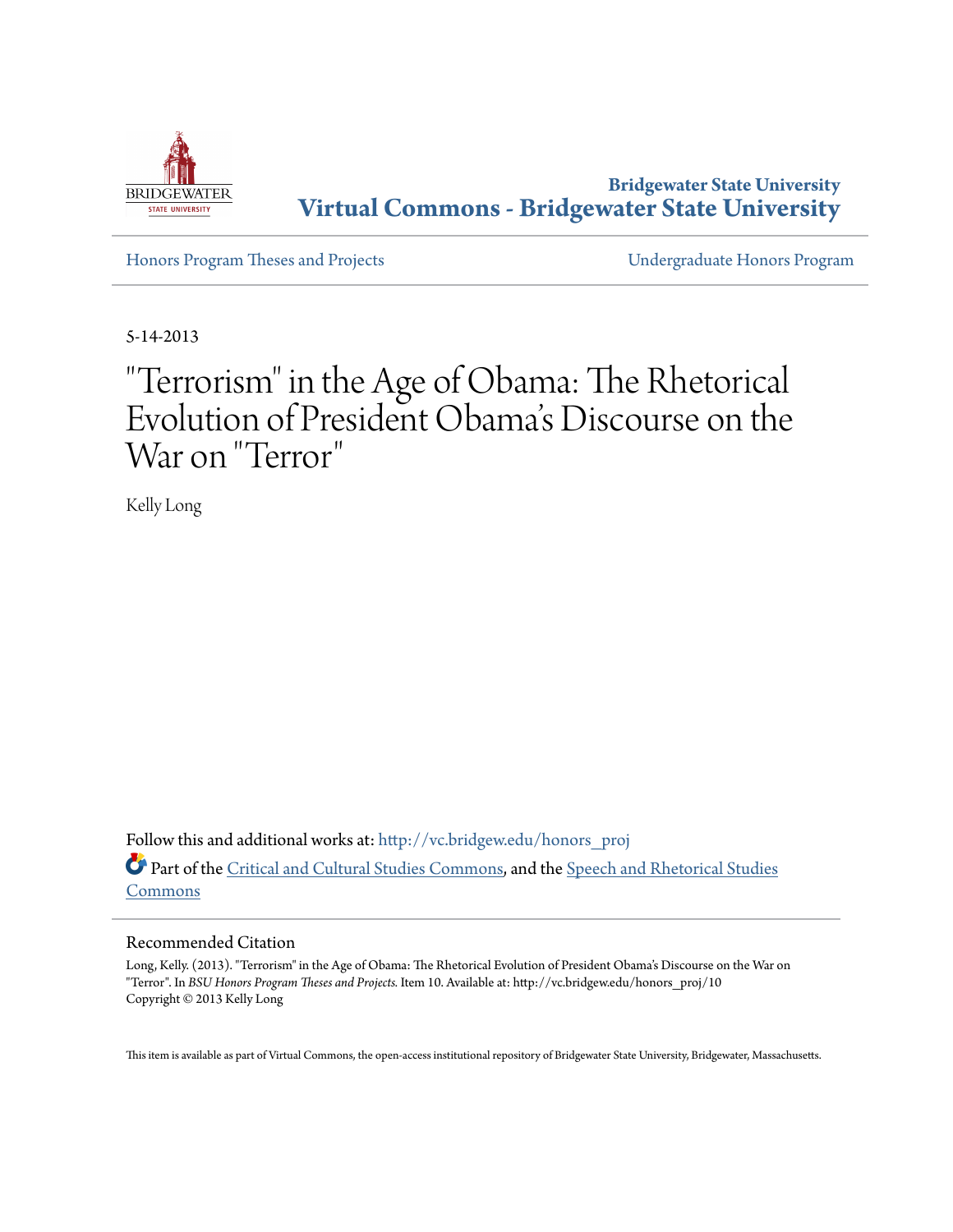**<**Terrorism> in the Age of Obama:

The Rhetorical Evolution of President Obama's Discourse on the War on <Terror>

Kelly P. Long

Submitted in Partial Completion of the Requirements for Commonwealth Honors in Communications Studies

Bridgewater State University

May 14, 2013

Dr. Jason Edwards, Thesis Director Dr. Maria Hegbloom, Committee Member Dr. Jessica Birthisel, Committee Member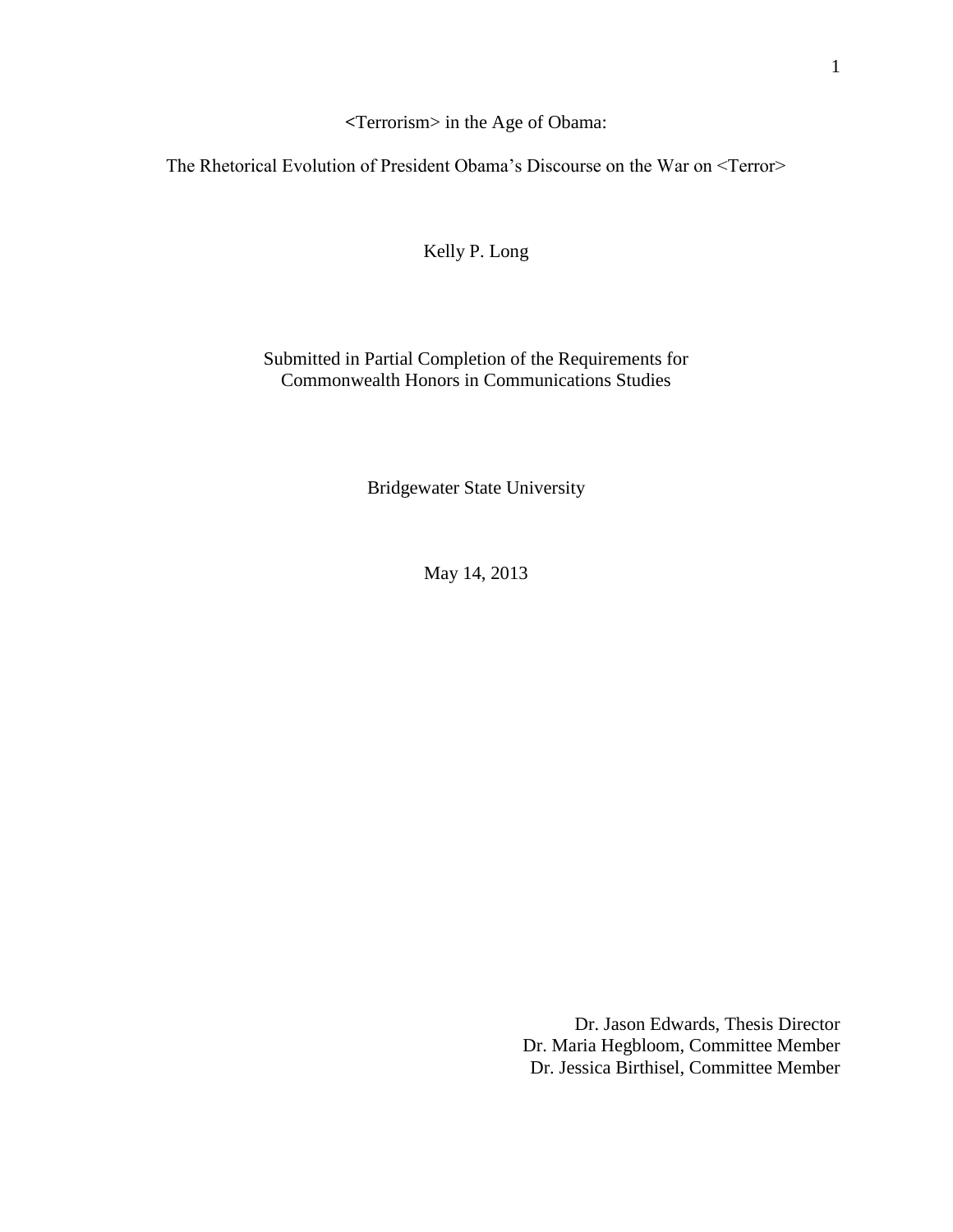#### **<Terrorism> in the Age of Obama:**

## **The Rhetorical Evolution of President Obama's Discourse on the War on <Terror>**

Since September  $11^{th}$ , 2001, the word  $\langle$  terrorism $\rangle$  has helped to shape and been shaped by the culture of the American people who have come into contact with this concept on a daily basis. The use of <terrorism> and its companion the War on <Terror> carried with it certain ideological baggage that has serve as a prism in which the American people have viewed United States' foreign affairs over the past decade. The fight against <terrorism> offered a pre-text for the U.S. to engage in two different wars, administrated a policy of hunting and killing <terrorists> across the globe, constructed policies that limited civil liberties, and articulated a vision of America's new role will be during the  $21<sup>st</sup>$  century.

<Terrorism> is an example of what rhetorical scholars call an ideograph, which is a high order abstraction found in everyday language used in political discourse which warrants the use of military, legislative, or financial power, excuses behavior and belief that might otherwise be considered eccentric or anti-social, and guides behavior, principles, and positions. An ideograph is also transcendent in nature – "having as much power and influence over the ruler as it has on the ruled" (McGee, 1980). In order for the call to collective commitment to be successful, the individual using the ideograph is equally as invested in its definition as the general public who chooses to align its ideologies with it.

Scholars within the field of rhetorical studies have used ideographs to explore a number of different subjects, trying to ascertain the ideological baggage, which serves as intellectual support for specific ideas and policies. More specifically, ideographs have been used by rhetorical scholars to examine how American presidents use them in U.S. foreign policy discourse. Carol Winkler (2006) explored how <terrorism> had been used by presidents since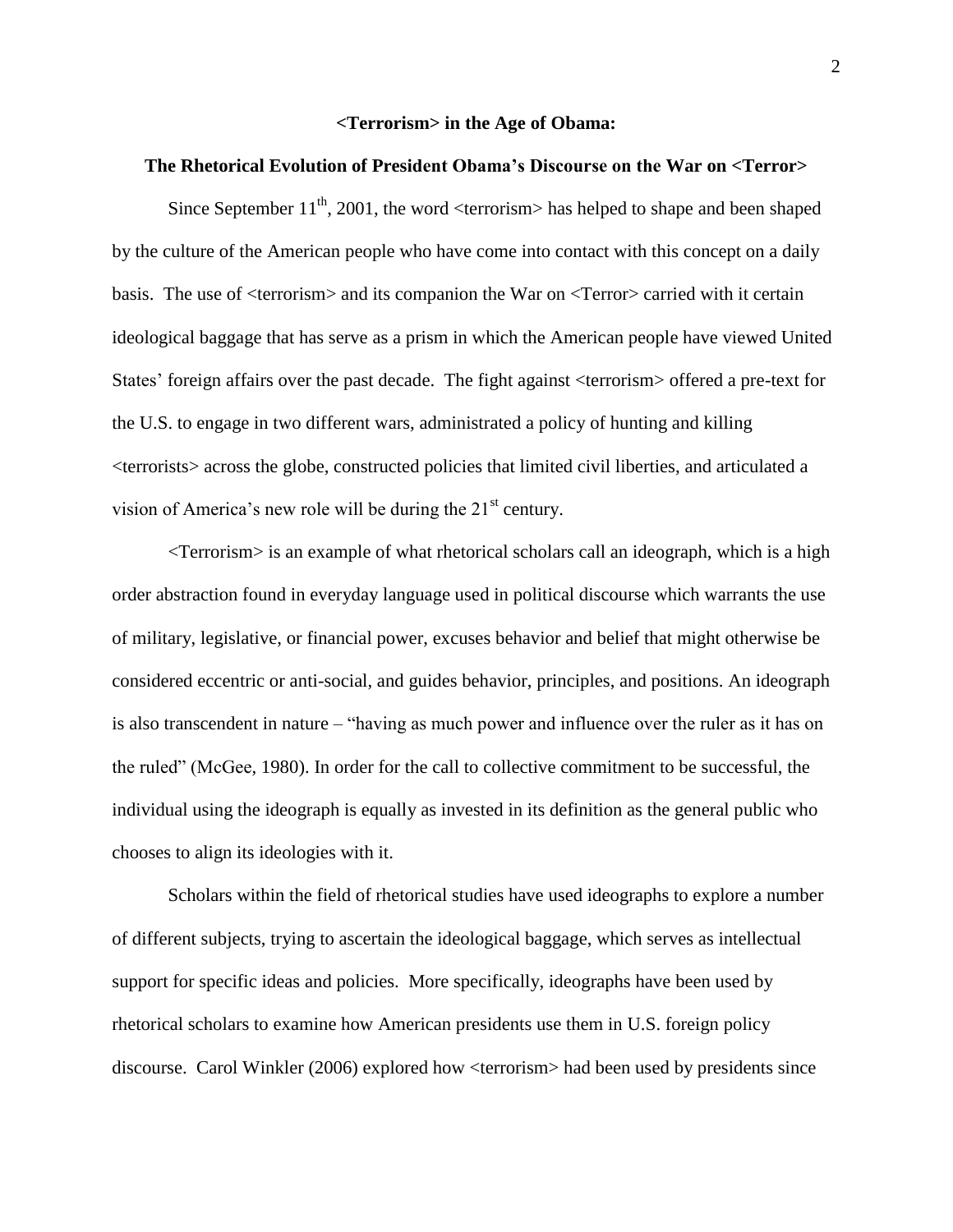World War II. Winkler concluded that in the post-World War Era, two distinct and separate ideologies had formed in the ways that Democratic and Republican presidents used <terrorism> differently. Democrats understand the issue of combating <terrorism> in the context of the justice system: <terrorism> is a criminal act that should be dealt with through means of police enforcement and punishable by judicial trial, sentencing, and punishment. Republicans construct <terrorism> in terms of a stark Manichean logic. In its role as world leader, the United States must prosecute <terrorism> to ensure its survival not only because it is a part of the larger battle of good versus evil, but also to reinforce the global order America has helped to construct over the past seventy-five years. President George W. Bush extended this Republican use of <terrorism> by using it to usher in a greater unilateral foreign policy when compared to previous administrations, while uniting the nation and the world against a common ideological enemy. Facing this foe would mean two of the longest and most expensive conflicts in U.S. history.

When President Obama entered office he inherited this rhetorical ideograph. Under President Bush, however, American foreign policy and global reputation had been badly damaged by the increase in unilateralism and its overall War on <Terror>. Despite this, President Obama pledged during the 2008 presidential campaign to continue America's fight against <terrorism>. This study attempts to answer the question: How did President Obama use <terrorism> in putting forth his foreign policy agenda? To answer this question, I begin by providing a theoretical overview of presidential rhetoric and ideographs. Then, I examine the first two years of President Obama's foreign policy rhetoric to determine how <terrorism> was employed by the administration. I take each year on its own merits because each year came with different exigent challenges. I end with some conclusions regarding President Obama and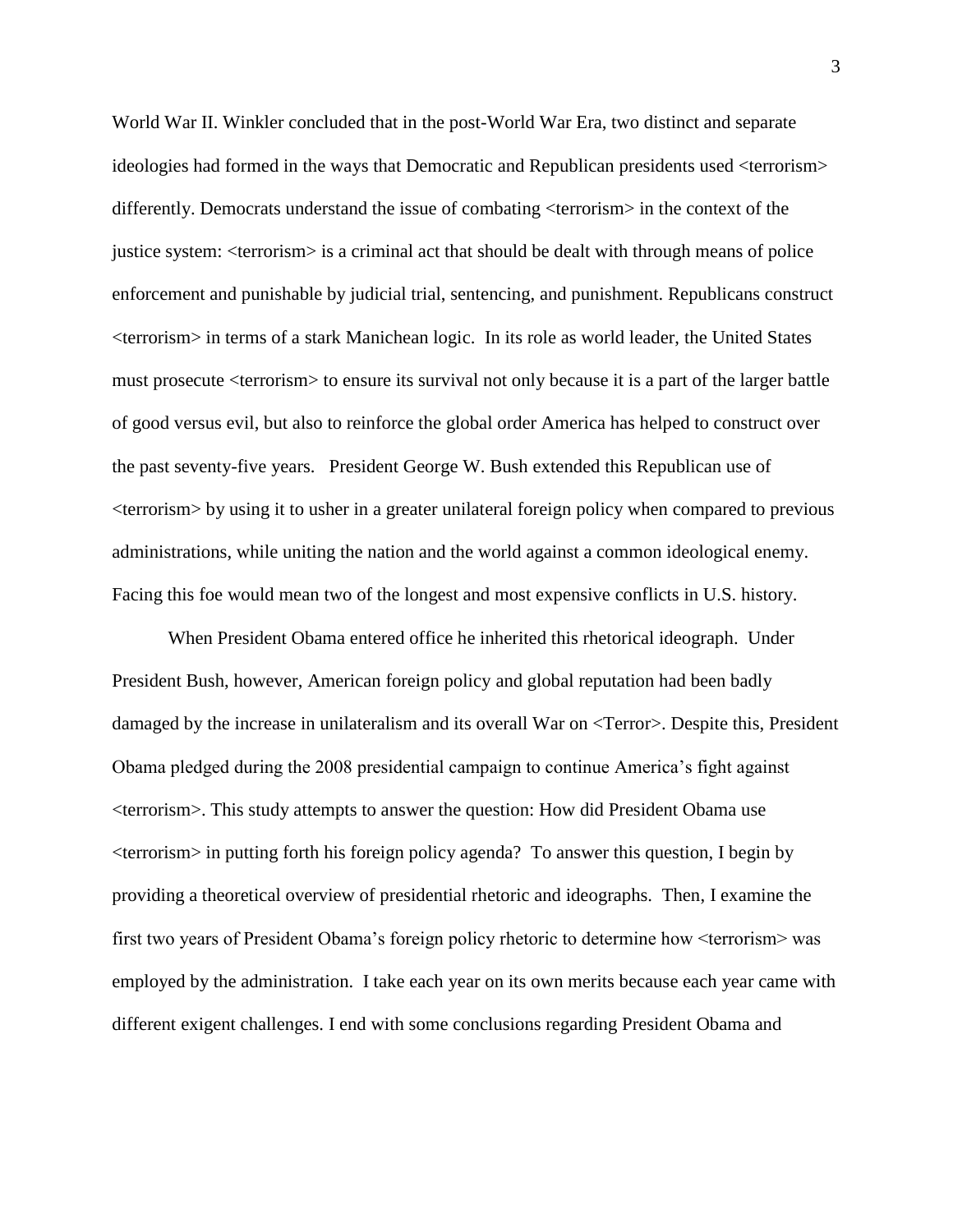ideographs and the implications of his <terrorist> rhetoric in shaping his foreign policy agenda, along with some suggestions for future research

# **Literature Review: Presidential Rhetoric and Ideographs**

The president is the most important political actor in America's political system. Denton and Woodward (1990) noted the presidency is "an office, a role, a persona, constructing a position of power, myth, legend, and persuasion. Everything a president does or says has implications and communicates something.' Every act, word, or phrase becomes calculated and measured for a response" (pp. 199-200). No political topic is left untouched by a modern president, particularly as it relates to American foreign policy and effects our global reputation. In foreign affairs, the president's power is at its apex, partly because of his constitutional mandate to lead. According to Article II of the Constitution, the president is the "commander and chief" of the armed forces, which offers him a natural leadership position within international relations. Moreover, he is the primary agent that negotiates treaties with other nations, as well as appoints all ambassadors and members of America's foreign policy staff, which allows him to have the foremost information and resources available to deal with U.S. foreign policy (see Ambrose, 1991-92; McCrisken, 2003; Schonberg, 2003).

One of the key resources for any president is his use of language. Neustadt (1990) asserted one of the true powers of the presidency is to persuade, even in a fragmented, mediated environment that we have today. Tulis (1987) argued the presidency has become a rhetorical institution. Presidents use rhetoric to rally support for principles, positions, and policies. The president's rhetorical power is matched by no one within the political arena. For Tulis, this power "is not only a form of communication, but it is a way of constituting the people to whom it is addressed by furnishing them with the very equipment they need to assess its use—metaphors,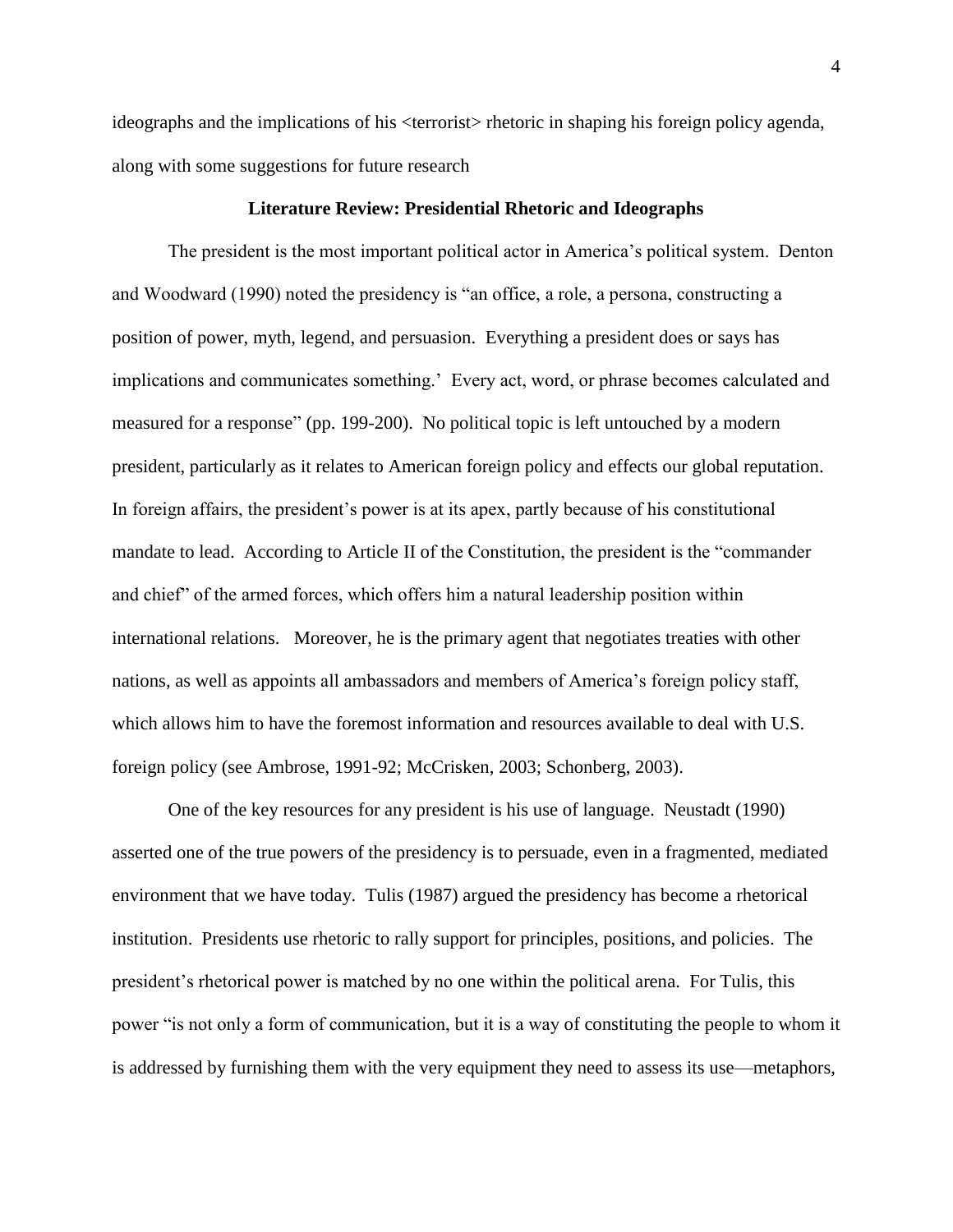categories, concepts of political discourse" (pp. 203). Presidential rhetoric offers audiences with "equipment" to understand the political landscape around them.

This equipment for understanding the political landscape is even more prominent in U.S. foreign affairs because it is through rhetoric that presidents demonstrate leadership, shape public perceptions about issues, and instruct audiences about places, issues, and situations (see Bostdorff, 1994; Campbell & Jamieson, 2008; Stuckey, 2004). Most Americans have little to no understanding of the issues and threats the United States faces in the international arena. Presidential rhetoric can offer a sense of order for a world that appears disorderly. Thus, rhetoric becomes a primary instrument for presidential foreign policy. One of the ways in which president convey that sense of order, inform the public, and help Americans understand foreign affairs is by using the rhetorical application of ideographs.

Ideographs are high-order abstracts, which are often terms, phrases, and images central to political ideology. According to McGee (1980) an ideograph is "an ordinary language term found in political discourse…representing collective commitment to a particular but equivocal and ill-defined normative goal that warrants the use of power, excuses behavior and belief that might otherwise be seen as eccentric or anti-social, and also guides behavior and belief" (pp. 15). In other words, ideographs have different functions and meanings for different demographic groups – racial, regional, religious, financial, gender, or generation – at different times in history across contexts. Those functions and meanings hold unique symbolic qualities that summarize prevailing attitudes and characteristics of a particular community. For example, <equality> is an ideograph that may hold different meanings for different groups over time and space. In 1896, the Supreme Court of the United States (SCOTUS) ruled in Plessy vs. Ferguson that separate spaces were equal in terms of resources and quality of schooling (Hasian & Condit, 1996).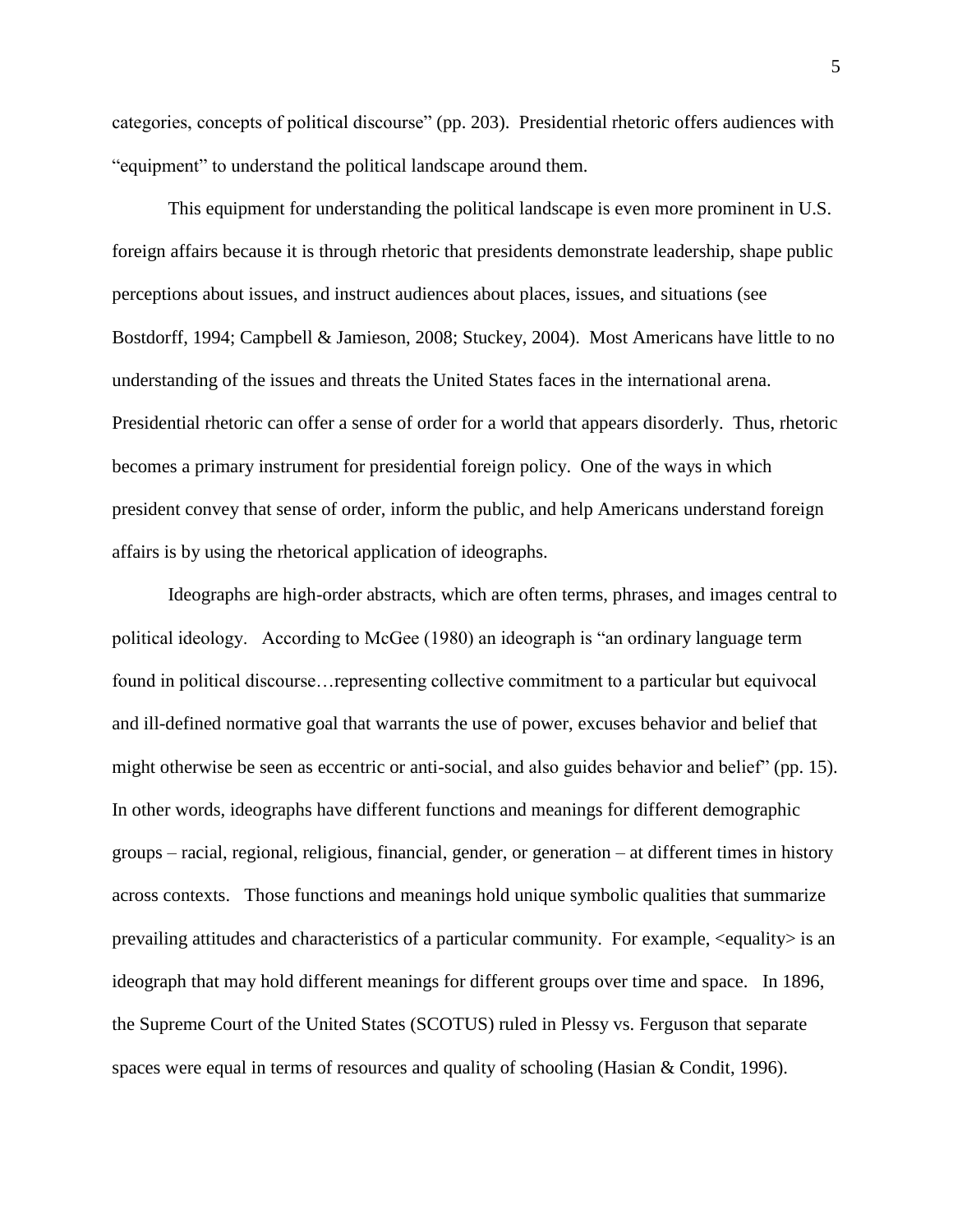Although the term separate but <equal> was coined from Plessy vs. Ferguson, the reality was that African-American children had far less access to <equal> educational opportunities and codified segregation as a legal means to separate the races and disempower African-Americans. In 1954, SCOTUS reversed the separate but  $\langle$  squal $\rangle$  doctrine in Brown vs. the Board of Education. The Court argued the only possible way to achieve the goal of  $\leq$  equality  $\geq$  was to fully integrate public school systems.  $\leq$ Equality as defined in Brown vs. Board of Education was the first means in the larger movement to desegregate public institutions within the United States. The ideograph of <equality> demonstrates how ideographs can provide different understandings of political precepts over time, while also offering intellectual support for specific policies and ideologies that can fundamentally alter a political culture.

Ideographs can be analyzed in either a synchronic or diachronic fashion. Synchronic analysis is analogous to a snapshot or "vertical" approach because the rhetorical critic is attempting to capture how that specific instance of an ideograph is being used at a singular point in time and its potential immediate effects. For example, Amernic and Craig (2004) explored Southwest Airlines (SWA) letter to shareholders following the terrorist attacks on September 11<sup>th</sup>, 2001. Their analysis produced "an example, in the extreme case of...cultural ideographs being appropriated to serve corporate ends" (pp. 327). Specifically, Amernic and Craig asserted SWA utilized the <Let's Roll> allegory of Todd Beamer of United Airlines' Flight 93 to imply that "SWA is an American (in the same manner as Todd Beamer) with 'iron character', 'unquenchable spirit', and 'inspiring altruism'" (pp. 332). In other words, <Let's Roll> symbolized the character of Southwest Airlines in that moment and time.

Analyzing ideographs diachronically works by sampling how a specific ideograph is used over a range of time, assessing its potential evolution within contemporary culture (e.g. the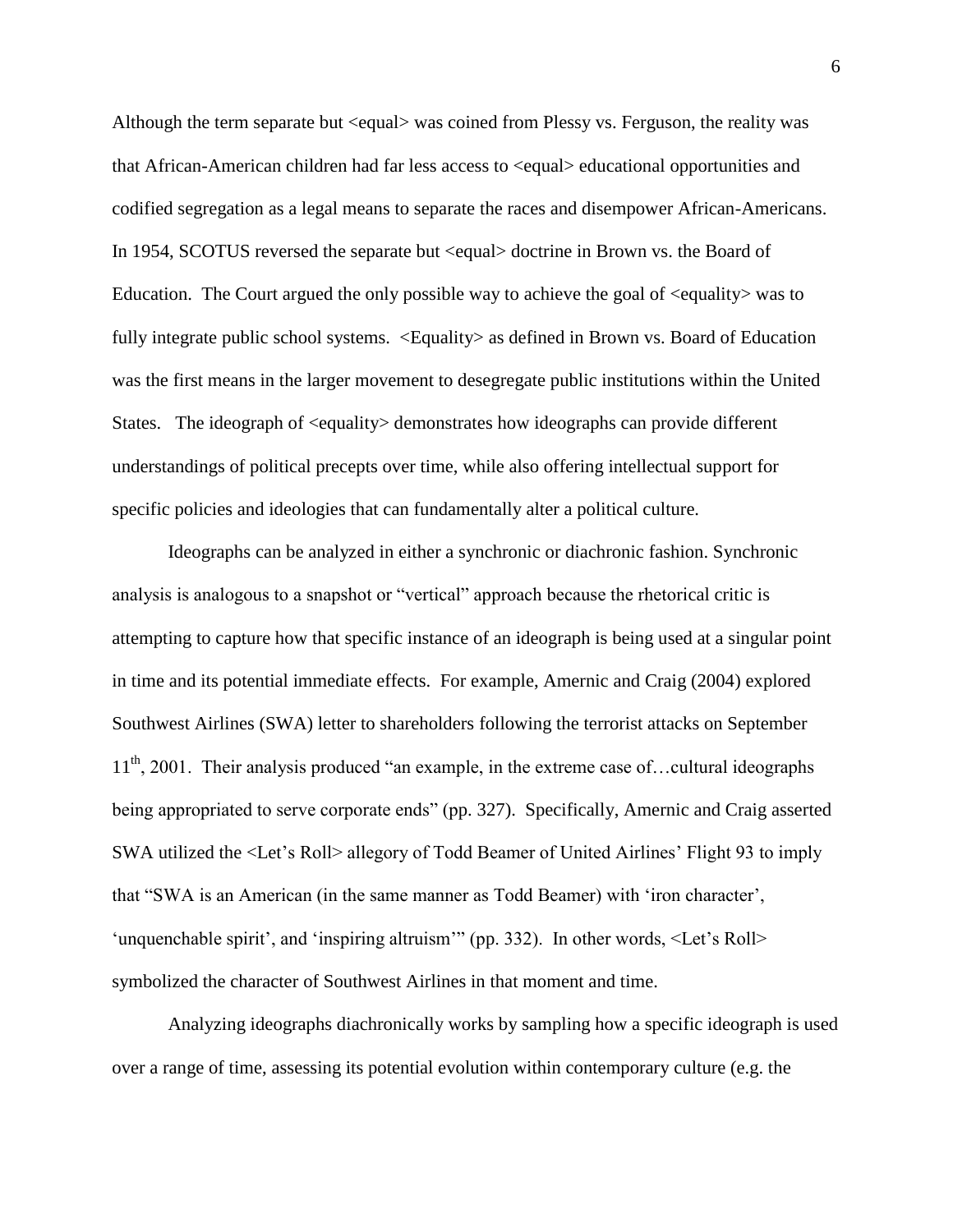$\leq$ equality example from earlier). For instance, Towner (2010) examined the apologia rhetoric of the top selling country music group the Dixie Chicks. In 2004, the Dixie Chicks caused a media firestorm by criticizing President Bush concerning his prosecution of the War on Terror. Towner analyzed how the Dixie Chicks used the ideograph  $\epsilon$  patriotic  $\epsilon$ . He concluded that over time the use of  $\leq$  patriotic $>$  by the Dixie Chicks came to mean multiple ideas including the "exercise of <free speech>, <patriotic> as questioning/dialogue, <patriotic> as a voice of dissent, and  $\epsilon$  patriotic as love for America" (pp. 302). While their use of the ideograph  $\epsilon$  patriotic  $>$ divorced the band from their hardcore country fans, it introduced them to larger American and global publics, skyrocketing them to greater success than before.

Scholars have used ideographs to study a number of rhetorical artifacts. For example, one such focus has been on the ideographic power of images acting as symbols which hold the same weight as the ideographs used to describe the visuals. Although the artifacts that this study will be reviewing are strictly textual, seeing another method of demonstration is useful in broadening the interpretive understanding for creative analysis. This perspective also emphasizes the overall goal of the ideographic image in a snapshot format, almost literally, which prioritizes the ends over means, hoping that the image is effective immediately and lastingly. Mark P. Moore (1996) analyzes how "opposing synecdochic constructions of the cigarette, as a threat to life by the anti-smoking groups and as a threat to liberty by the tobacco industry" (pp. 47) take on a life of their own and assume the role and characteristics of an ideograph. This topic came out of the argument that both sides of this coin toss are built upon social and personal narrative as well as scientific experimentation and data collection in ways that maintain and provoke controversy while recasting the cigarette in the role of a threatening force to both <life> and <liberty>, somehow simultaneously. Edwards and Winkler (1997) explore how the manipulation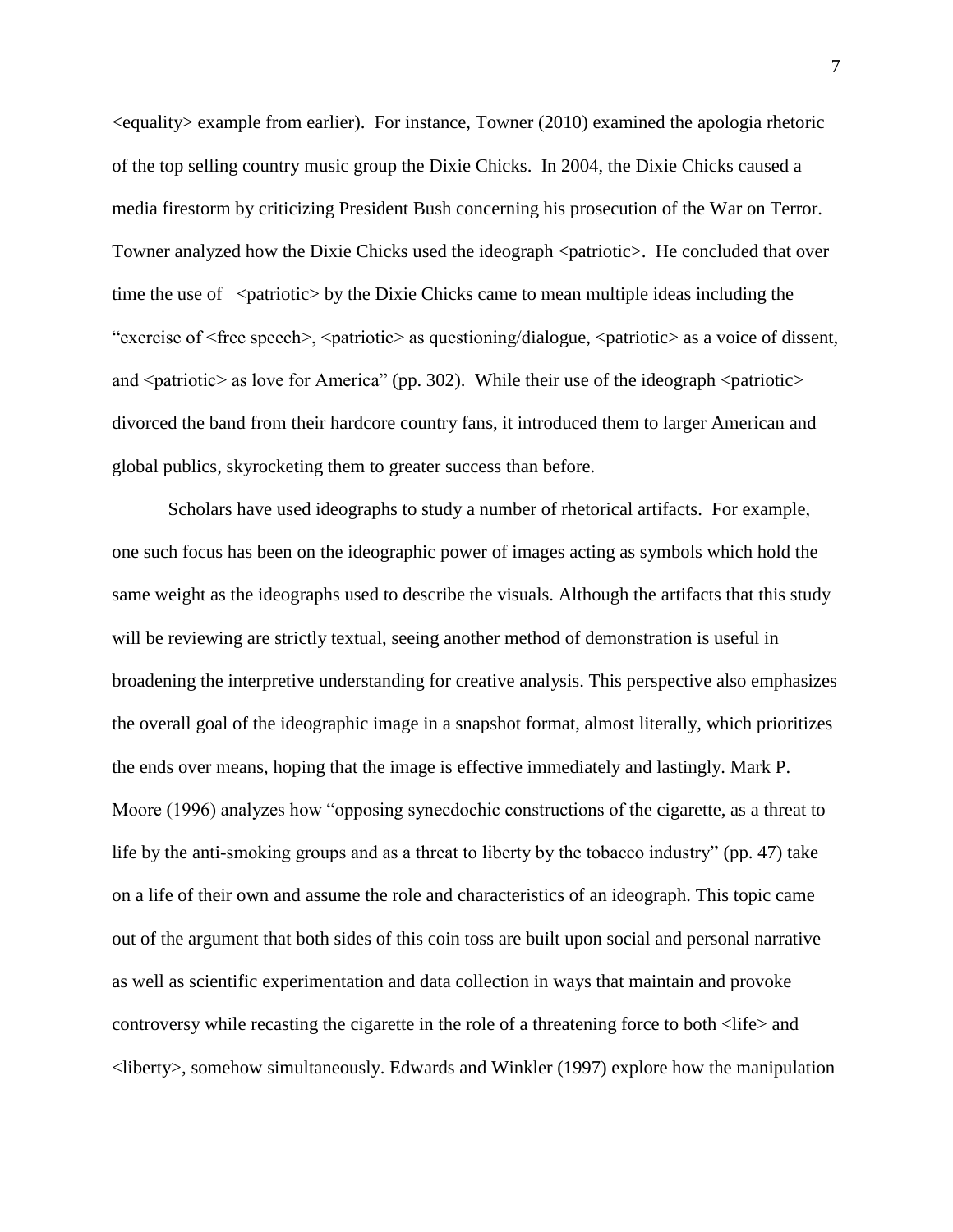of the famous Iwo Jima image in editorial cartoons serves an ideographic function by means of transformation of meaning. By altering the flag, soldiers, terrain, and background of the original photograph and substituting, eliminating, or adding elements concerning the issue at hand, the intended message of the picture adjusts in content, clarity, and impact. "Images used strategically in the public sphere reflect not only beliefs, attitudes, and values of their creators, but those of the society at large" (pp. 289). Another notion that the article proposes which requires further research is the distinction between and melding of icon and ideograph, and the relationship between their uses and audiences (pp. 304). The main difference that sets images apart from speech, however, is that discourse is a process that is articulated over time, facing constant critical analysis, interpretation, and debate which is a slower method of ideographic construction.

Another important area of ideographic analysis considers social justice issues can either make or break the progress and determine the success of failure of a movement. It is critical that the group responsible for the birth of the ideological opposition to the status quo utilizes each opportunity to the best of its rhetorical abilities to justify the course of action it is planning or taking, warrant the means to reach that goal, and hopefully sway attitudes towards its cause in a sympathetic direction. For example, during the New York City Young Lords' Church Offensive of July  $26<sup>th</sup>$ , 1969, the community of young Puerto Ricans was faced with a challenge of stating their plight, conveying their perspective with a sense of urgency, and excusing their behaviors in order to come out as social justice heroes rather than a group hostel rebel anarchists (Enck-Wazner, 2012). By illustrating that the local church was not serving the community even in their time of need, it implied necessity and righteousness in the takeover of the church, an incident which lives on, for the site is still called "The People's Church" as the Young Lords renamed it during its time as their community center (Enck-Wazner, 2012). However, sometimes, creating a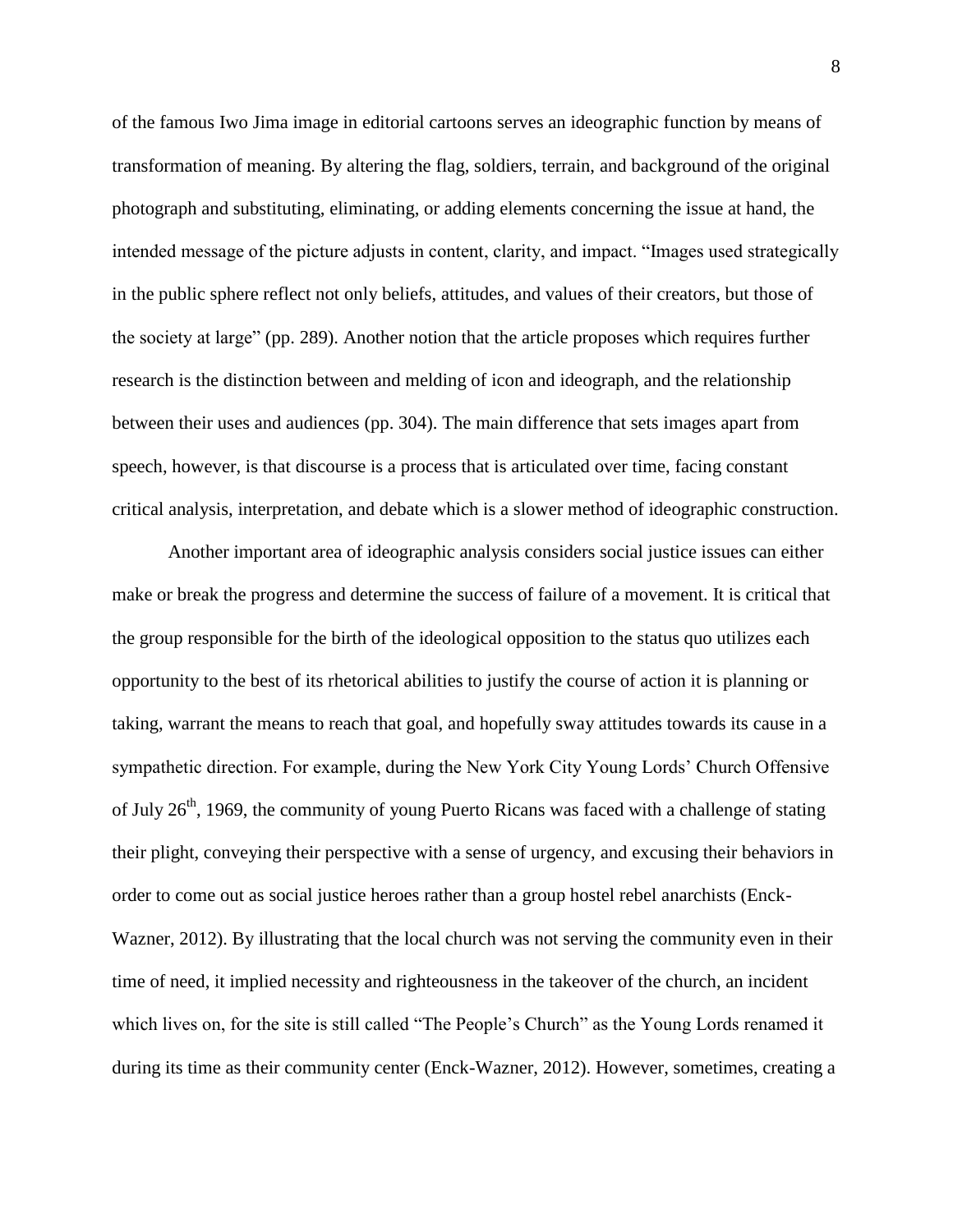common identity is all that is necessary to generate feelings of empowerment throughout a community with shared background, as was the case in the Chicano people's movement, during which the merger of Mexican and American ideology was discovering itself, and it was able to call the people to unite under a common banner of terms including <Chicano>, <La Raza>, and <Aztlan> (Delgado, 1995, 450).

Ultimately, ideographs have proven to be an effective means of examining a number of different rhetorical subjects. Pertinent to this study is how political leaders have used ideographs to advance their causes. For example, Althouse and Kuypers (2009) asserted John Pym, a member of the English House of Parliament during the reign of King Charles I, was able to enact legislation that would restrict the powers of both the royal throne and the church's influence over Parliament. His appropriation of the ideographs  $\langle$ law>,  $\langle$ religion>,  $\langle$  justice>, and <Parliamentary Privilege> led the way to reviving democracy in the House of Commons. These ideas would later prove influential in underwriting Anglo-American liberalism that would emerge in the American colonies over one hundred years later.

Fast forward three hundred years later to contemporary England where British Prime Minister Margaret Thatcher used the ideograph <terrorism> as a key factor in casting the situation within Northern Ireland as an  $\leq$ epic tragedy>. The juxtaposition of these ideographs allowed her to finagle an excuse to her censorship of the media coverage over her campaign against Irish Republican Army (IRA) terrorists, while also created the symbolic groundwork to allow severe restrictions be put upon other civil liberties (Parry-Giles, 1995). By providing a state of necessity, she was able to get the public to accept her actions, even get them to ideologically align themselves with her prosecution of Britain's terror fight against the IRA in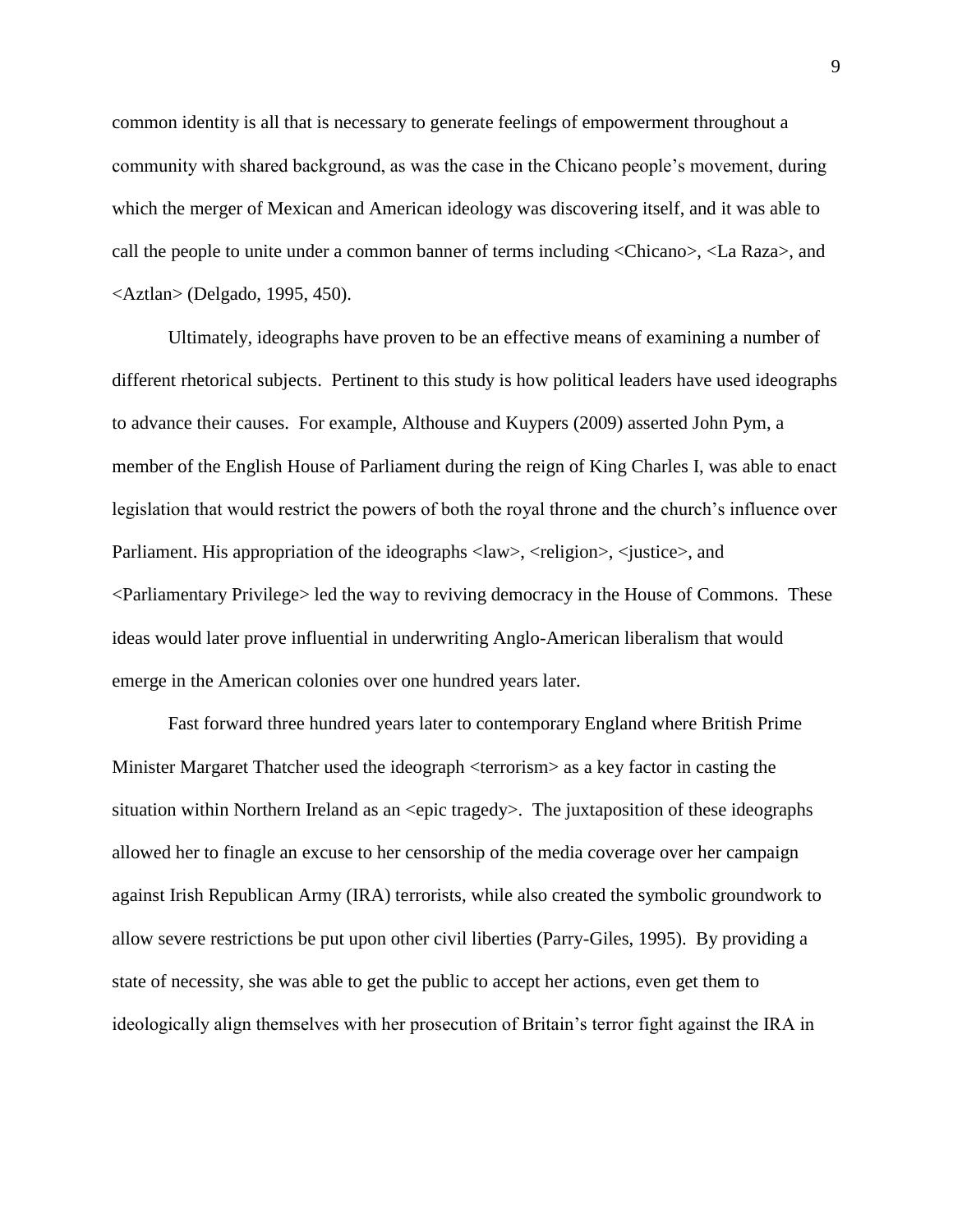the 1980s, demonstrating their collective commitment in a situation where normally her policies would have been viewed as dictatorial and tyrannical.

The <terrorism> ideograph, as noted earlier, has also been a fundamental topic in presidential rhetoric. Winkler (2006) examined how American presidents since World War II have used this pejorative term in U.S. public discourse, and found that Democrats and Republicans used it differently, which helped serve and frame their overall foreign policy principles and specific foreign policy decisions. Valenzano (2006) extended Winkler's findings by focusing on how President George W. Bush juxtaposed the ideographs of <terror> and <freedom>. He found that although Bush probably did not intend to parallel the two terms, he did manage to rally the nation against a common, universal enemy via his ambiguous use of the term <freedom> and manipulate the definition of <terror> to include "the threat of action, not just action itself" (pp. 161). Understanding how presidents use the ideograph of  $\leq$  terrorism $>$  can provide insight into the specific policies they will enact in U.S. foreign affairs and how that might impact America's role and reputation in the world. This is because their actions must continue the ideological current circuiting through their rhetoric, else the call for collective commitment will be unsuccessful.

From these various studies we can draw some important conclusions. First, analyzing ideographs can be an important aspect of creating and understanding a particular vocabulary of a specific organization, social movement, and/or political party. Understanding these ideographs can offer the ability to determine specific motives, precepts, and policies rhetors may attempt to provide. Second, for the purpose of this study, analyzing ideographs within presidential rhetoric, particularly <terrorism>, can assist us as United States citizens in understanding what, why, and how power is attained, maintained, and exercised across different contexts and circumstances. In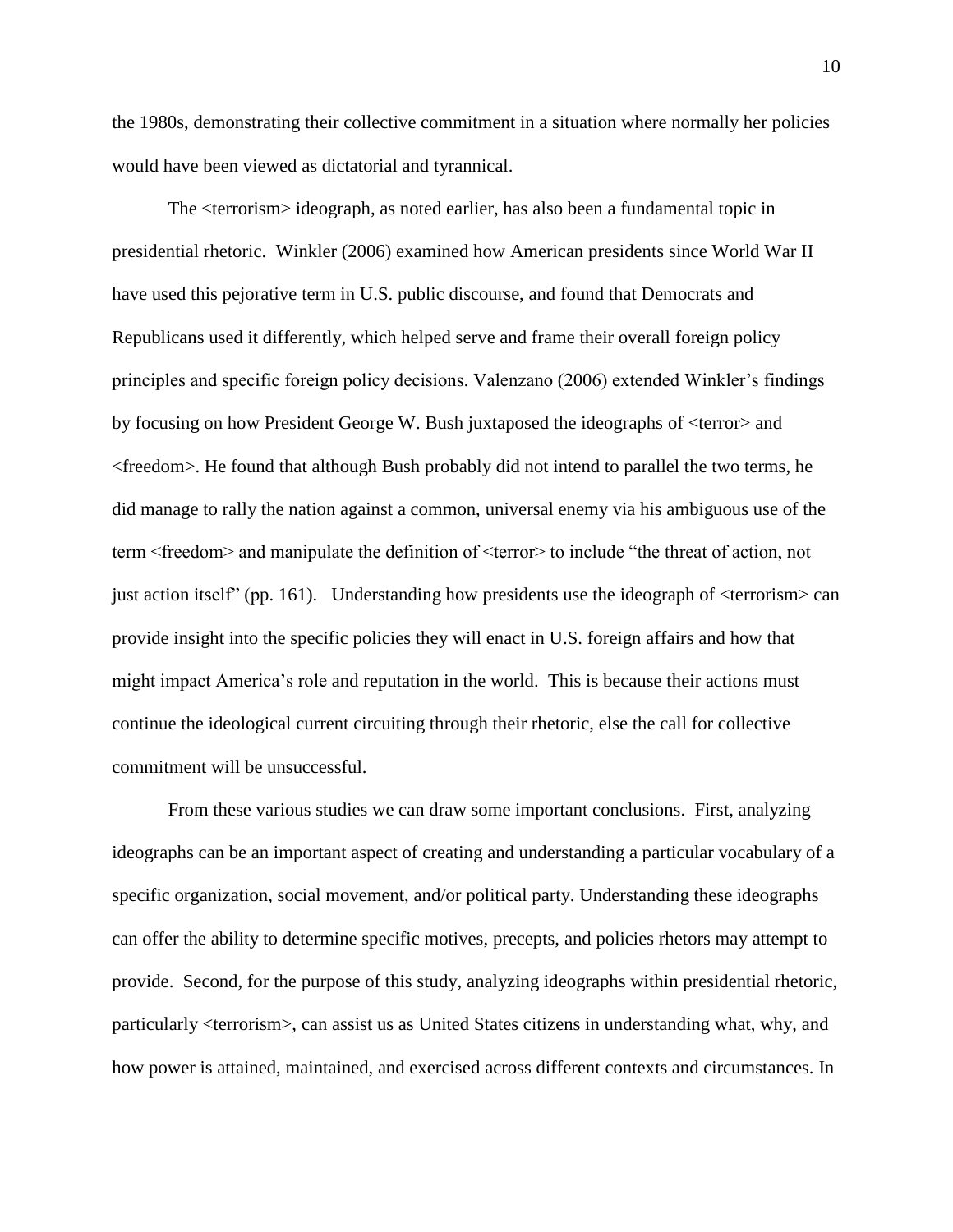the following section, I extend the work of Winkler (2006) and Valenzano (2006) by examining how President Obama has used the ideograph <terrorism> within his first two years in office.

# **Methodology**

In order to conduct an analysis of how President Obama used the ideograph <terrorism>, I conducted a textual analysis of various speeches made by President Obama during his first term, specifically his first two years in office. I was able to locate these speeches from the American Presidency Project database run by the University of Southern California. It is a database that has every single public pronouncement of American presidents since the founding of the Republic. Initially, I conducted a term search for the word "terrorism" within the database. That led to hundreds of different public documents using the term. I then narrowed my data set even further by eliminating public pronouncements that were not speeches and only mentioned <terrorism> in passing. I focused my analysis only on speeches that were dedicated to the specific discussion of <terrorism> and U.S. foreign policy, save for President Obama's State of the Union Address. I included the State of the Union because it is arguably the most important policy speech a president will offer during any given year (Campbell & Jamieson, 2008). After narrowing my search, I was left with over more than speeches to analyze. From there, I began to read and take extensive notes, realizing that the most suitable approach to this subject would be a diachronic evaluation, assessing common patterns and dominant themes arising over time. This finally culminated to the development of several undeniably independent yet unmistakably interwoven themes that work together to highlight certain attributes of each other and enhance their importance. In the discussion that follows, I do not use passages from each speech, but the textual fragments cited are representative samples of President Obama's use of <terrorism>.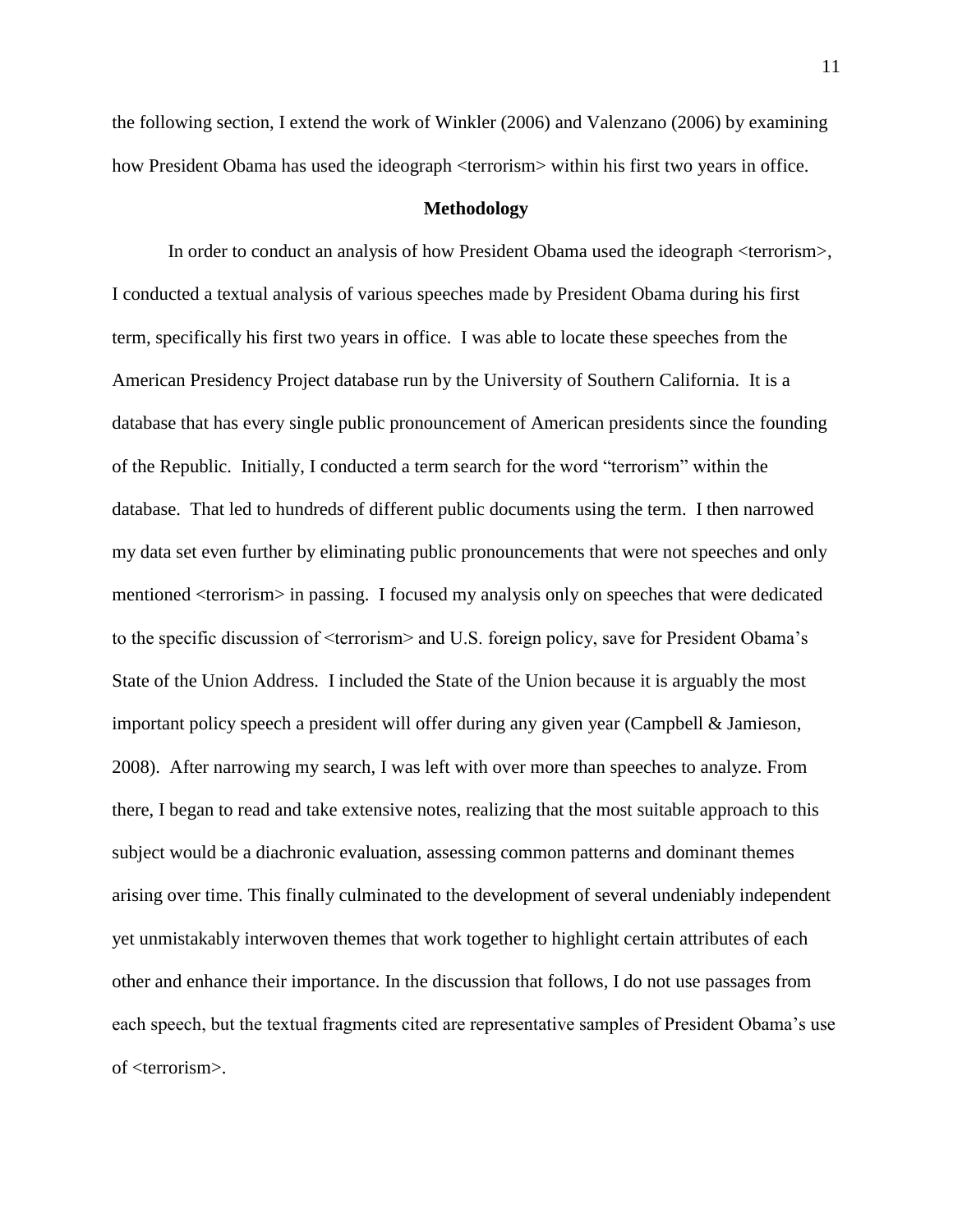## **President Obama's First Year of <Terrorism>**

As President Obama entered office in January 2009, he faced some of the most complex set of challenges possible for a modern president. Eight years of the Bush administration had left America's global reputation in tatters. Bush administration policies such as withdrawal from the Kyoto Accords, the International Criminal Court, and the Anti-Ballistic Missile treaty with Russia, the creation of the Guantanamo Bay prison, the Abu Ghraib prison scandal, the rumors of forced rendition and enhanced interrogation tactics on international <terrorists>, and the ongoing struggles with the wars in Iraq and Afghanistan directly harmed U.S. foreign affairs (Bacevich, 2009; Hodgson, 2009; Mason, 2009). Bush's foreign policy made the United States look like a lone cowboy who was out to tame the wild, wild west of international affairs (Hoffmann, 2011; West and Carey, 2006). In turn, this foreign policy agenda was viewed by many as hubristic, dictatorial, and dangerous for world peace (Bacevich, 2009; Mason, 2009). For example, the Pew Global Attitudes Survey found that only three countries—India, Tanzania, and Nigeria—out of 24 surveyed had confidence in the United States to lead on global issues (Pew Global Attitudes, 2008). President Bush left office with global public opinion of the United States at an all time low (Mason, 2009). With the ongoing economic meltdown in the United States and America's reputation in tatters, President Obama faced an incredible burden as he attempted to reestablish America's role in the world.

Moreover, the United States had lost its focus fighting <terrorism>. During the 2008 presidential campaign, then Senator Obama consistently accused the Bush administration of pursuing the above policies, not only to the detriment of America's reputation, but to the disservice of its fight against global <terrorism>. As president, President Obama pledged he would be much more focused in his foreign policy, restore America's reputation, and take the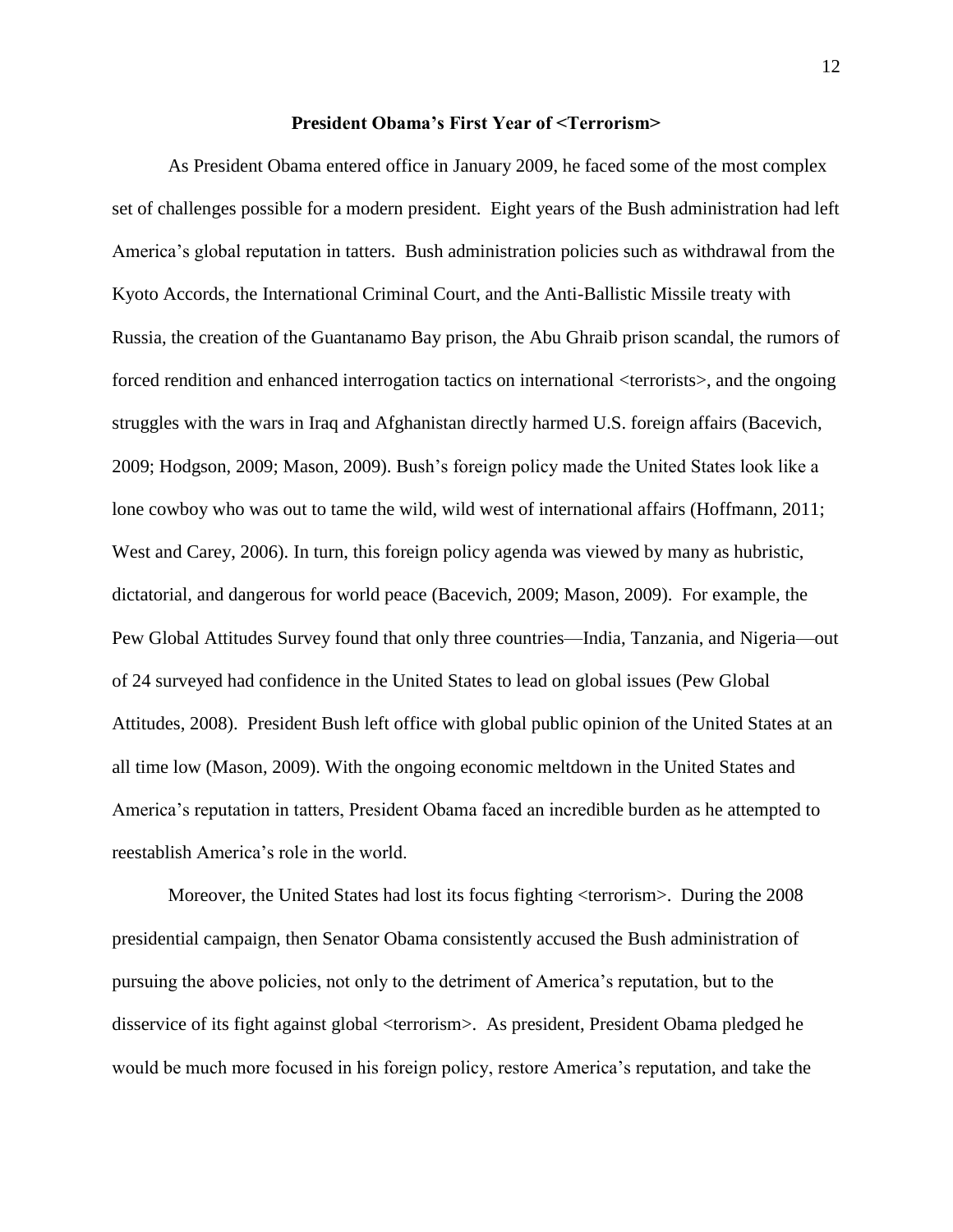fight directly to the <terrorists>. As he entered office, the wars in Iraq and Afghanistan still raged, and the new president inherited an ideological responsibility to transition the public understanding of <terrorism> as Bush defined it to his own adaptation, comprehension, and execution of the term in his own rhetoric.

#### *<Terrorism> as Threat to <Democratic Values>*

The newly inaugurated President Barack Obama was faced with the task of transitioning from the rhetoric of the previous commander and chief. The Bush Administration had fashioned a foreign policy based strongly on the main premise that <terrorism> was a threat to <freedom> (Valenzano, 2006). President Obama maintained the ideologies expressed in his campaigns as Senator, becoming slightly more specific in the operations of the <terrorism> ideograph, establishing the <rule of law> as the foundation of all our other <democratic values>. This becomes a struggle of who can be more of what the other is not – <terrorists> for example, due to their lack of genuine political and militaristic alliances, cast themselves as the deviants because they so entirely reject the social norm. It would appear that their motivation is simply for the sake of defying the majority, which in the grand scheme of things, is a rebellion against authority and the desire to not be seen as inferior or lacking. Their status in society is only as important and influential as the property they destroy and the victims whose lives they take and the survivors who are forever changed by the trauma.

For President Obama, <terrorist> groups are lawless organizations that do not operate under a constitution, in which anarchy reigns and chaos is king, as he declares during his remarks at Central Intelligence Agency three months after being elected:

I understand it's hard when you are asked to protect the American people against people who have no scruples and would willingly and gladly kill innocents. Al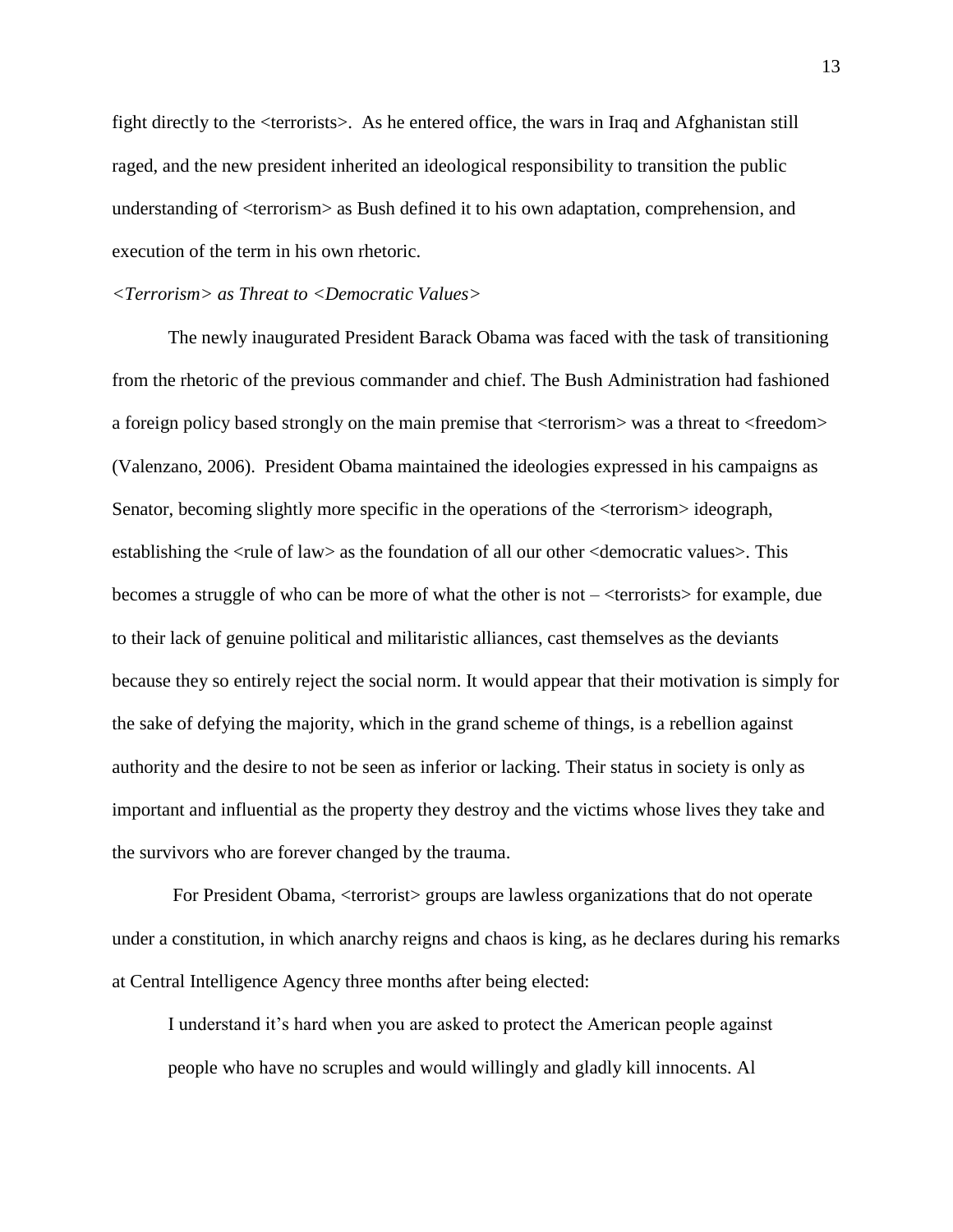Qaeda is not constrained by a constitution. Many of our adversaries are not constrained by a belief in <freedom> of speech or representation in court or <rule of law> (2009e).

The juxtaposition of <freedom>, reminiscent of the Bush Administration's rhetorical opposition to <terrorism>, however in this case specifically referring to the First Amendment, and the concept of the <rule of law> illustrated President Obama's shift in discourse by means of implication, a notion that arises frequently throughout his foreign policy rhetoric. By aligning his predecessor's conservative-informed ideology of <terrorism> as a threat to <freedom> with his own interpretation of <rule of law>, he melded the two ideologies of the Republican and Democratic parties.

President Obama emphasized that our collective sense of American identity, regardless of political affiliation, was built upon our <democratic values>, such as the <freedom of speech>, specifically our unique understanding of the <rule of law>. President Obama (2009g) emphasized in his remarks to the Group of Eight that, "The main goal of  $\leq$ terrorists $>$  is not only to spread fear and sow the seeds of instability, but also to undermine the basic values of our societies." His usage of the term "fear" as a weapon used by  $\leq$ terrorists $>$  to accomplish their goals is highly reminiscent of President Franklin D. Roosevelt's inaugural address: "we have nothing to fear but fear itself." President Obama believed that the best offense is a good defense, and that by preserving and maintaining the  $\langle$ rule of law>, we were able to effectively combat <terrorism> by foiling it. President Obama explains that this is why <terrorists'> motives fail, because, "when nations and peoples allow themselves to be defined by their differences, the gulf between them widens" (2009d). Otherwise, the United States would fall into a similar state of lawlessness, madness, and turmoil. This sense of a collective self stems from the <democratic

14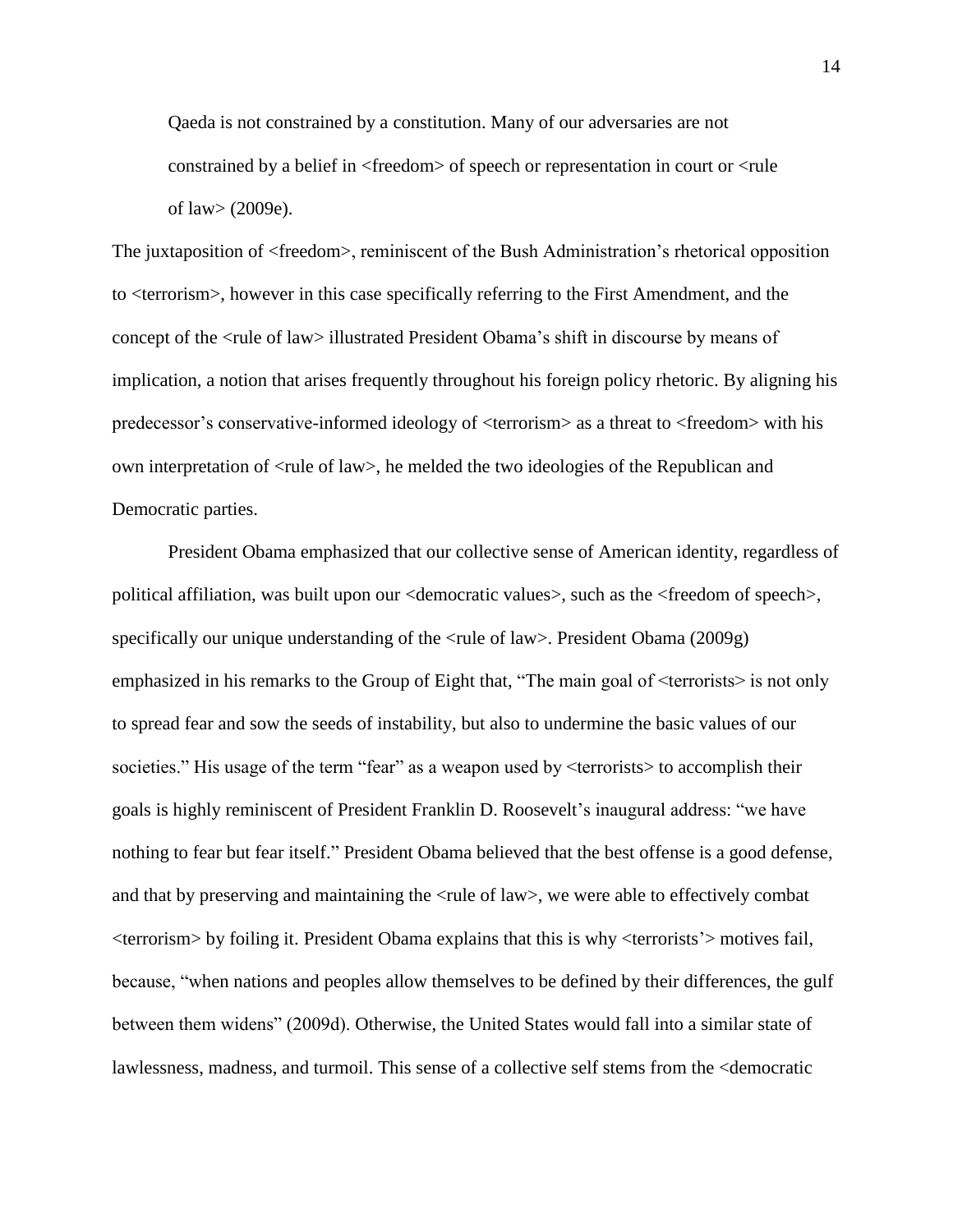values> which our Declaration of Independence is based on: life, liberty, and the pursuit of happiness.

In order to demonstrate a necessity for engaging in combat with enemy <terrorist> forces, President Obama also framed their strikes against the United States as personal rather than political by invoking the image of 9/11 repeatedly surrounding the eight year anniversary. In his address to the nation from the U.S. military academy at West Point regarding the status of the war in Afghanistan, President Obama (2009k) echoed the resolve of the Bush Administration:

We did not ask for this fight. On September  $11<sup>th</sup>$ , 2001, nineteen men hijacked four airplanes and used them to murder nearly 3,000 people. They struck at our military and economic nerve centers. They took the lives of innocent men, women, and children without any regard to their faith or race or station. Were it not for the heroic actions of passengers onboard one of these flights, they could have also struck at one of the great symbols of our democracy in Washington and killed many more.

By striking at the heart of American ideals, invoked by the image of the White House being "one of the great symbols of our democracy in Washington", the lone <terrorist> and the organization they represent strike at American identity, which is the foundation of our sense of <exceptionalism> - we have a reputation to protect. This sense of a collective self stems from the fact that we are all Americans, and therefore all could have been any of the innocent victims of <terrorist> violence for our <democratic values>, which our Declaration of Independence is based on: life, liberty, and the pursuit of happiness, which all contribute to the formation of our collective identity.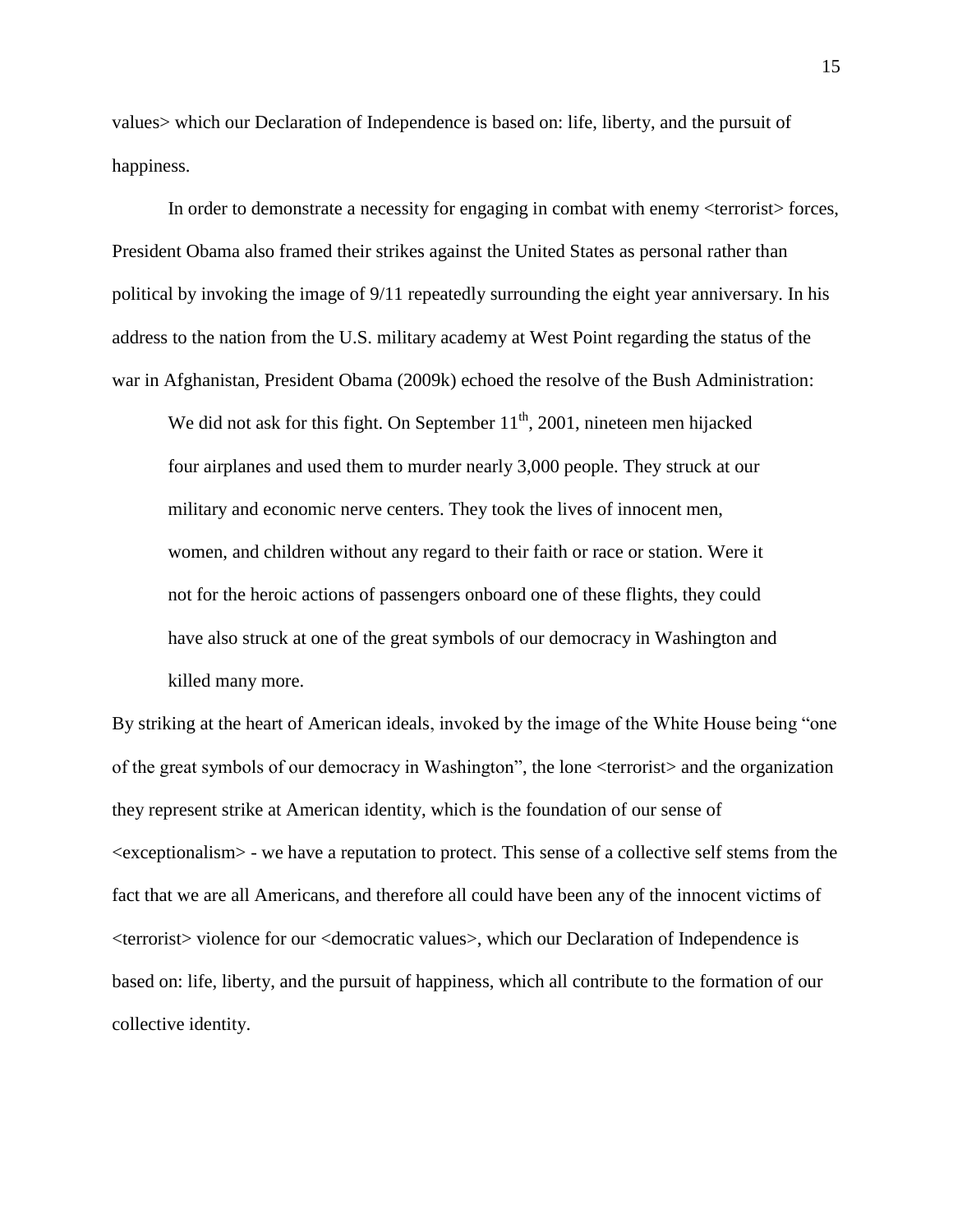President Obama also illustrated his reasoning that by spreading fear and sowing the seeds of instability  $(2009g)$ , the  $\langle \text{terrorist}(s) \rangle$  would have undermined our basic societal values and that by doing that, they would shake the foundation of our nation. This is a self-sustaining, dependent relationship between the two variables – it is implied that any decaying of American <democratic values> would allow the balance to tip in favor of the <terrorists> and they would achieve victory. This idea of combating fear as a method of weakening the <terrorist> opposition was simple and effective for the reason that it gave power and confidence back to the people – rather than being helpless victims, the people of the United States are elevated to a status of heroism that was implicitly comparable to the "heroic actions of passengers on board" Flight 93 (2009g), now remembered as United 93. By implicitly juxtaposing the <rule of law> against <terrorism>, President Obama hinted that one of the direct results from letting the <terrorists> "win" would be injustice and anarchy, a process of spiraling out of control and the crumbling of society as we know it. It puts a stopper in the plan to spread fear and sow the seeds of instability, and, therefore, the basic values of our society are not in jeopardy. This is why President Obama isolated the <rule of law> within his speeches rather than grouping it in a general matter with the rest of our <democratic values> – its existence is critical in order for the others to be available, let alone successful, hence the heaviness of its implicated presence throughout his rhetoric.

Gravitating from the realm of abstracts and into the world of the concrete, President Obama presented the notion that the physical acts of <terror> committed were the means in order to achieve the end – a thriving culture of fear and panic, with free citizens imprisoned at the mercy of these wicked <terrorists>. President Obama (2009e) stated before the CIA that, "I believe that our Nation is stronger and more secure when we deploy the full measure of both our power and the power of our values, including the <rule of law>." He juxtaposed the power of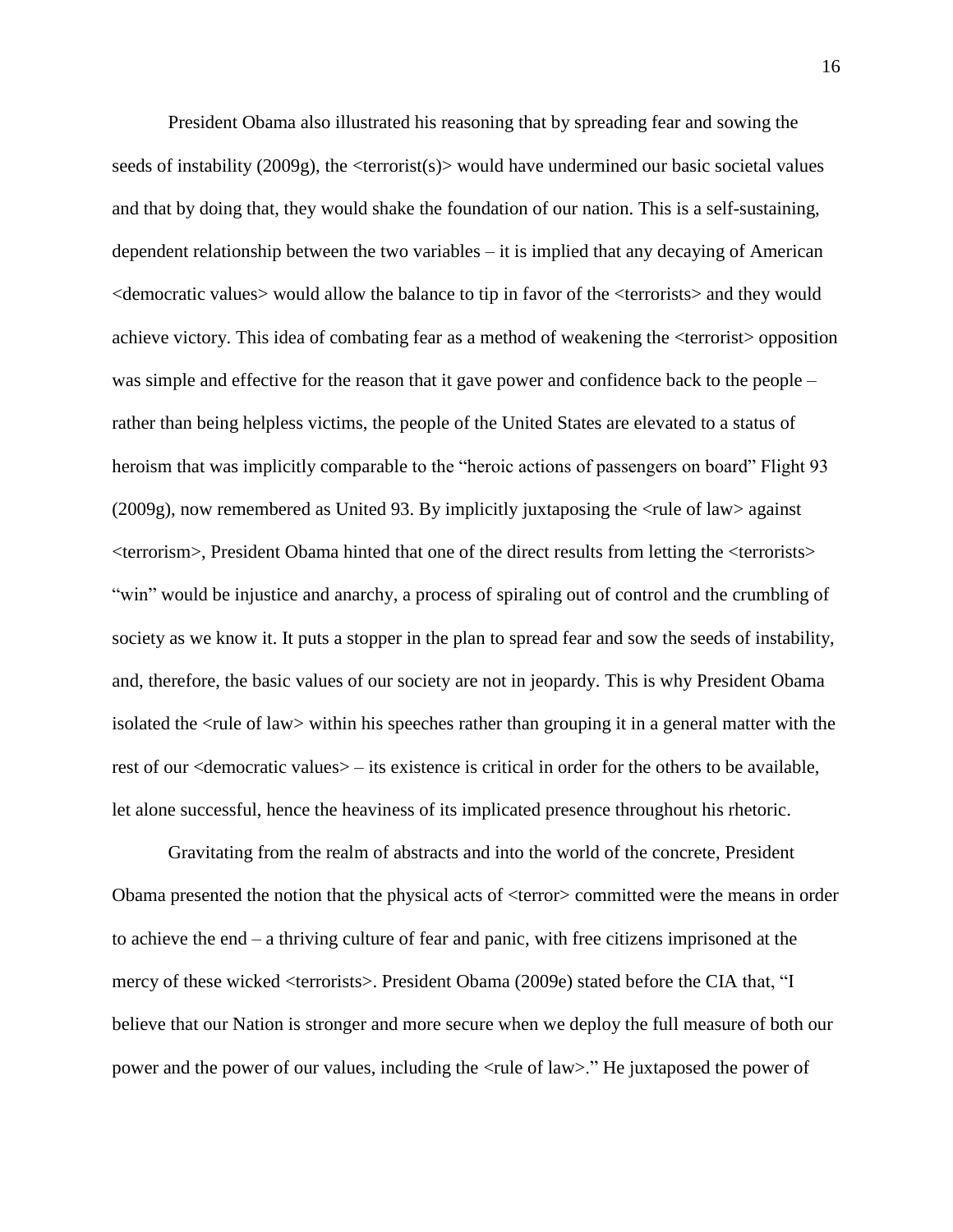foreign policy, implicitly militaristically speaking, with the power of our values which soldiers fight to defend, therefore justifying the expenditure of troops overseas to fight the common enemy: <terrorism>. The reality, severity, and ceaselessness of the <terrorist> threat against the United States affirmed the importance of our symbolic status in the world as a super power. The "American dream" is a beacon of light and hope for freedom and prosperity in the modern world; through intimidation, destruction, and murder, <terrorists> wish to extinguish that. By encouraging the nation to rally around the core values of the American way of life, this further makes bullet-proof the ideas that strengthen feelings of patriotism that ultimately foils the <terrorist> plot.

President Obama illustrated that the <rule of law> is the foundation upon which our <democratic values> are built, hence why he so specifically isolated the former in his foreign policy rhetoric. However, he spent a good deal of time emphasizing that, "…the most effective response to their criminal strategy remains the promotion of democracy, human rights, <the rule of law> and equitable social conditions" (2009g). President Obama had thrust the focus not on the opposition, but on the American "team" working together under the banner of the American dream. Collective commitment, therefore, becomes more than a response to <terrorism> - it becomes a method for combating it. Before the National Defense University, he calls upon the people of the United States to uphold their legacy and "continue in the field, where American civilians can advance opportunity, enhance governance and the <rule of law>, and attack the causes of war around the world" (2009c). This reintroduces George W. Bush's breakdown of "if you're not with us, you're for <terrorism>", which implies heavily that if we are not a part of a solution in helping to undermine <terrorist> plans by exercising our rights and civil liberties and forever elevating our standard of living, we are a part of the problem – we are assisting as co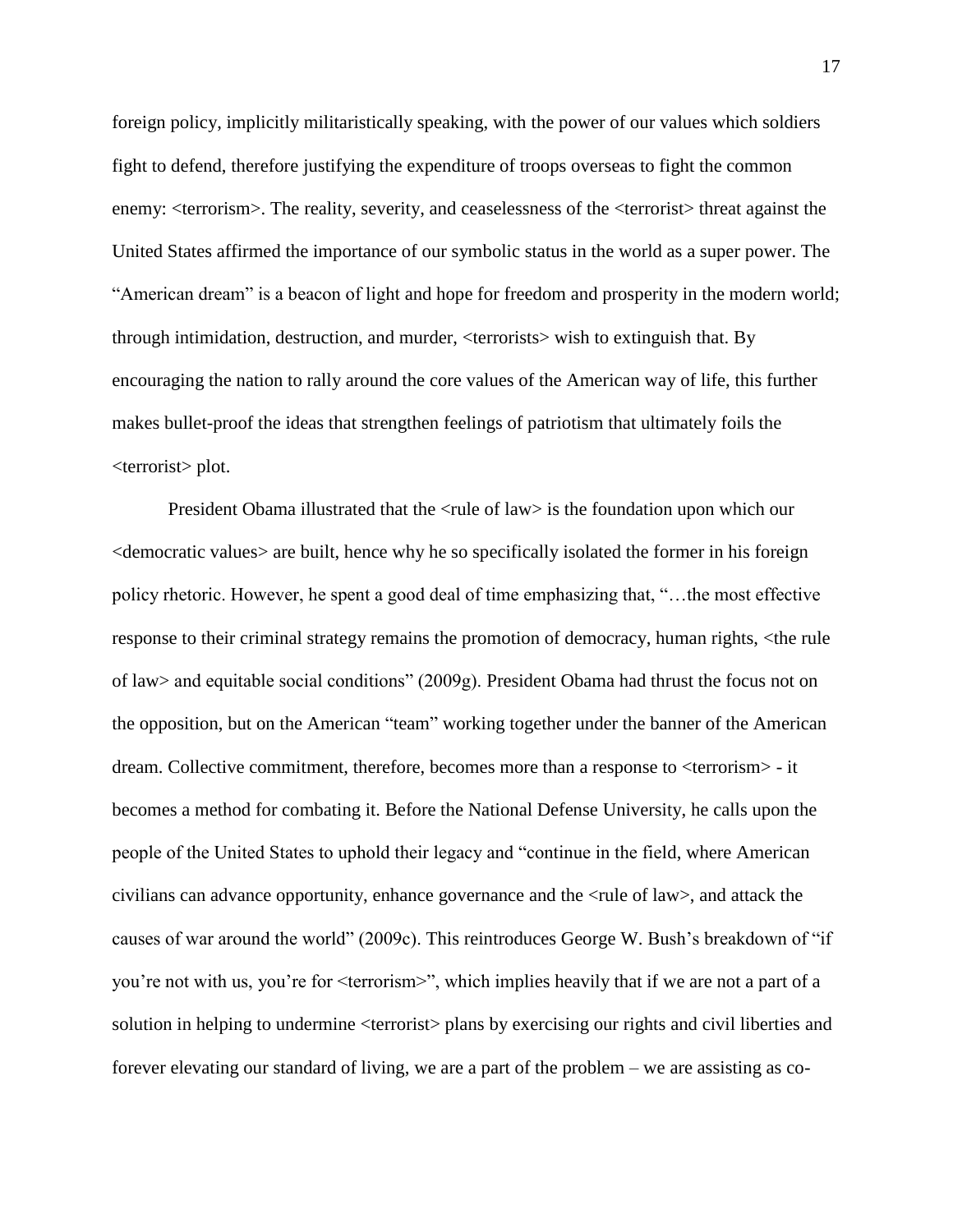conspirators in the destruction of American ideology, which President Obama implicitly connected as sabotaging the fundamental <rule of law> and consequently all of our <democratic values>, which would lead to the division and ultimate downfall of the United States.

Implicitly, President Obama presented to us a notion of invincibility: "I believe we will defeat our enemies," he explains to the CIA, "because we're on the better side of history" (2009e). The tyrants, dictators, and radical zealots of the past inevitably failed because of a lack of structure and the pursuit of unrealistic or unachievable goals. If the <terrorist> agenda were to ever be fulfilled, the organization would implode upon itself, for their identity stems only from their opposition and determination to destroy the American identity, and their sense of self can only be as strong as ours is. <Terrorists>, although clever and cunning in the planning and execution of their horrible deeds, do not have an over-arching goal to be achieved, let alone one that is realistically achievable. This is because, as President Obama implies, the rhetoric of <terrorist> organizations would not have such strong values underlining their causes without the United States and other free nations of the world as a point of comparison; meanwhile, American <democratic values> carry with them centuries of idealistic ideological baggage to utilize to our advantage as historical reference points.

By developing an ideological justification for the current conflicts that the United States was involved with at the time, President Obama remedied much of the damage done by the Bush Administration. Simultaneously, he was improving the nation's image of self as well as its global reputation. The continuation of the wars led many citizens and peoples of the world to ask why we remained involved in matters that seemed not to concern us directly, and few were satisfied by the "all for one and one for all" interpretation of the North Atlantic Treaty Organization's [NATO] Article 5 set forth by former President Bush. Rather, when President Obama delivered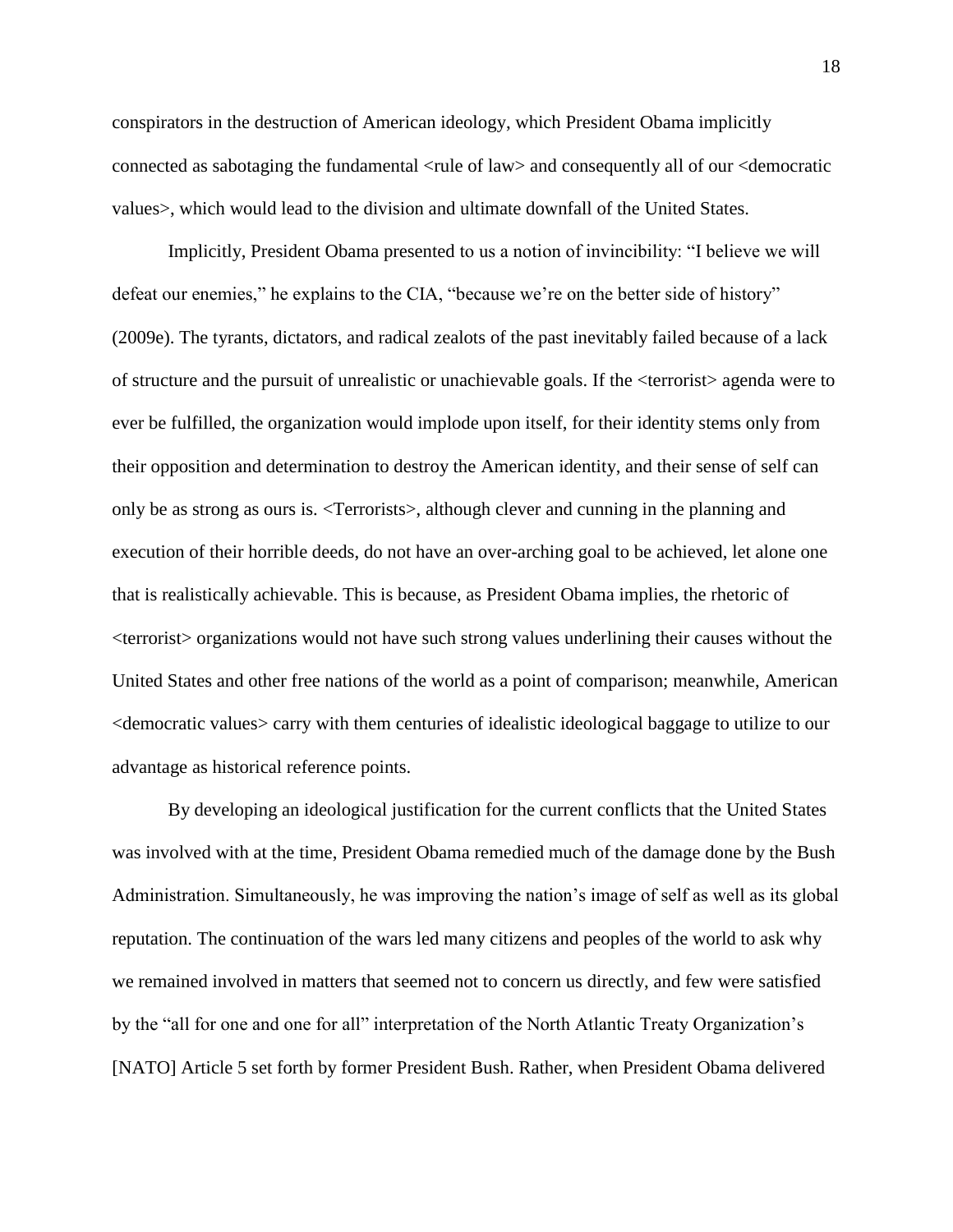the weighted phrase during his remarks in Prague in the spring of his first year (2009d): "An attack on one is an attack on all. That is a promise for our time and for all time", it appears to imply that he is foreshadowing what could happen if the United States were to fail in the <War on Terror>. He strongly suggested, although not directly stated, that if the other free nations of the world do not come to our aid when we are under assault by enemy <terrorists>, that the United States would be damaged to the point of not being able to assist any subsequent targets of <terrorist> actions, and the rest of the free world would fall as a result of the formidable domino effect.

President Obama's structuring of the <rule of law> as the foundation upon which our <democratic values> are built is important because it reemphasizes their ideological importance in our lives – they are so integral and practically inherent to the American way of life that we cannot imagine our existence any differently, hence our desperation to preserve them. This also establishes these ideographs as secret weapons in our ideological arsenal – by keeping them intact, we will achieve victory by simply being who we are. The idea of collective commitment was most prominent at this point, because President Obama had to persuade his global audience and international critics to subscribe to the ideologies of the <rule of law> and <democratic values> that he had set forth. The intimidating task of bridging the gap between Republicans and Democrats on the domestic front presented a difficult challenge in and of itself, not to mention concurrently calling the rest of the free world to arms and advising them to be ready and alert and to stand together in case of a <terrorist> incident.

# *<Terrorism> as Necessity for Collective Commitment*

In the previous section, it was noted that President Obama discussed <terrorism> through a rhetorical lens of borrowing ideas from both Democratic and Republican presidents, including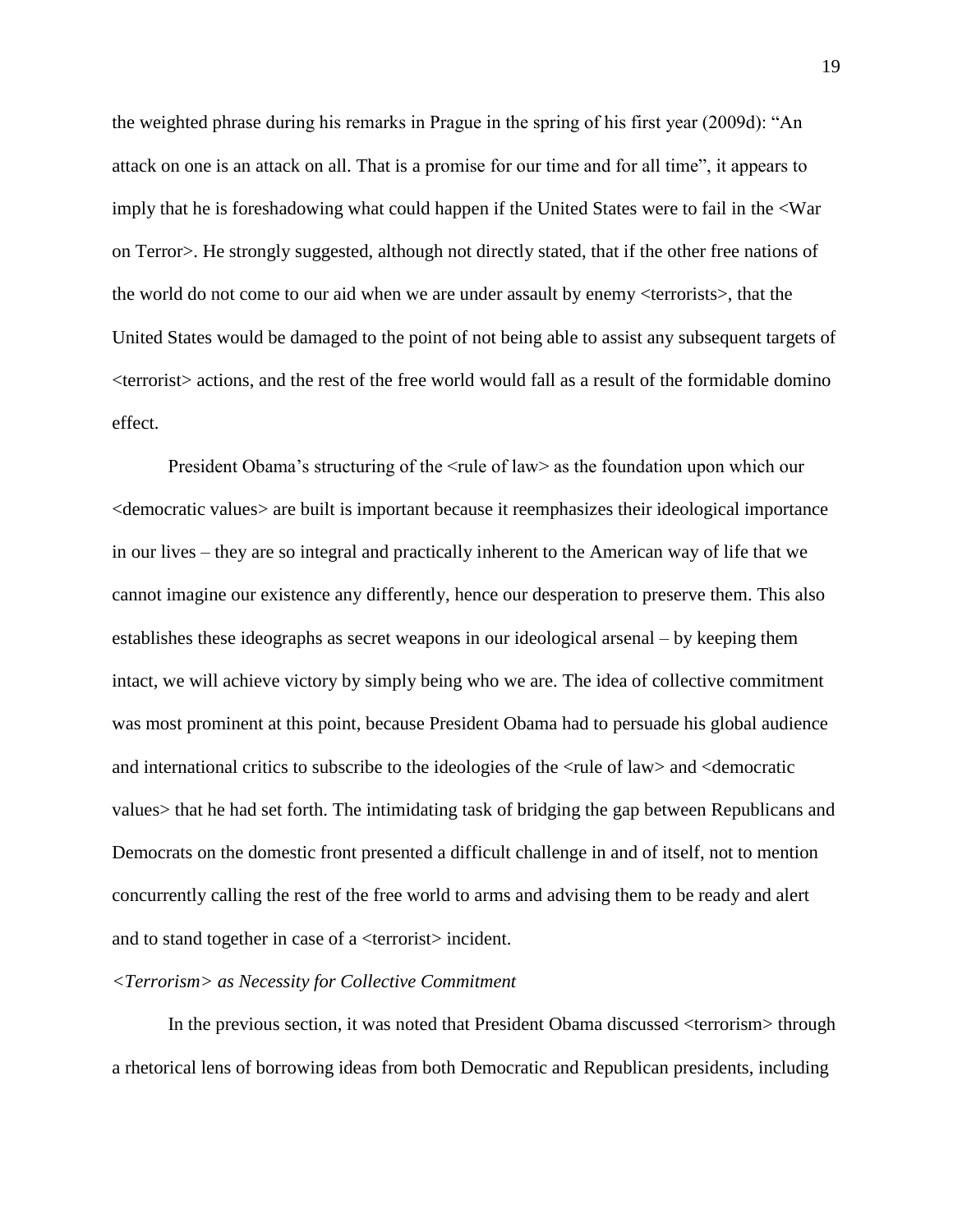his predecessor President Bush. For President Obama, the primary means to combat  $\langle$  terrorism $\rangle$ was with the emphasis on the <rule of law>. Another important theme in President Obama's ideographic construction of <terrorism> during his first year in office was his emphasis that <terrorism> required the world to work together in a collective commitment or it could not only wreak havoc within the United States, but across the globe. It was alluded to in some of the passages highlighted in the previous section, but it became an important point that President Obama emphasized in various parts of his discourse. For example, speaking before the Turkish Grand National Assembly, President Obama (2009e) asserted: the choices we make in the coming years will determine whether the future will be shaped by fear or by freedom, by poverty of by prosperity, by strife or by a just, secure, and lasting peace"? For President Obama, like his predecessor, there were stark choices that must be made in the world. Would the world be shaped "by fear or by freedom, by poverty or by prosperity, by strife or by a just, secure, and lasting peace." Similar to Bush, there was no middle ground. The world, including Turkey and the rest of the Islamic world, must choose what side they would be on. Yet by putting things in such stark terms no irrational political actor would choose "poverty," "fear" or "strife." Thus, there was only one choice and that choice required the assistance of other nations if it were to be spread and prosper across the globe. It required a collective commitment to turn our back on these forces, which <terrorists> desire to sow.

This collective commitment was needed to combat "an unprecedented set of challenges" facing the global community today: "an economic crisis that knows no borders, extremism that leads to the killing of innocent men and women and children…the proliferation of the world's deadliest weapons, and the persistence of tragic conflict" (Obama, 2009e). The comparison of extremism, which is often used to modify or describe <terrorists> (see also Obama 2009c,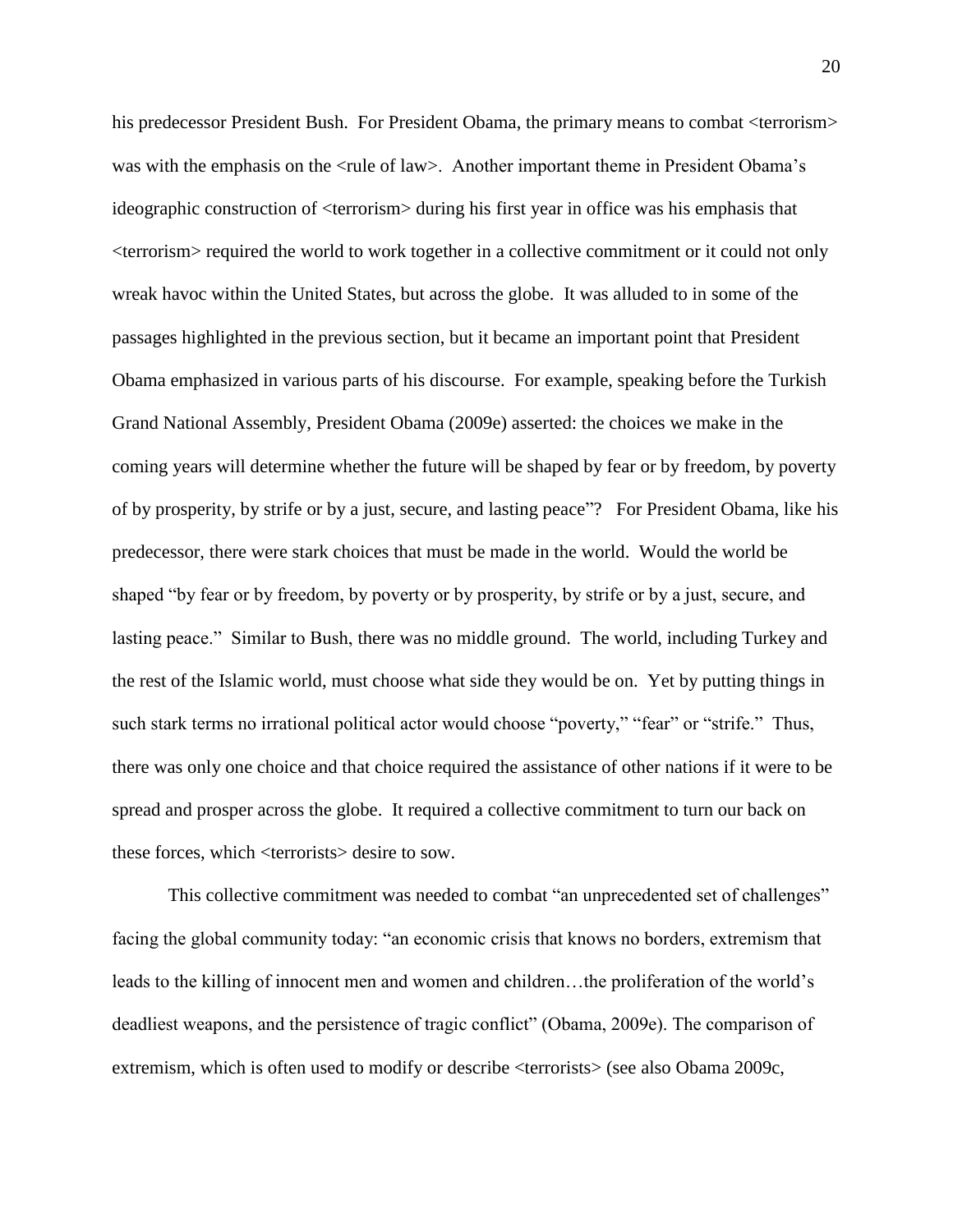2009h, 2009i, 2009k) alongside the global recession shed light on the fact that, potentially, this force of fear and chaos has the capacity to paralyze an economy with the havoc that it wreaks in addition to the loss of human life which gives way to the inevitable, overwhelming sense of fatalistic despair that accompanies such "tragic conflicts." By contrast these items can be combatted by the global community joining together to curtail "extremism" (e.g. <terrorism>).

President Obama's necessity for collective commitment is rooted in the belief that you are only as strong as the alliances you form and that there is safety in numbers: ultimately, in order to achieve victory as unscathed as possible, the free nations of the world have no other choice than to band together to fight this common adversary:

Now, understand, this matters to people everywhere. One nuclear weapon exploded in one city – be it New York or Moscow, Islamabad or Mumbai, Tokyo or Tel Aviv, Paris or Prague – could kill hundreds of thousands of people. And no matter where it happens, there is no end to what the consequences might be for our global safety, our security, our society, our economy, to our ultimate survival. (2009d)

By listing a diverse array of nations, President Obama described every single demographic on earth and implicitly indicated that there would be no one on the planet who will be unaffected by the fall out of this worst-case-scenario. For President Obama, this scenario of nuclear <terrorism> was universal. In describing what the world could look like if <terrorist> groups like Al-Qaeda could get their hands on a nuclear device he hoped to rally the people of the free world not simply against <terrorism>, but under a single unified banner – there was safety in numbers, and there was wisdom in the phrase "united we stand, divided we fall", which was President Obama's fear should he not achieve success in leading the free world through these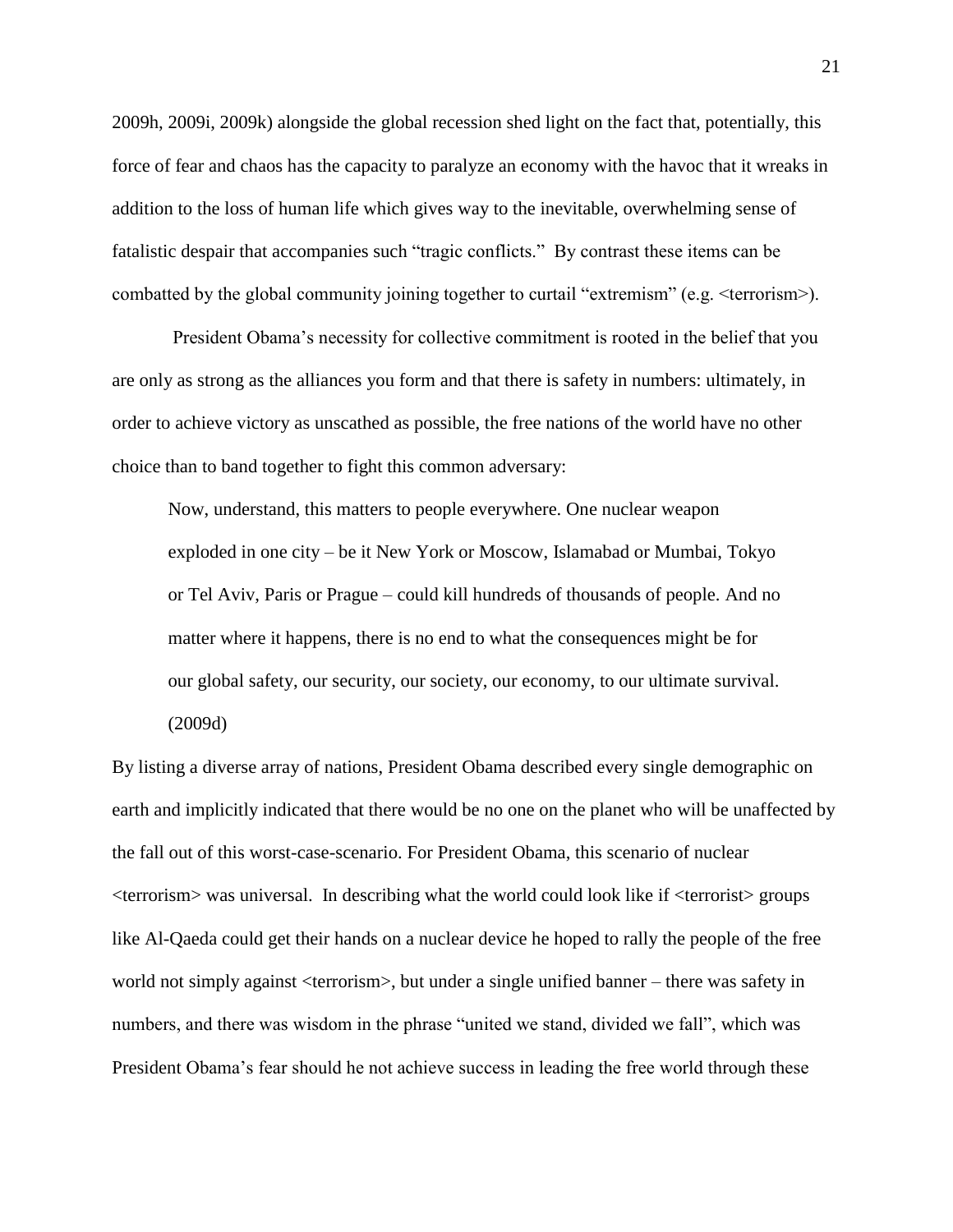dark and troubling times. Not to mention, if he were successfully able to persuade NATO to act alongside – or at least approve – of his desired or selected course of action, President Obama would have successfully justified, or at least excused, the United States occupation of the Middle East in the eyes of the global audience.

However, before President Obama can make any great strides with his foreign policy abroad, it first must face the most excruciating crucible – cooperating and often compromising with one of the most partisan House systems the country has seen in its short life of two hundred years. During his final major domestic public address of his first year given at the U.S. West Point Military Academy in New York, President Obama (2009k) confronted the issue head on: "Years of debate over Iraq and <terrorism> have left our unity on national security issues in tatters and created a highly polarized and partisan backdrop for this effort." The repeating connotative image of the tatters of a once unified collective plays several key roles in this statement, first and foremost being the actual graphic violence implicated by and associated with the word, a form of violence that we only associate with the "violent extremism practiced by Al Qaeda" (2009k). Secondly, President Obama made the implicit comparison of the members of the House to these radicals, by insinuating that the rhetoric put forth by both parties regarding the handling of the War on <Terror> was equally as hateful, misdirected, and destructive as the threatening and taunting messages of ill will sent out by <terrorists>. President Obama continued in the speech to describe that "within America, there's long been a tension between those who describe themselves as realists or idealists, a tension that suggests a stark choice between the narrow pursuit of interests of an endless campaign to impose our values around the world" (2009k). Here, he ironically highlighted the nature of language and the power of experience's influence over human kind's perceptive abilities: our backgrounds educate and inform our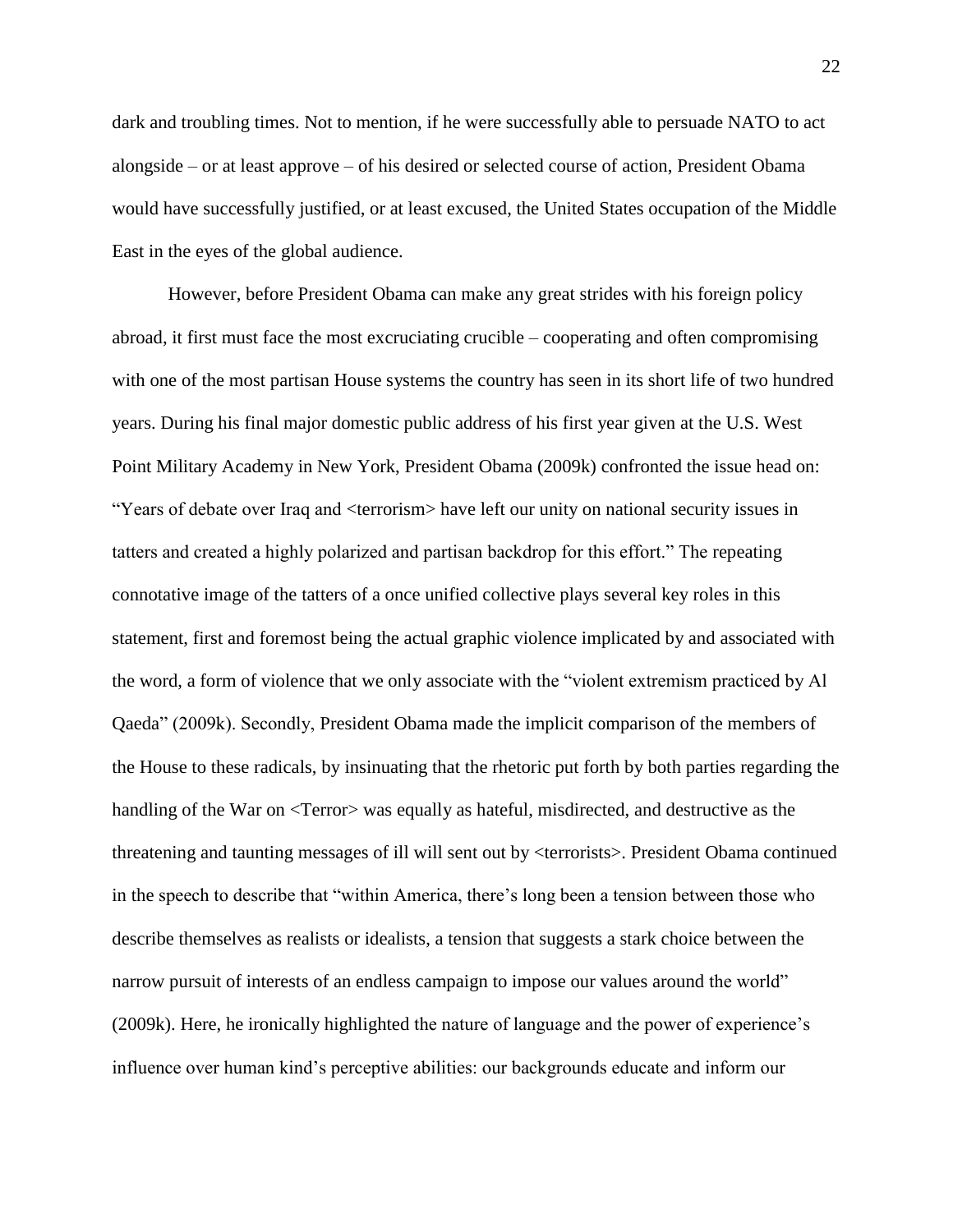opinions, which will personalize and bias our understanding of the world(s) which we are a part of. President Obama exemplified how anyone could have been portrayed as a scapegoat for the current condition of the tumultuous House by simply phrasing a few things slightly differently to demonstrate how significant an impact words have on our comprehension of actions – words convey intent, which is what makes the contrariety of "one man's <terrorist> is another man's freedom fighter" ring so true. Last but not least, and possibly most importantly, this serves as a wakeup call for the citizens and the politicians of the United States. Ultimately, if we as a nation, as a societal collective, could not rally behind a common cause that we engaged in ideological warfare over, then how were the rest of the free nations of the world supposed to support us in our endeavors to eradicate <terrorism>?

In an attempt to avoid answering this question the hard way, President Obama, rather than catering to each side individually, forged a middle ground between the two dominant political discourses. Since President Obama belongs to the Democratic party, there is a slight preference that is hinted at within his rhetoric even as he moved forward with a progressive, hybridized understanding of the ideograph, as is evident in his breakdown to the G8 (2009g): "all acts of <terrorism> - by whomever committed – are criminal, inhumane and unjustifiable, regardless of motivation, especially when they indiscriminately target and injure civilians." Civilians hold the least amount of guilt regarding foreign affairs because they are most distant from the physical combat of warfare and only indirectly responsible for the legislative decisions made by elected officials – they are not the soldiers fighting the wars, nor are they the politicians signing the orders and declarations sending the soldiers out to fight these wars overseas. The largest role they play is on the home front in exercising their right to vote and their right to free speech by electing these officials into positions of administrative authority. Because they were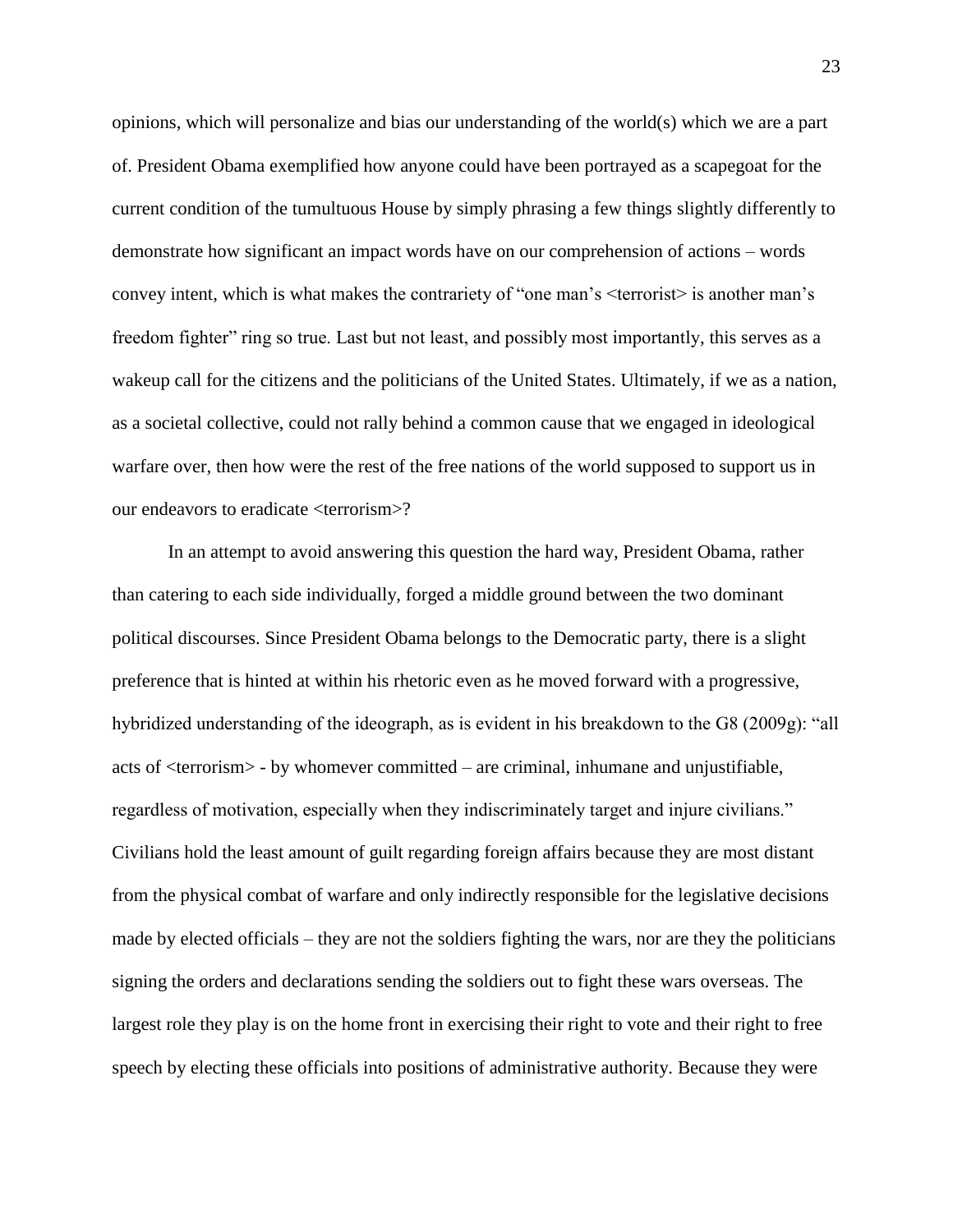perceived by the public as the most innocent, it is the most horrific when <terrorists> commit crimes that designate blameless civilians as nameless targets. President Obama utilized the atrocious and almost unfathomable nature of these crimes to illustrate these <terrorists> as the embodiment of evil – by pushing the limits of the criminal justice model, President Obama was able to cross into the realm of morality. Much like their heinous actions are nearly impossible to describe, it is practically equally as difficult to define in modern, realistic terms the Manichean constructs of good and evil. President Obama relied on the fluid transitions back and forth between the two ideologies as he made an attempt to close the pre-existing gap that still divided them at this early point in his term.

By conjoining the morality of the Republican Party with the judicial perspective of the Democratic Party, President Obama was able to appeal to both, which he accomplished rhetorically by interweaving the two viewpoints. The basis of morality is religion, and the basis of justice is criminality, which are close enough in definition that President Obama (2009l, see also 2009b and 2009g) was able to wield them almost synonymously:

Evil does exist in the world. A nonviolent movement could not have halted Hitler's armies. Negotiations cannot convince Al Qaeda's leaders to lay down their arms. To say that force may sometimes be necessary is not a call to cynicism; it is a recognition of history, the imperfections of man, and the limits of reason.

Here, President Obama wove Republican and Democratic visions of  $\alpha$  terrorism as moral and criminal conflict simultaneously. He not only demonstrated their differences but highlighted their commonalities, which allowed for either side of the political debate to align their views with this statement without admitting the defeat of subscribing to the ideology of the "other" – they were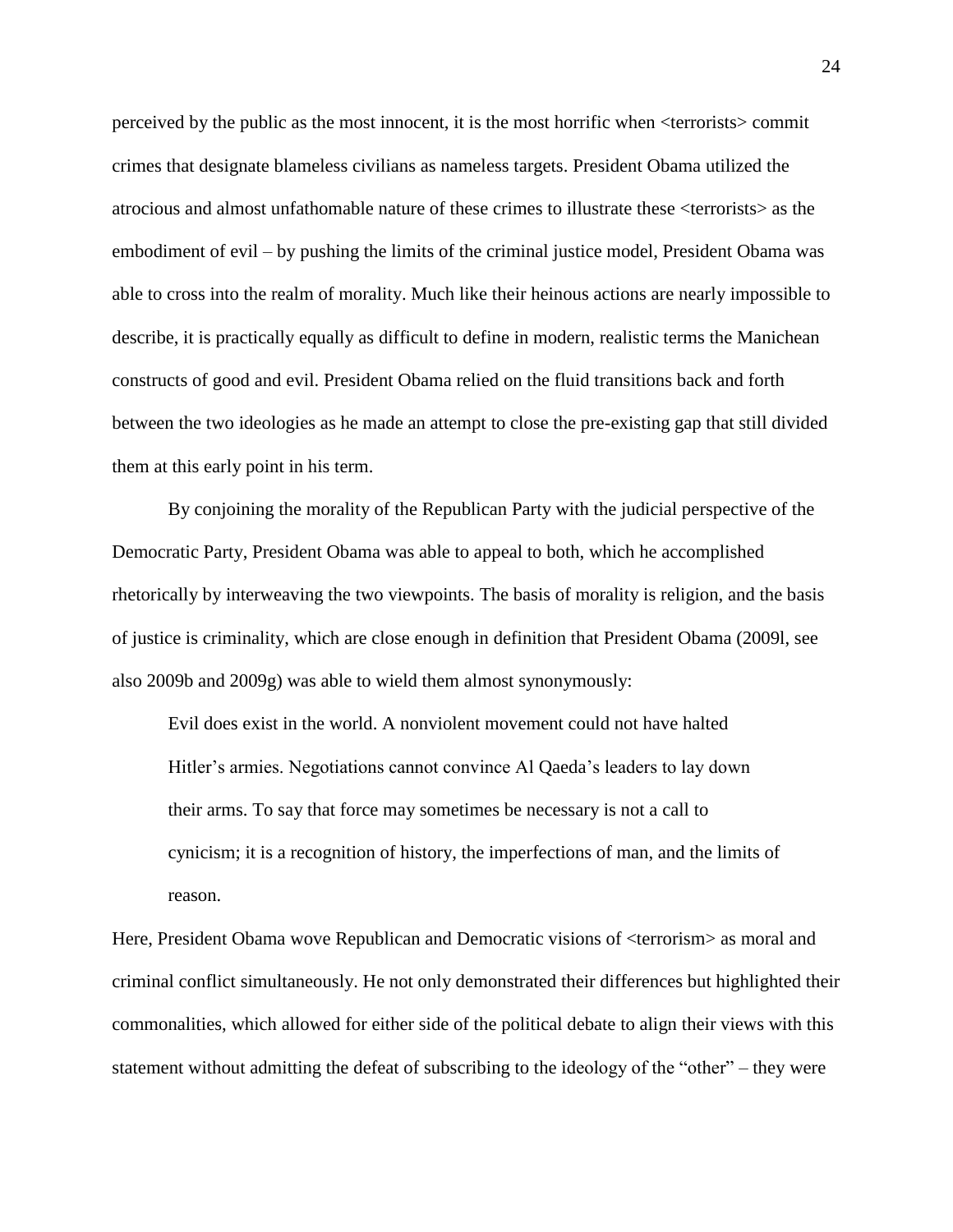not forced to sacrifice their integrity within their own party in order to answer the call to collective commitment. Here is where President Obama held true on his campaign promises of the previous year to develop a new rhetorical framework for handling matters of foreign policy – he subversively made the compromise for the two parties through his speeches so they are reconciled without being forced to concede to a perspective from which they feel politically separated or ideologically detached.

<Terrorist> transgressions, whether matters of morality or legality, were implicitly rendered crimes against humanity by association: it is the American belief that civil rights are essentially human rights, and therefore we have all the more responsibility to defend them for ourselves so that all may hope to one day enjoy the same simple liberties and little freedoms. President Obama (2009l) declared that, "if human rights are not protected, peace is a hollow promise", which implies that as long as <terrorists> are able to scheme and execute plans to undermine our <rule of law> and <democratic values>, then this struggle is never ending and so are the wars it breeds. This idea of employing the <rule of law> and <democratic values> as working towards a goal of bringing about world peace contributed to a sense of American exceptionalism, which is one of the few ideologies that both the Republican and Democratic parties can get on board with without much debate or argument. President Obama takes advantage of this likeness and capitalizes on it repeatedly in his speeches. By selecting words that are almost synonyms to describe the actions of the <terrorist> enemy, President Obama is able to appeal to both Republican and Democratic parties within the same few lines of text, as he does in his Nobel Peace Prize acceptance speech in Oslo, Norway (2009l): "Adhering to the law of love has always been the core struggle of human nature. For we are fallible; we make mistakes and fall victim to the temptations of pride and power, and, sometimes, evil. Even those of us with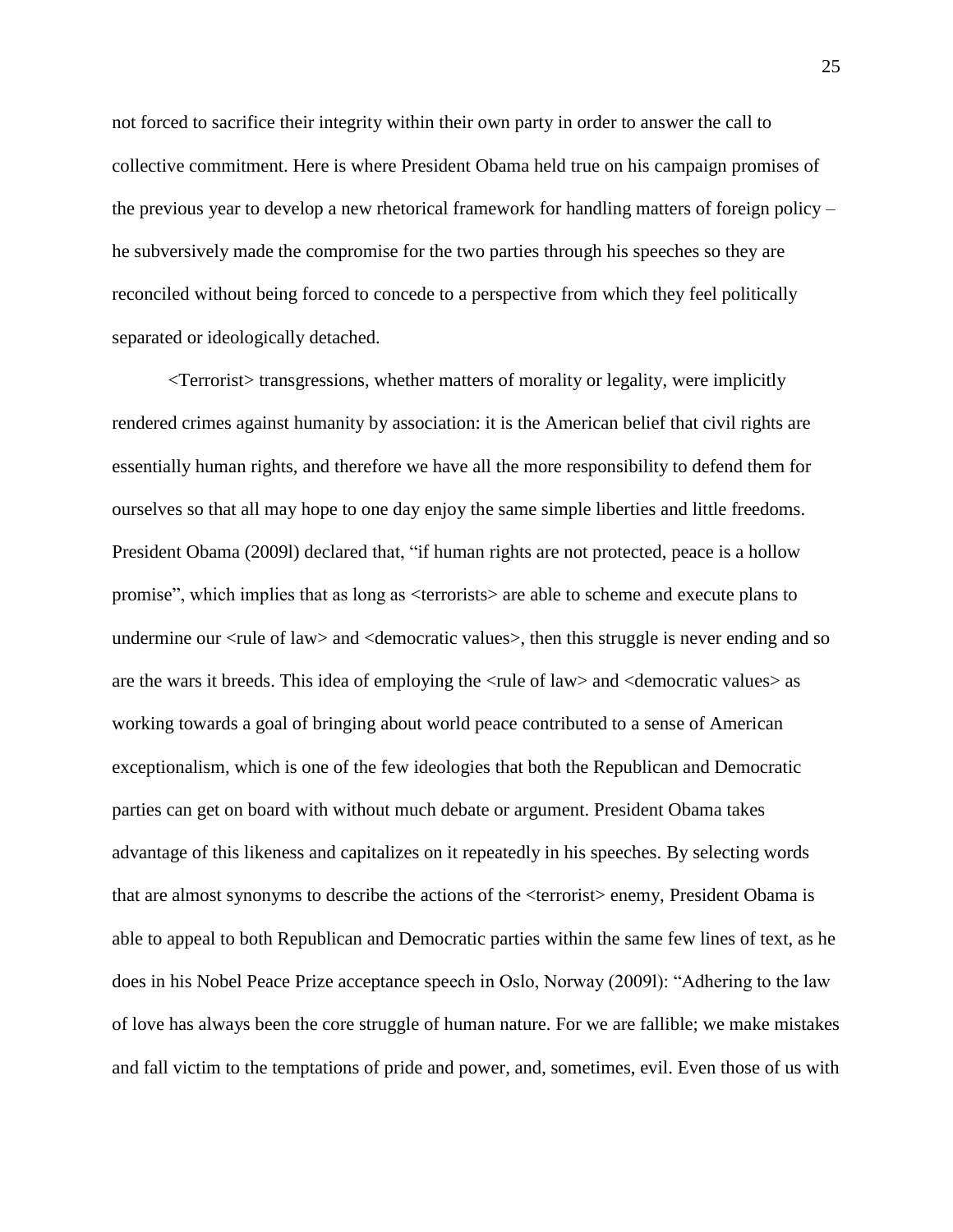the best intentions will at times fail to right the wrongs before us." By speaking of the law, he is appealing to the Democrats as well as being nostalgic of the tension created by the proximate juxtaposition of the <rule of law> and <terrorism> as previously explained. When he begins to speak of love, his word choice elevates to a more abstract level, the case in point here being the key term "evil", in order to satisfy his Republican audience. Last but not least, he leaves the issue of right versus wrong neutral in order to demonstrate the fact that Republicans and Democrats are on the same side fighting against the same foe.

The end result of unifying the capital was a feeling that our <democratic values> have triumphed and re-amplified our sense of American exceptionalism a phenomenon socially and academically recognized in the postmodern era, which is the belief held by Americans that our historic reputation precedes us and that we are of greater influence and consequence simply because of our citizenship and legacy of overcoming adversity. Much like the life cycle of any living organism, the country itself has experienced major milestones that allow it to grow and mature and nurture its own world view based upon them. There is a certain inherent type of highorder responsibility bestowed unto the nation as a result of this sensation. Some view this as a form of false authority, of vanity and self-absorption, yet President Obama (2009c) qualified that "…pragmatism must serve a common purpose, a higher purpose. That's the legacy that we inherit. And that, in the end, is how government of the people, and by the people, and for the people, will endure in our time." The implication of recanting the final lines of Lincoln's historic Gettysburg Address was significant because of its relevance a century and a half later – now, instead of this government of, by, and for the people implicitly combatting racism on Civil War battle fields, the government of, by, and for the people is combatting xenophobic <terrorists> in the desert wastelands of the Middle East. Once again, President Obama provided motivation for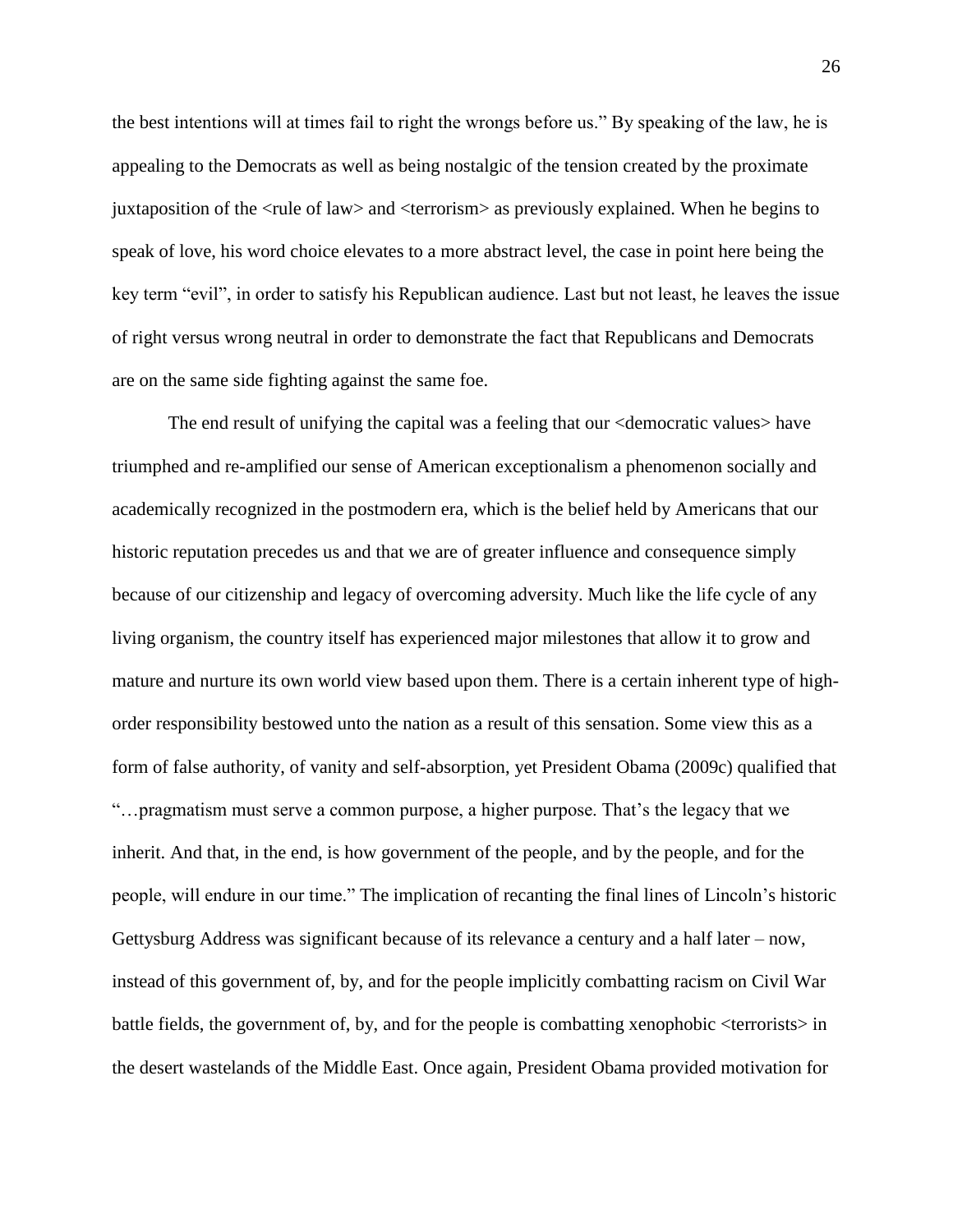the Republicans and the Democrats to work together towards a common goal: eradicating <terrorism> in the modern world. He invokes history, appeals to patriotism, and projects the focus upon protecting the greater good of the people that the House is supposed to represent, serve, and ultimately, protect.

President Obama started off strong by identifying several solid ideographs with which to contrast and ultimately combat <terrorism>, being the <rule of law> and <democratic values>. By selecting such universal discourses, he was able to rally collective commitment both domestically and abroad. President Obama did this in the House by melding the Republican rhetoric of his predecessor, an opinion educated on the premise of <terrorism> as a violation of moral codes and ethics with the ideology of his own Democratic party, an interpretation informed by the understanding of <terrorists> as violators of legal codes and subject to criminal consequence. By remedying the American reputation that was dragged through the mud shortly following George W. Bush's invocation of Article 5, President Obama was able to provide sufficient need for collective commitment in order to advance his foreign policy agenda towards "a more focused effort to disrupt, dismantle, and defeat" (2009d) <terrorism>. As President Obama moved into his second year of office, he was continuing the transition from the rhetoric of the Bush Administration, getting more comfortable with his responsibilities and capabilities as leader of the free world, and preparing the world for an unpredictable future where <nuclear terrorism> is the most significant threat to the <rule of law>, <democratic values>, the free world, and life as we know it.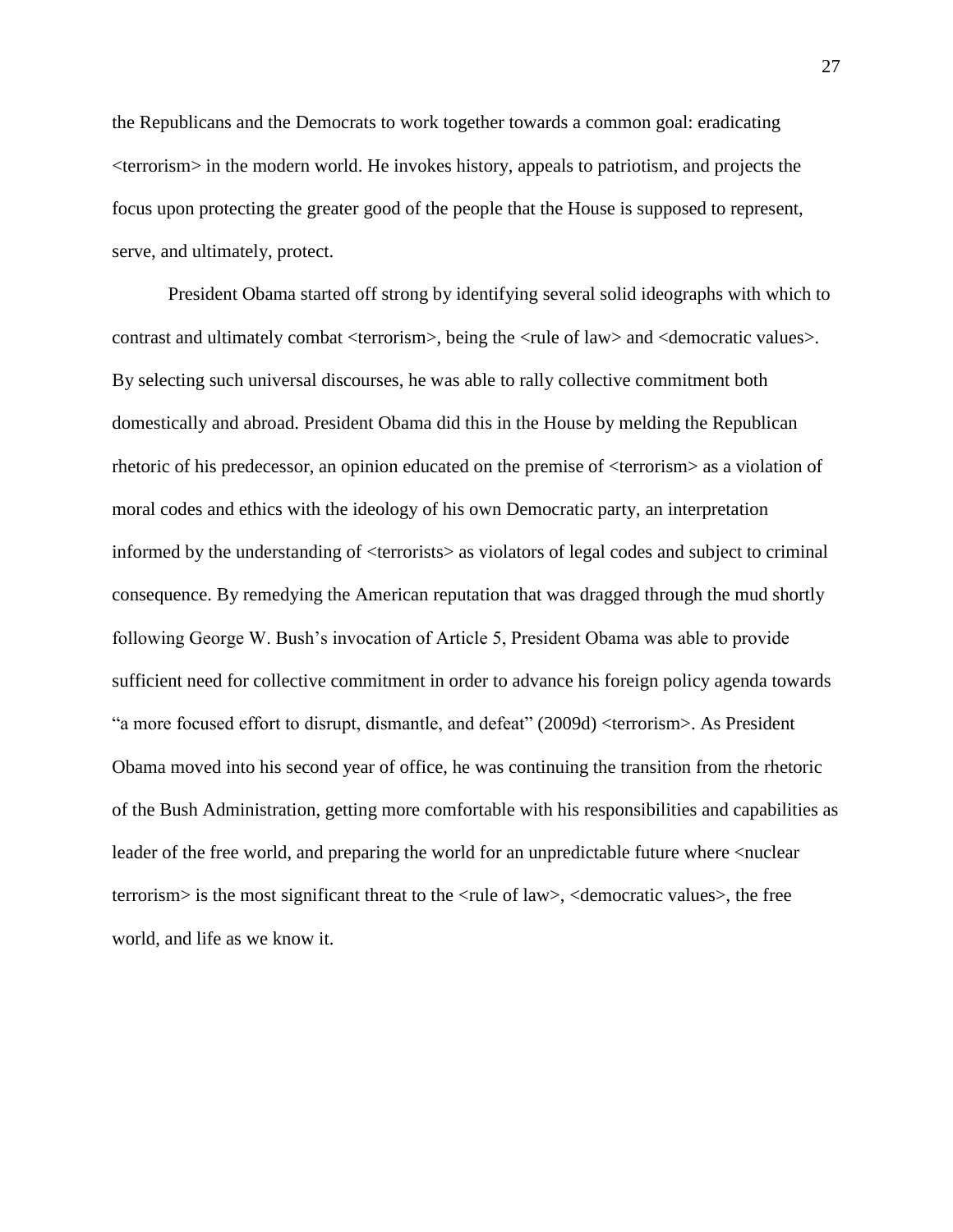# **President Obama's Second Year of <Terrorism>**

By his second year in office, President Barack Obama had already grown more comfortable in his role as Commander and Chief. With plans in motion to withdraw from Iraq and refocus the missions of combat in Afghanistan, he was facing harsher criticisms than ever from the new media and a now majority-Republican House that gave way to the rise of the Tea Party Movement. With intensifying scrutiny of his handlings within domestic affairs, the intimidating nuclear initiative was demanding an exorbitant amount of rhetorical attention and energy from the president.

Several significant shifts began to occur within President Obama's speeches as he continued to cultivate his <terrorist> themes. Firstly, he started to navigate away from a foreign policy rhetoric that was so strongly centered on <terrorism>. He uses the word <terrorism> noticeably less frequently – he substitutes the ideograph for more defined terminology, such as Al Qaeda, the Taliban, and violent extremists. However, besides the substitution of the term, the tone and context within the speeches where he utilizes these other iconic descriptors remains vastly unchanged – if anything, his intensity grows even more scathing as the nuclear threat becomes more apparent and real over the course of the twelve months.

It must be mentioned that there are entire speeches where the word <terror> does not in any form appear even a single time, namely President Obama's remarks on the parliamentary elections in Iraq and his news conference with Afghanistan's President Hamid Karzai (see 2010b and 2010d). The reason behind this was that by removing the word <terrorism> from public statements regarding Iraq and Afghanistan, the implication was that they people of these countries were not to be associated or confused with the enemy. It is suggested that the <terrorist> threat was also removed from the nation altogether since it was removed from the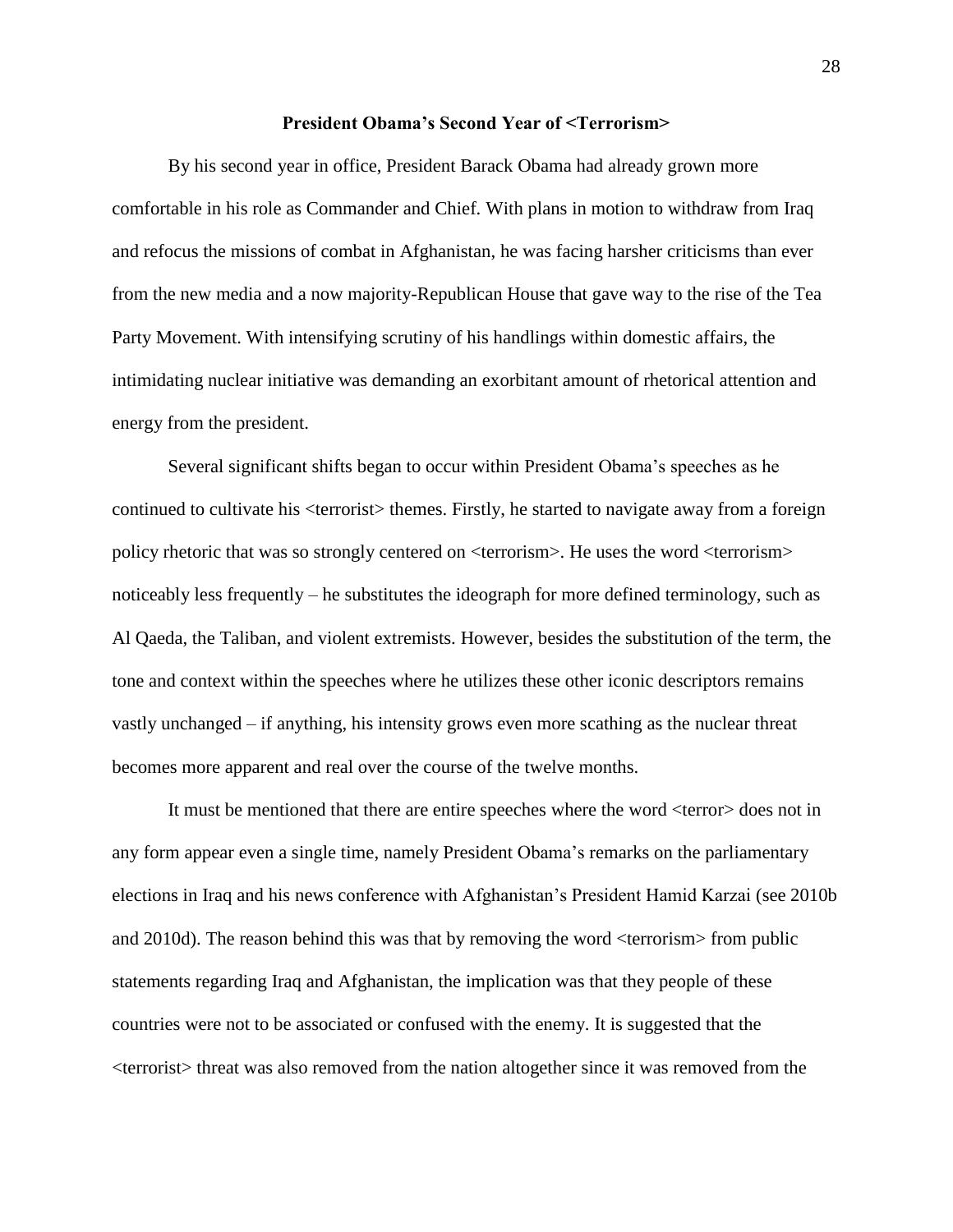rhetoric. In both of these cases, the President was directly responding to his critics who opposed his decision to leave from Iraq: because of the neutralization of the  $\leq$ terrorist $>$  threat and the security measures Iraq had taken, it had proven that it was capable of sustaining itself without American military intervention and policing. This indirectly contributed to our own sense of safety. If Iraq were strong and self-sufficient enough so that we no longer had to dedicate resources to keeping out the <terrorist> threat, then the United States could relax and breathe a little easier working in a seemingly stronger partnership with the people of Iraq. By strengthening individual partnerships with key players in the fight against <terrorism>, specifically nations that were at the time or had previously been considered hot beds for potential <terrorist> activity, the notion of collective commitment as a means of combating <terrorism> gains more credibility.

By strengthening our partnerships with other countries, we strengthened our resolve against <terrorist> organizations. President Obama began to focus on a new theme in his second year which was birthed from his views of collective commitment, which was the adoption of a more proactive approach in dealing with the  $\leq$ terrorist $>$ threat. The idea of "counter  $\leq$ terrorism $>$ " embodied the thematic elements of the foreign policy rhetoric of his first year: protection of the <rule of law> and our <democratic values>, collective commitment on both national and global levels, hybridism, and, ultimately, American exceptionalism. The <terrorism> ideograph as we understand it had been forged by the Bush Administration as a reactionary measure to identify our adversary – President Obama redefined it by modeling <terrorism> in opposition to the <rule of law> and <democratic values>, and that the proactive preservation rather than reactive reinforcement was the most effective way to effectively neutralize the <terrorist> threat. He drew on the collective commitment invoked in Article 5 of NATO to rally the leaders of the world to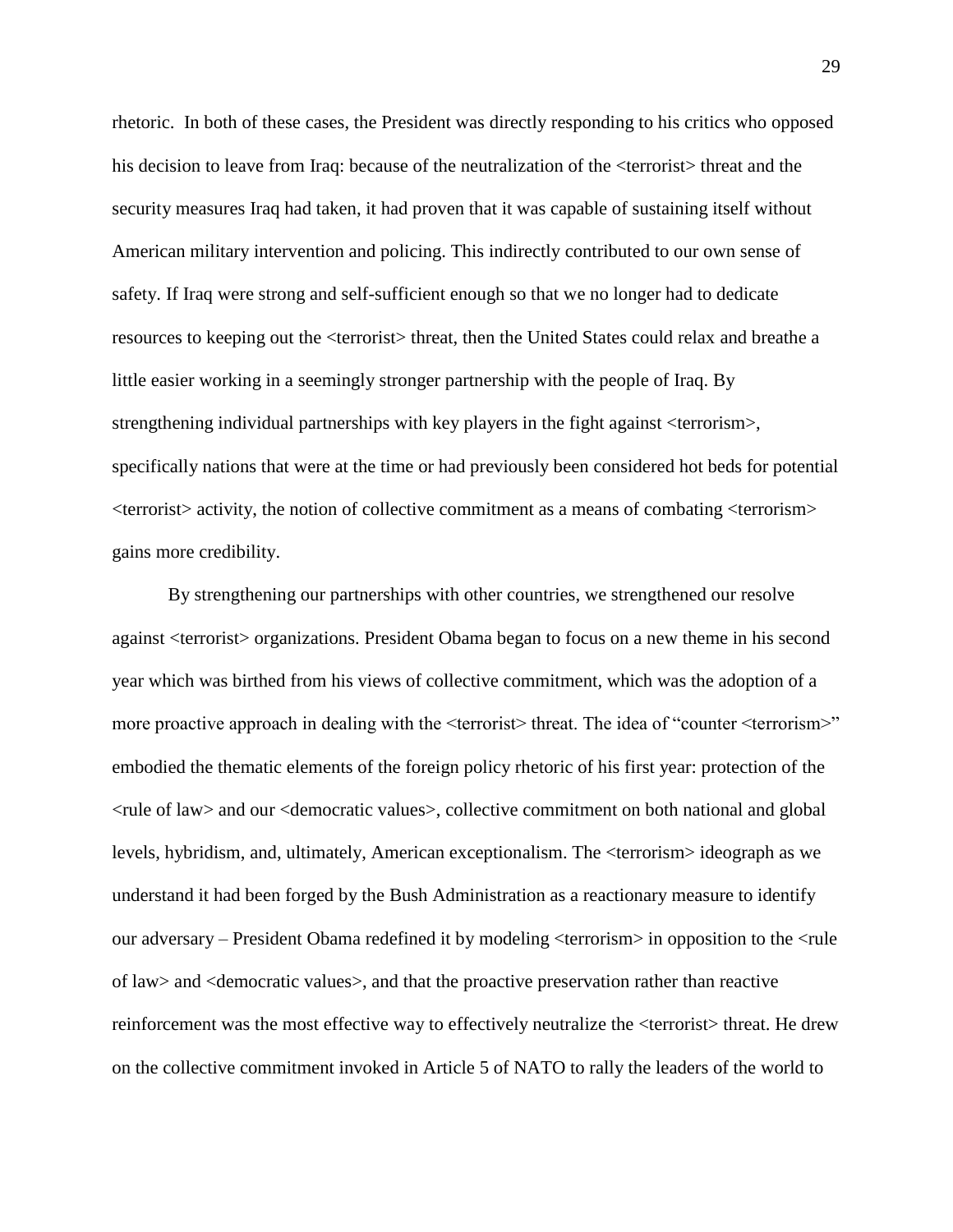join forces in locating, securing, and monitoring nuclear weapons to prevent the worst from happening – a nuclear <terrorist> attack. This leadership role in the field of counter <terrorism> then feeds back into our sense of American exceptionalism. In this next chapter, I seek to understand how President Obama crafted his rhetoric to cater towards preservation of the <rule of law> and <democratic values> as a proactive means of combating <terrorism> and why this change in sophistication and specificity occurred, how it transformed the thematic notions of collective commitment and leadership responsibility, and what the implications of the rise of a nuclear threat as it underlined the importance of partnerships and cooperation among individual nations even more so.

# *From a Reactive to a Proactive Approach to the War on <Terror>*

Much of the rhetoric put forth by President Obama in his first year in office was meant to remedy the wounds left behind by the Bush Administration, both at home and overseas. He understood that his best bet was to remain arbitrary and abstract in his discussion of <terrorism>, for to define something is to establish exclusions  $-$  by declaring what  $\langle$  terrorism $\rangle$  is in specific and concrete, one immediately denies the possibility of other instances and examples falling under that category. This is exactly the reason why at this point President Obama turned to concrete matters by specifically naming Al Qaeda and the Taliban frequently under the general umbrella term of <terrorism>. Not only did President Obama start naming names, he began to target areas of interest such as Pakistan, Afghanistan, and India that would allow for <terrorist> individuals and organizations to seek and create havens from which to run bases of operations: "Al Qaeda and its extremist allies continue to plot in the border regions between Pakistan and Afghanistan. And a growing Taliban insurgency could mean an even larger safe haven for Al Qaeda and its affiliates" (2010d). The implication President Obama was making was that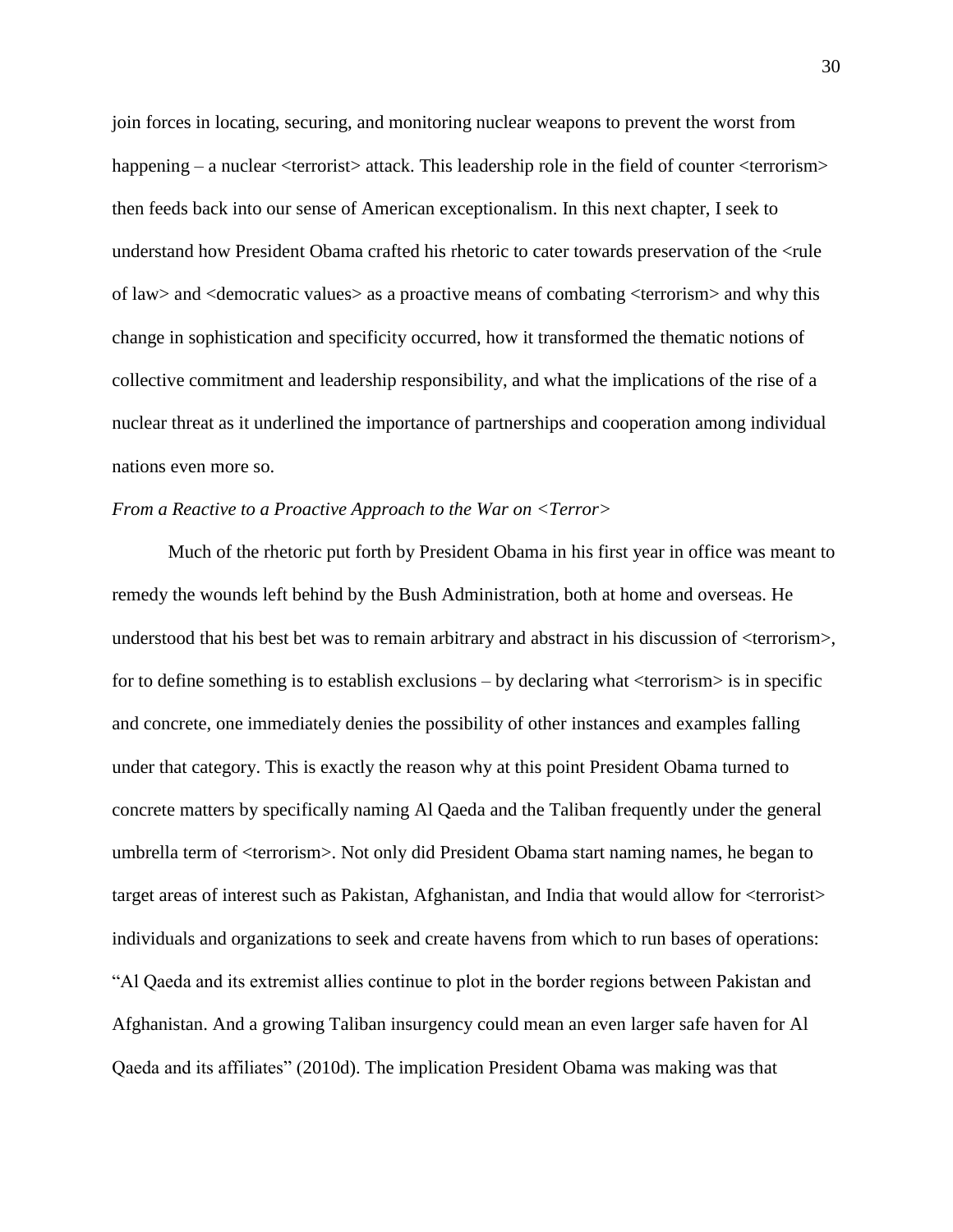<terrorists> would be immobilized by their lack of a central hub of operations from which to plot and scheme – however, once they have one, the destructive force it could become is one that would have dire consequences for their long list of targets.

Within his second year, President Obama became much more concerned with international affairs, as obvious within his remarks regarding the Parliamentary elections in Iraq in March of 2010(d):

As expected, there were some incidents of violence as Al Qaeda in Iraq and other extremists tried to disrupt Iraq's progress by murdering innocent Iraqis who were exercising their democratic rights. But overall, the level of security and the prevention of destabilizing attacks speak to the growing capability and professionalism of Iraqi security forces, which took the lead in providing protection at the polls.

Note that President Obama does not mention the term <terrorism>, which is actually absent from this entire document. Rather, he refers mainly to Al Qaeda or violent extremists. By painting this image of known <terrorist> organizations killing innocents specifically because of their desire and right to vote, President Obama successfully establishes the cause and effect relationship: because of our democratic values, people are going to want to and will try to take our lives. The implication, therefore, is that to forfeit one means to give up the other as well, because without the structure of democracy there is nothing to keep the peace and maintain the existence of human rights. By juxtaposing the image of the Iraqi security forces as literally defending <democratic values> by implementing and enforcing the <rule of law> when these <terrorists> struck, he implied that it was these two ideologies that were securing not only our abstract understanding of the democratic way of life but quite literally our borders so that we would be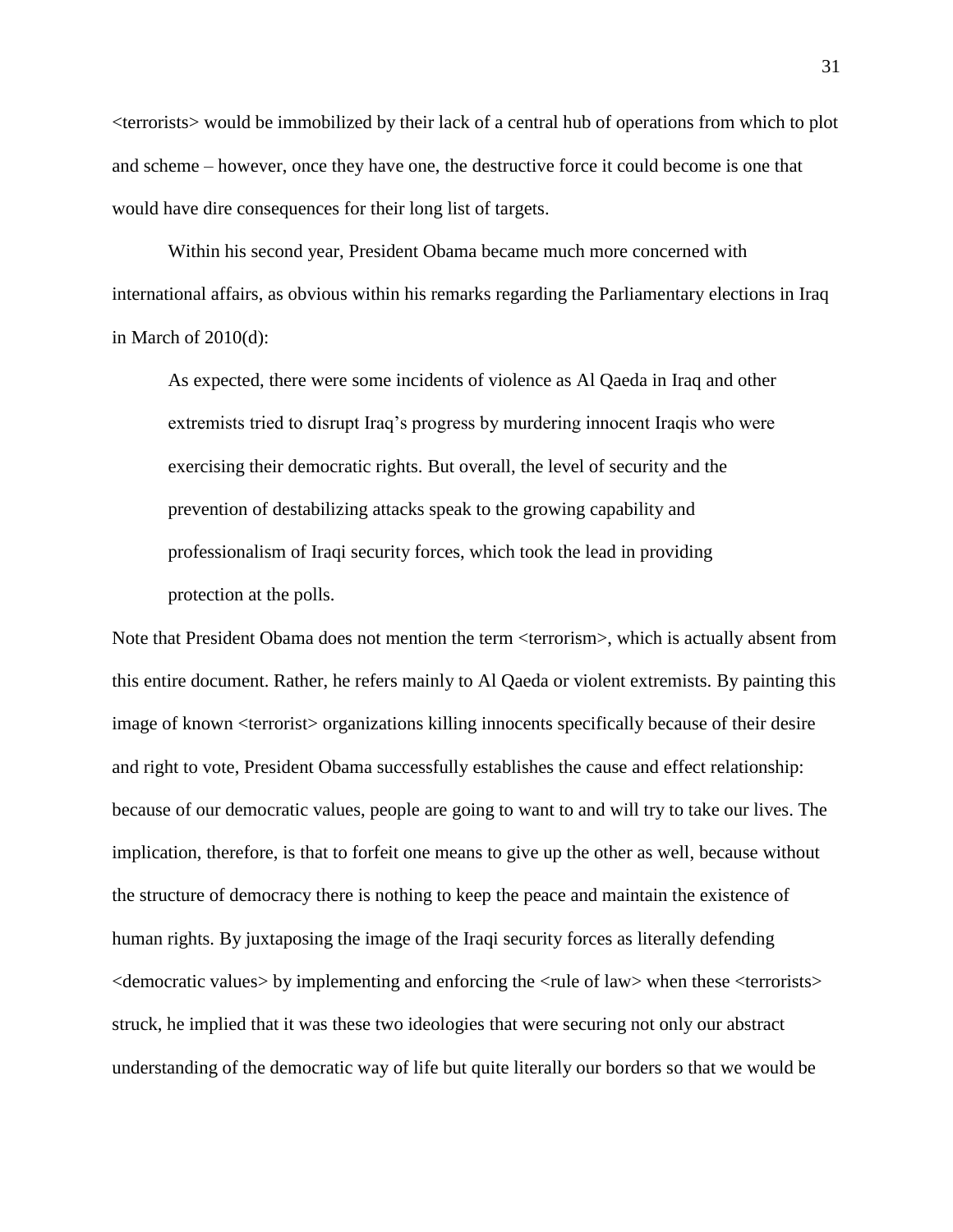safe from the violent acts these radicals wish to commit. Essentially, by defending our rights we are protecting our lives. The context and imagery of the event that President Obama provided also alluded to the idea that if Al Qaeda and their "extremist" allies had the opportunity, they would very much like to enact the same violence upon United States voters exercising their rights.

In order to prevent this future from being realized by these evil-doers, President Obama implored that we must foil their plots while they remain abroad, specifically in the hot bed of the Middle East. At this point in his term, the last of military combat forces were withdrawing from Iraq. Some thought it was too little too late, and others too much too soon. If the United States remained, we risked appearing like we were turning into the criminal that we have been pursuing since September  $11<sup>th</sup>$ , 2001, because "one man's  $\leq$ terrorist> is another man's freedom fighter." If we left too soon, Iraq's infrastructure would buckle under the pressures of a fresh democracy, and <terrorists> would capitalize on these early moments of weakness to destroy everything the U.S. had helped Iraq to build over the course of recent years: "Throughout our history, America has been willing to bear the burden of promoting liberty and human dignity overseas, understanding its links to our own liberty and security" (2010f). President Obama explicitly connected the fate of the Iraqi people with our own, which bonded us in a unique partnership of promoting democracy. Although this act is an act of self-preservation, the United States considers this an act of selflessness and sacrifice. On the second anniversary of the <terrorist> attacks in Mumbai, India, President Obama explained: "promoting shared prosperity, preserving peace and security, strengthening democratic governance and human rights, these are the responsibilities of leadership" (2010g). Rather than making combating <terrorism> a game of "every man for himself", President Obama realized that such a juvenile approach would give the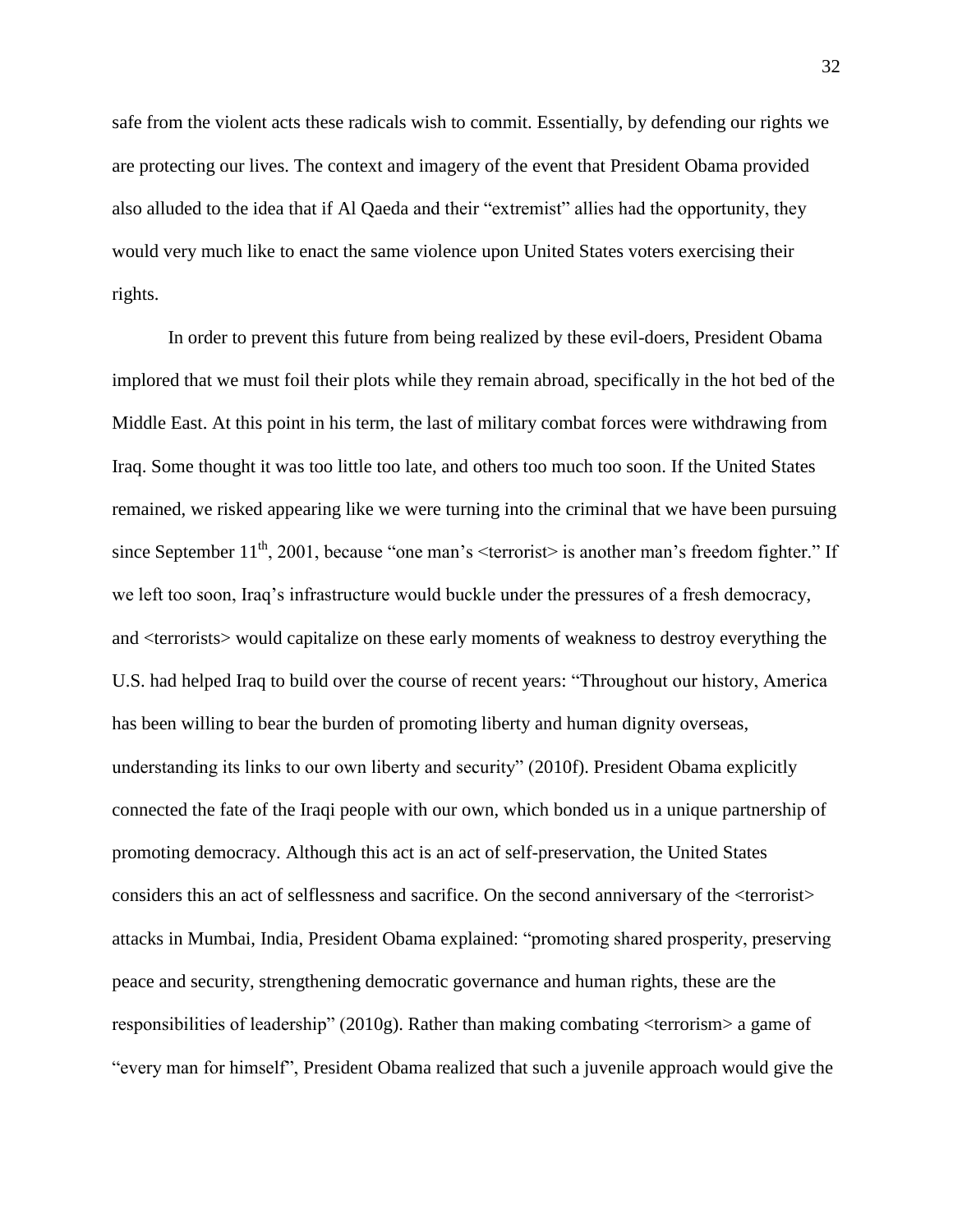<terrorists> an advantage – since Al Qaeda does not have a specific location to associate itself with, their network is universalized in terms of global connections, which would allow them to coordinate and individually target the lone, independent countries that were all standing next to each other, but effectively by themselves. This is the reason why President Obama focused so much of his second year rhetoric on forming partnerships with countries such as Pakistan, India, Afghanistan, and Iraq especially – the chain of alliances is only as strong as its weakest links, and the free world cannot afford for <terrorism> to break this chain.

The overall strength of this safeguard against <terrorism> was becoming increasingly more important during President Obama's second year in the cultivation of the preventative measures taken to avoid nuclear proliferation amidst underground <terrorist> networks. During his remarks at the opening session of the Nuclear Security Summit, President Obama (2010c) explained:

Two decades after the end of the Cold War, we face a cruel irony of history: the risk of a nuclear confrontation between nations has gone down, but the risk of a nuclear attack has gone up…in short, it is increasingly clear that the danger of <nuclear terrorism> is one of the greatest threats to global security, to our collective security.

Here, President Obama reflected on the striking and baffling differences between John F. Kennedy's ordeal with Soviet Russia during the Cold War and his own struggle with opposing <terrorist> organizations like Al Qaeda. During the proliferation period, it was well understood that the United States and Soviet Russia would all but erase each other from the face of the planet were they to actually engage in nuclear warfare. Because of their domestic collective selves, they acted in their own self interests by refraining from engaging in the apocalyptic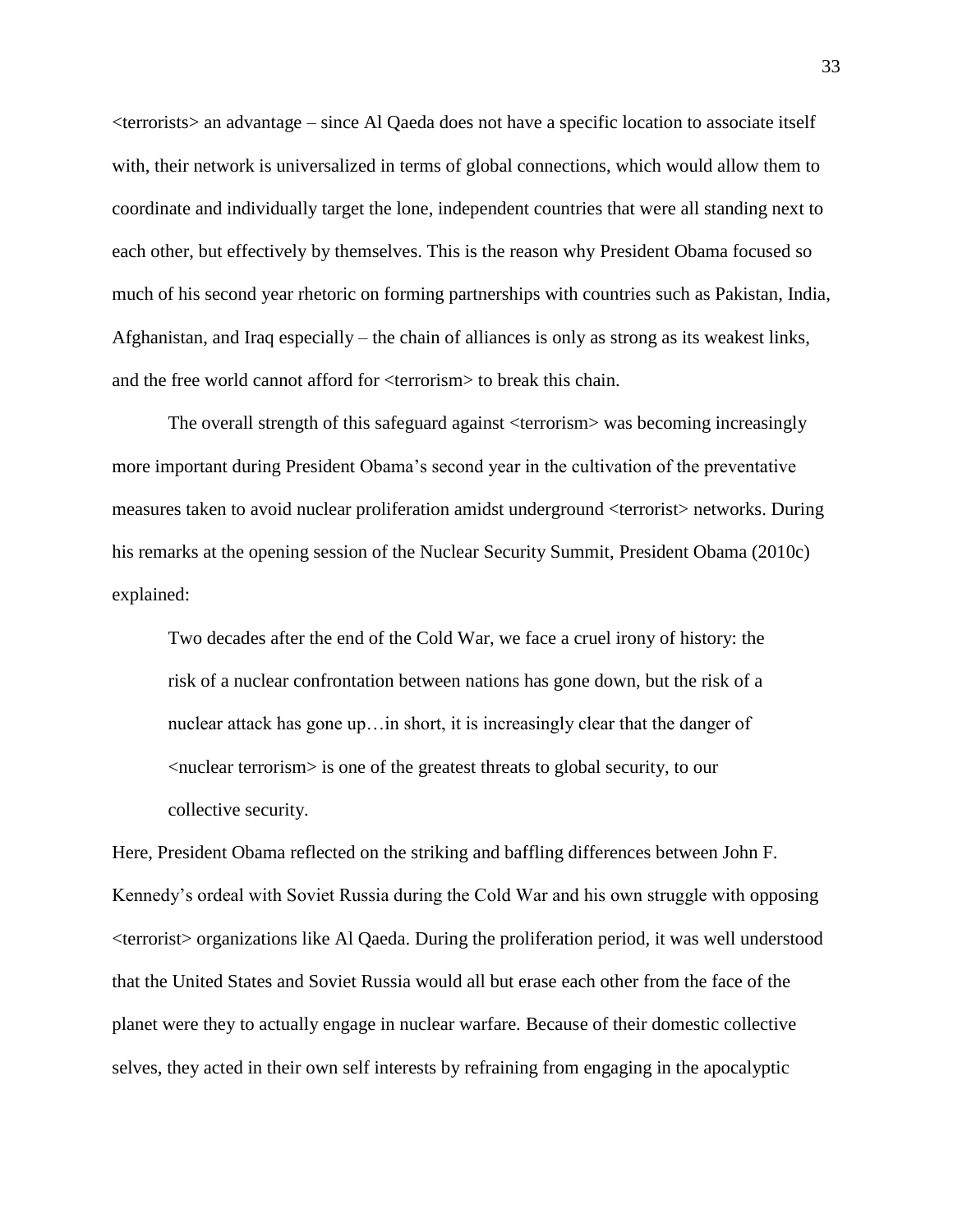battle. <Terrorists>, who have no home land or constitutional code of ethics, cannot be reasoned with – they destroy for the sake of destruction, as President Obama made clear when he said that, "<Terrorist> networks such as Al Qaeda have tried to acquire the material for a nuclear weapon, and if they ever succeeded, they would surely use it" (2010c). The only hope that the United States and the rest of the free world has is to keep nuclear material out of the hands of  $\leq$ terrorists $>$ , or else it will not be a question of if they use the weapon(s) – it will be a matter of when and where and how long the world will feel the repercussions.

President Obama's rhetorical strategy for handling situations of <terrorism> became more refined out of necessity. The language used to describe the turbulent, changing times must embody the harsh, cruel reality that there is a new danger:  $\langle$  nuclear terrorism $\rangle$ . President Obama was burdened with the task of developing a  $21<sup>st</sup>$  century understanding of nuclear warfare combatting against an enemy that has no determined ideology besides the common hatred of the free, democratic nations of the world, and no country or constitution to which they are bound by any means. The unpredictable nature of such a lawless organization is what makes this foresight all the more dreadful. President Obama demonstrated implicitly that <terrorists> cannot be reasoned with. A group of people with no recognizable structure within their own network, as well as so many lone dissenters and extremists who agree with their skewed beliefs, have the potential for the most horrifying crimes against humanity – unwarranted, unprompted, totally unexpected, and completely random – "were they to do so, it would be a catastrophe for the world, causing an extraordinary loss of life and striking a major blow to global peace and stability" (2010c). Each successive counter <terrorist> move would be strictly defensive, because at that point nothing less than tragedy and devastation is inevitable – insurmountable casualties, incomprehensible fatalities, and billions of dollars in damage that would cripple any national and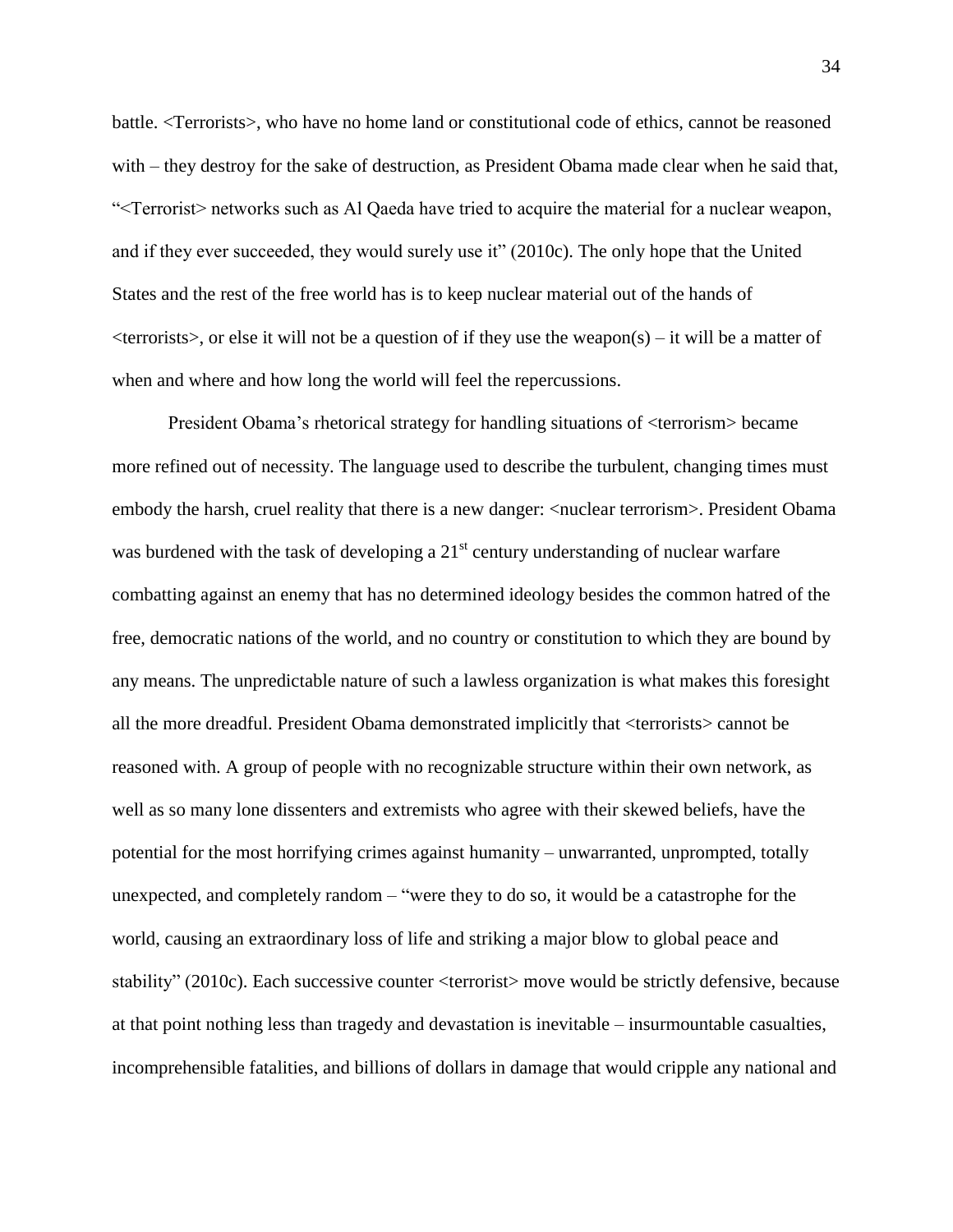the entire global economy irrevocably, and irreversible destruction of the peace of mind of the free peoples of the world.

The <terrorist> attacks of September 11th, 2001, were obscenely unprecedented. However, in years since, such as in Mumbai, India or during the parliamentary elections in Iraq, it has become the method of operations of <terrorist> organizations like Al Qaeda and the Taliban – it is what is expected of them. After years of hearing this ideograph used in media and political discourse, it had become exhausted of some of its original power to inspire fear and was now a part of the everyday American lexicon. President Obama reinvigorated the ideograph by modifying it. President Obama addressed the world saying that, "In short, it is increasingly clear that the danger of <nuclear terrorism> is one of the greatest threats to global security, to our collective security" (2010c). The <terrorist> threat had now escalated, however, as a result of the introduction of nuclear weaponry into the equation – it is the logical next step for them to wish to pursue. Thus, a new, highly sophisticated and extremely complex ideograph was born – <nuclear terrorism> is the new <terrorism>.

August 6th and 9th, 1945, made the United States the unquestioned leader in the handlings of nuclear weaponry and warfare tactics with the dropping of the first and only atomic bombs unleashed in battle efforts on the Japanese cities of Hiroshima and Nagasaki. We continued this legacy with the proliferation that would lead to the Cold War of the 1960s. September  $11^{th}$ , 2001, projected the United States into a position of exemplary leadership – we would instruct the world on how to react and cope with the impacts of a  $\leq$  terrorist $>$  attack and how to respond to those responsible for the devastation. This legacy would be continued by the War on  $\leq$  Terror  $\geq$ . President Obama's ideology surrounding the threat of  $\leq$  nuclear terrorism  $\geq$ combines these two reputations and they reinforce each other, restoring confidence and repairing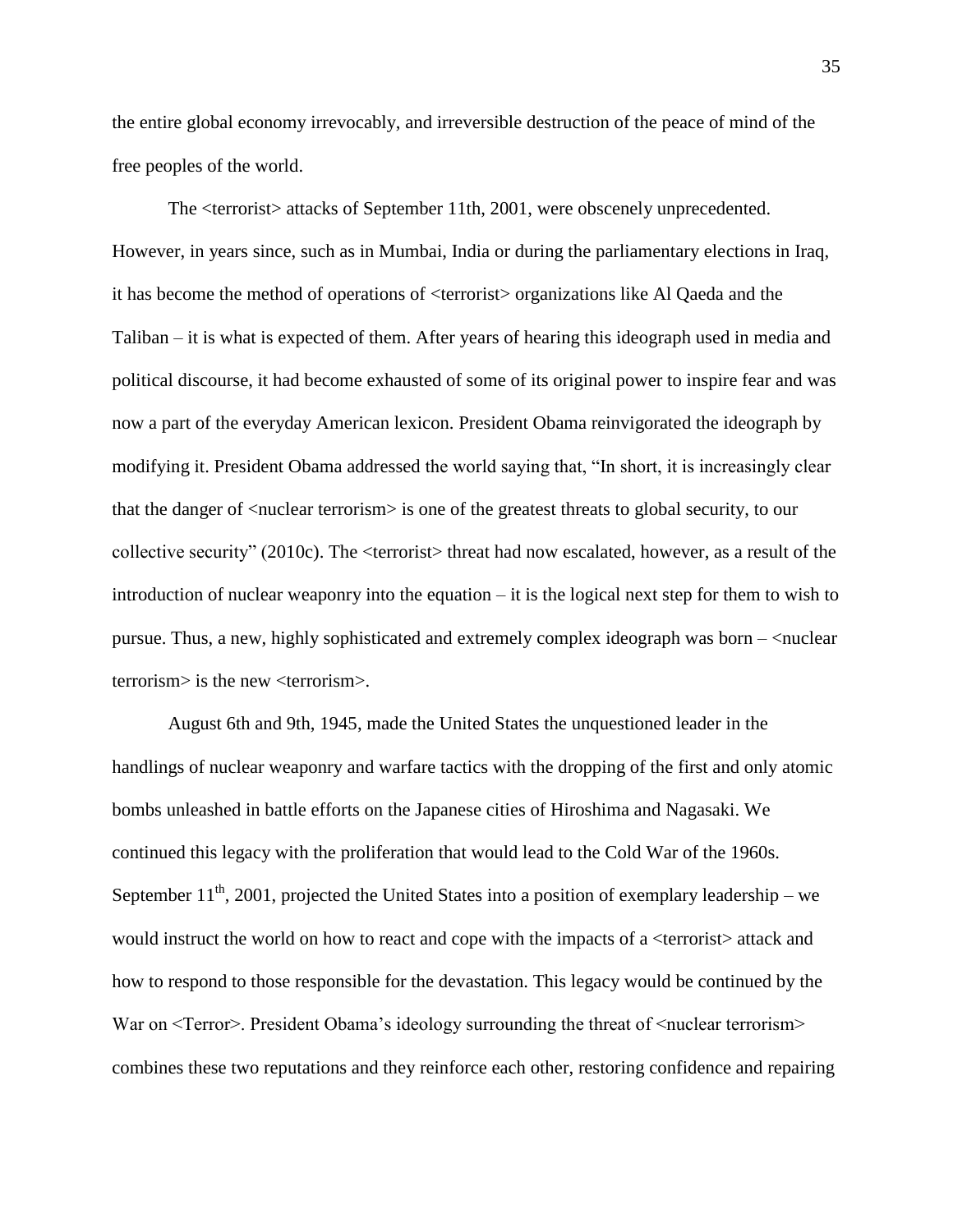the image of the United States, and ultimately contributing to a sense of American exceptionalism that acts as its own method of counter <terrorism>.

# *<Counterterrorism> as American Exceptionalism*

It seems that President Obama all but abandons his previous rhetorical standings – the emphasis has been removed from <democratic values> domestically and focuses more on building democracy abroad, particularly in Iraq as the United States was withdrawing military forces from the country. President Obama implicitly admits the mistake of the Bush Administration: "It's why I refocused the fight, bringing to a responsible end the war in Iraq, which had nothing to do with the  $9/11$  attacks, and dramatically increasing our resources in the region where Al Qaeda is actually based, in Afghanistan and Pakistan" (2010a). Here, he directly addressed his critics who expressed concern that we should not have withdrawn from Iraq when we did, that our presence there was necessary to maintain the security of their nation from <terrorist> infiltration. Implicitly, President Obama admitted that invading Iraq may have been a mistake considering that the <terrorists> who had organized and enacted the attacks of September  $11<sup>th</sup>$  had direct connections to Afghanistan – we should have been looking for them where the evidence suggested they were, in hot beds of political turmoil and civil war tensions, which also includes Pakistan. By phrasing this confession in such an ambiguous way, it absolves the current administration and removes the inaccurately labeled <terrorist> conflict from Iraq, lowering the threat level from a clear and present danger within its borders to that of a removed, foreign, would-be invader – a common enemy that the newly founded Iraqi democracy and the United States now share.

The reduction and ultimate withdrawal of combat soldiers from Iraq over the course of the year elevated the new Iraq into the same political sphere as the United States, implicitly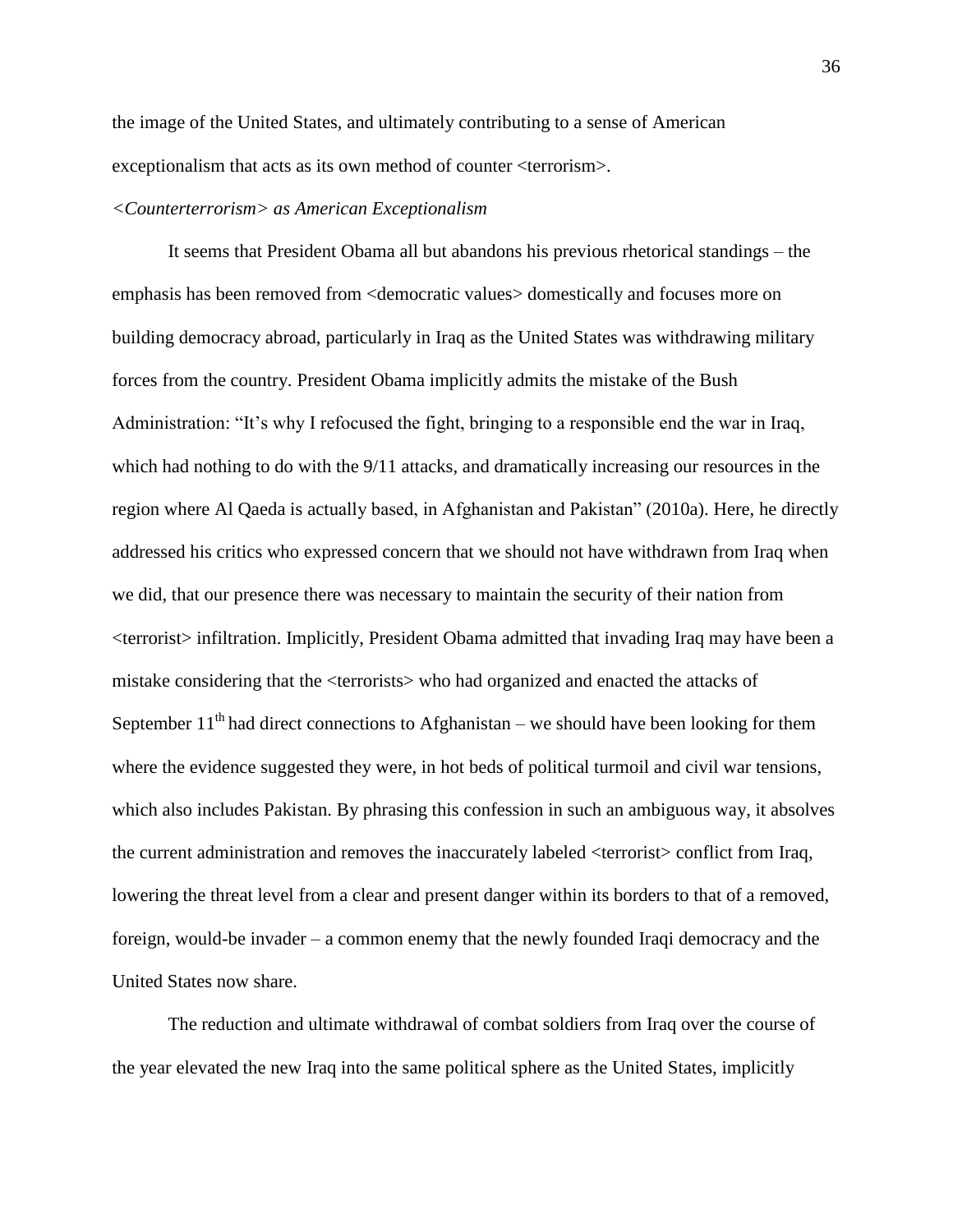putting them on our side of the fight against <terrorism>. By portraying them as our likeness, it is no longer possible for America to see Iraqis as a <terrorist> threat because they are just as innocently victimized as we are. In the hopes of redemption from or, at least, justification for our occupation of the territory, President Obama (2010f) explained that, "A war to disarm a state became a fight against an insurgency. <Terrorism> and secretarian warfare threatened to tear Iraq apart."President Obama crafted the image of Iraq as an ideal hot bed of <terrorist> activity – an impoverished nation suffering at the hands of an egotistical, tyrannical dictator for over two decades and plagued by civil war – to justify the weakness of paranoia as adequate grounds for invasion, although it was never confirmed that Iraq had the capability to produce let alone launch any sort of weapon of mass destruction. President Obama drew upon the fact that the United States executed Operation Iraqi Freedom with the best of intentions and was able to pardon our prolonged presence by demonstrating the heavy weight that is the burden of exceptional responsibility.

In his State of the Union address, President Obama (2010a) emphasized that presence of weakness within these trying times are seen as opportunities upon which <terrorists> may capitalize:

Instead of giving in to fear and cynicism, let's renew the timeless American spirit of resolve and confidence and optimism. Instead of succumbing to partisanship and division, let's summon the unity that this moment demands. Let's work together, with a seriousness of purpose, to do what must be done to keep our country safe.

This sense of urgency and responsibility is characteristic of the United States' self-prescribed exceptionalism. In the post-modern era, Americans have developed a sense of pride that we are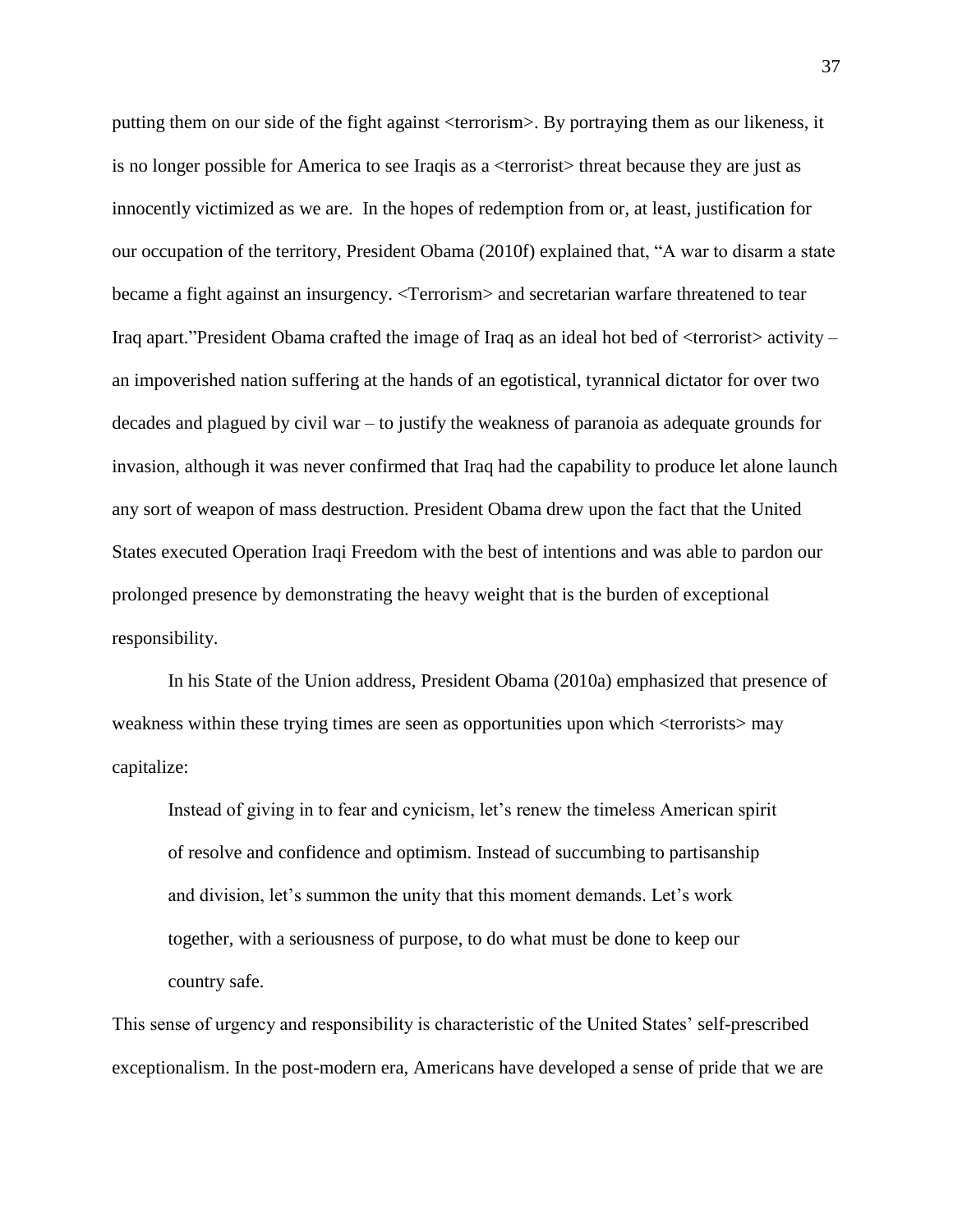inherent leaders in the global arena based on our accomplishments throughout history that precede us, making us of greater influence and importance because of our role model status in hurdling obstacles of adversity, especially in the enactment of our foreign policy measures, which has become known socially and academically as American exceptionalism. One idea that stems from this perspective which President Obama does not go out of his way to avoid is that it is as if we are the only nation in the world that has ever come face to face with <terrorism> and we must rely on ourselves and our own resourcefulness to brave these troubling times. We also take a strange sense of confidence and satisfaction in being the target of threats and acts of violence, because the hostile attention marks us as undoubtedly and undeniably special. Unity domestically, as President Obama demonstrated, is also a means of combating <terrorism>, and one way to generate this sense of togetherness is through recognizing our accomplishments from the past to reassure us that we can and will endure regardless of what acts of <terror> we become the targets of – it presents us with a feeling of security that borders on invincibility.

However, as we have seen these past few years, 9/11 was only the beginning of the unfolding of modern <terrorist> plots. The things the world has seen in the past several years were at one point unimaginable acts beyond comprehension. Since 9/11 was of such a large scale and in many ways the first of its kind, the United States has assumed a leadership role like never before – our handling of the situation has become an exemplary model for subsequent victim nations to follow. One such example is Mumbai, India, and their path to recovery following the  $\leq$ terrorist $>$  attacks of November 26<sup>th</sup>, 2008. During a visit to the country on the anniversary of the devastation, President Obama (2010g) offered compassion and comfort to the Indian people, saying: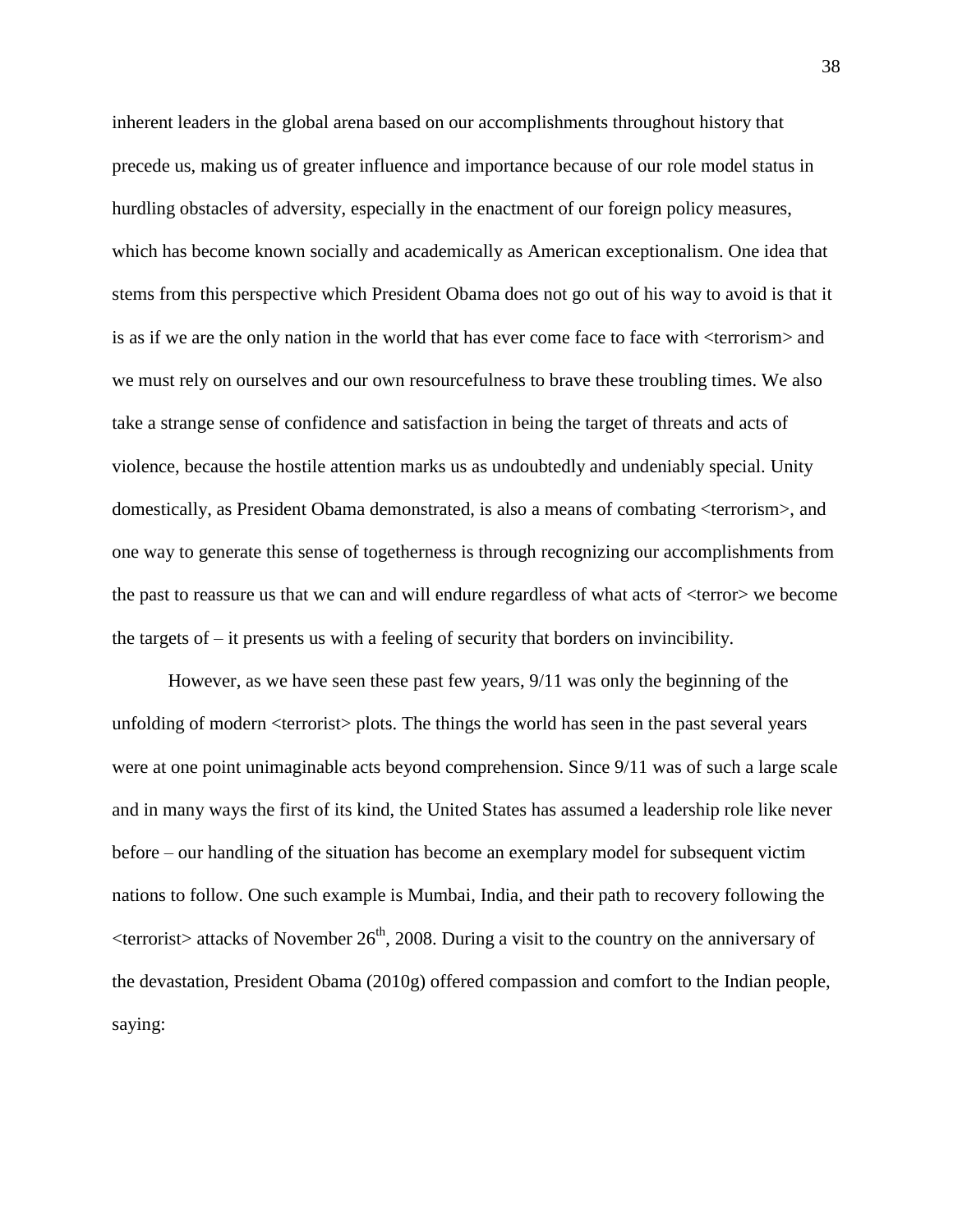We'll never forget the images of 26/11, including the flames from this hotel that lit up the night sky. We'll never forget how the world, including the American people watched and grieved with all of India. But the resolve and the resilience of the Indian people during those attacks stood in stark contrast to the savagery of the <terrorists>. The murderers came to kill innocent people that day.

The striking similarities in this description and those that have echoed for years following the 9/11 attacks speak volumes, from the loss of life to the image of the inferno to the heroism of the Indian people. President Obama connected the two very different peoples – Americans and Indians – by describing them both as "innocent", as undeserving of the harm that was unleashed upon them. Americans were able to more easily empathize with the situation even though it was being experienced in a nation whose standard of living we cannot relate to  $-$  a society that we feel separated and removed from even though it exists alongside us. Simply the fact that this incident is being referred to as 26/11 demonstrates how the United States is able to shape all post-9/11 attacks in terms of our own image. President Obama utilized these parallels in order to make the correlation that we are all one people of a global community  $-\tilde{\ }$ ... just as Indian citizens lost their lives on 9/11, American citizens lost their lives here on 26/11" (2010g). The juxtaposition of 9/11 and 26/11 is heavy handed and well played. This mutual emotional suffering strengthened the strategic military and diplomatic alliance between the two nations, as proven by "the shared determination of India and the United States, two partners that will never waiver in our defense of our people or the <democratic values> that we share" (2010g). President Obama introduced Iraq, India, and Afghanistan as examples of partnerships that are created by collective commitment as well as a means for generating this unity. Because of our "shared determination" and <democratic values>, we banded together as partners. By having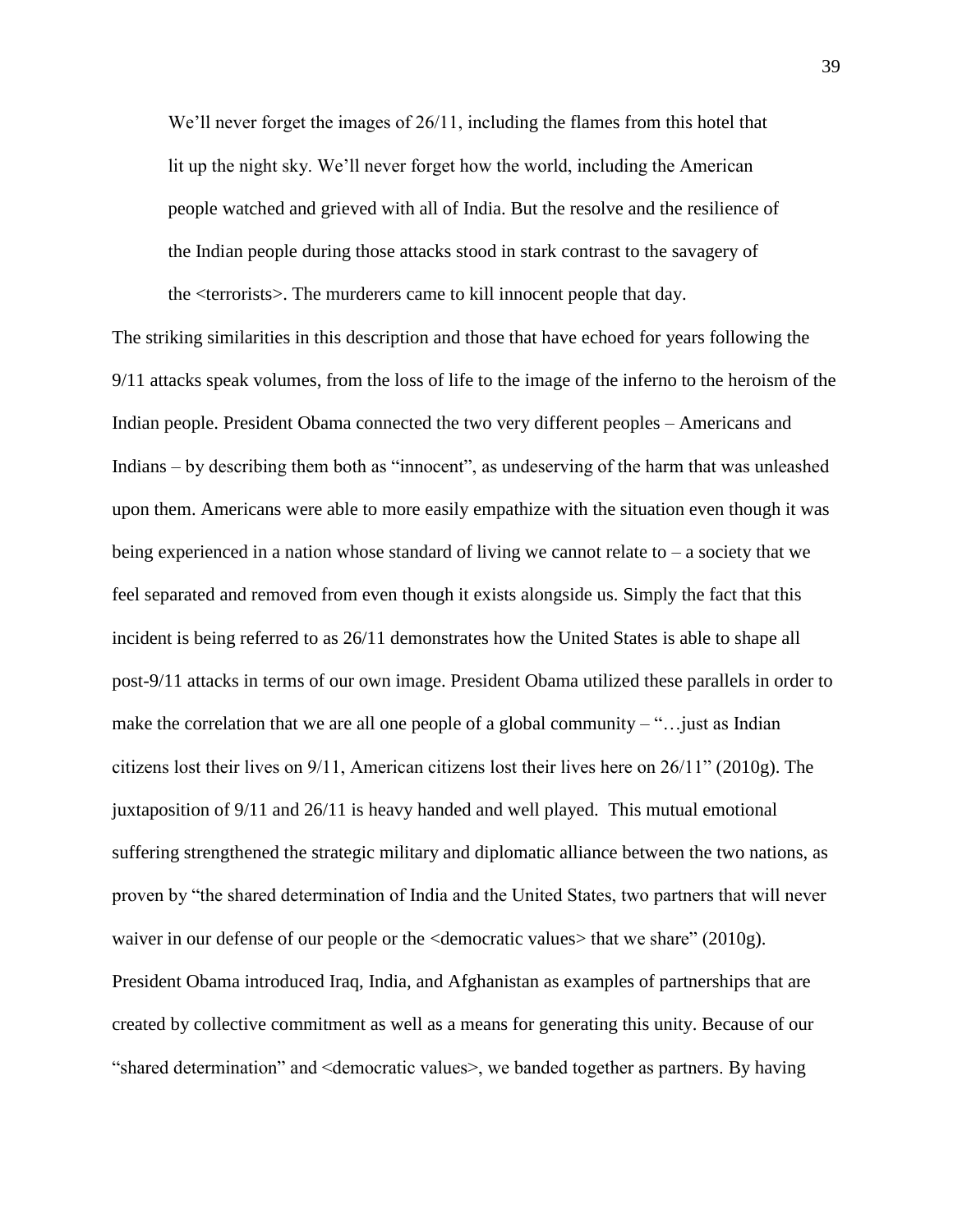developed and strategic partnerships with our allies, we reinforced our global collective commitment to all of the free nations of the world. Because of our promise to "never waiver in our defense", President Obama was directly implying that the <terrorists> would never win.

# **Implications**

Despite the difficult challenges of overcoming the damaging foreign policy rhetoric of the Bush Administration in a post-9/11 world, President Barack Obama successfully established his own unique rhetoric regarding the <War on Terror>. By juxtaposing <terrorism> to  $\leq$ democratic values $\geq$ , specifically the  $\leq$ ule of law $\geq$  in particular, President Obama was able to convey a message that called for collective commitment on a global scale. He simultaneously bridged the split between the partisan two party system, merging the Republican morality complex with the Democratic judicial perspective, reminding both the politicians and the people of the United States of America of their legacy of exceptionalism. President Barack Obama efficiently developed an ideology and successfully launched an ideographic campaign that established the groundwork for his next three years in office in dealing with foreign policy affairs.

President Obama used the transformative rhetoric of his first year to segue the nation in a more personalized understanding of the <terrorist> issue – rather than speaking in terms of the previous administration, he was more comfortable and self-assured in vocalizing his own understanding as his rhetorical presentation of the War on <Terror> became more specific in targeting violent extremists such as Al Qaeda and the Taliban. By removing the term <terrorism> largely from his rhetoric, he made the implication that the  $\langle$ terrorist $\rangle$  threat is also being removed from the modern world as the global community unifies to protect and preserve the <rule of law> and <democratic values> for future generations. As a leader of the free world, the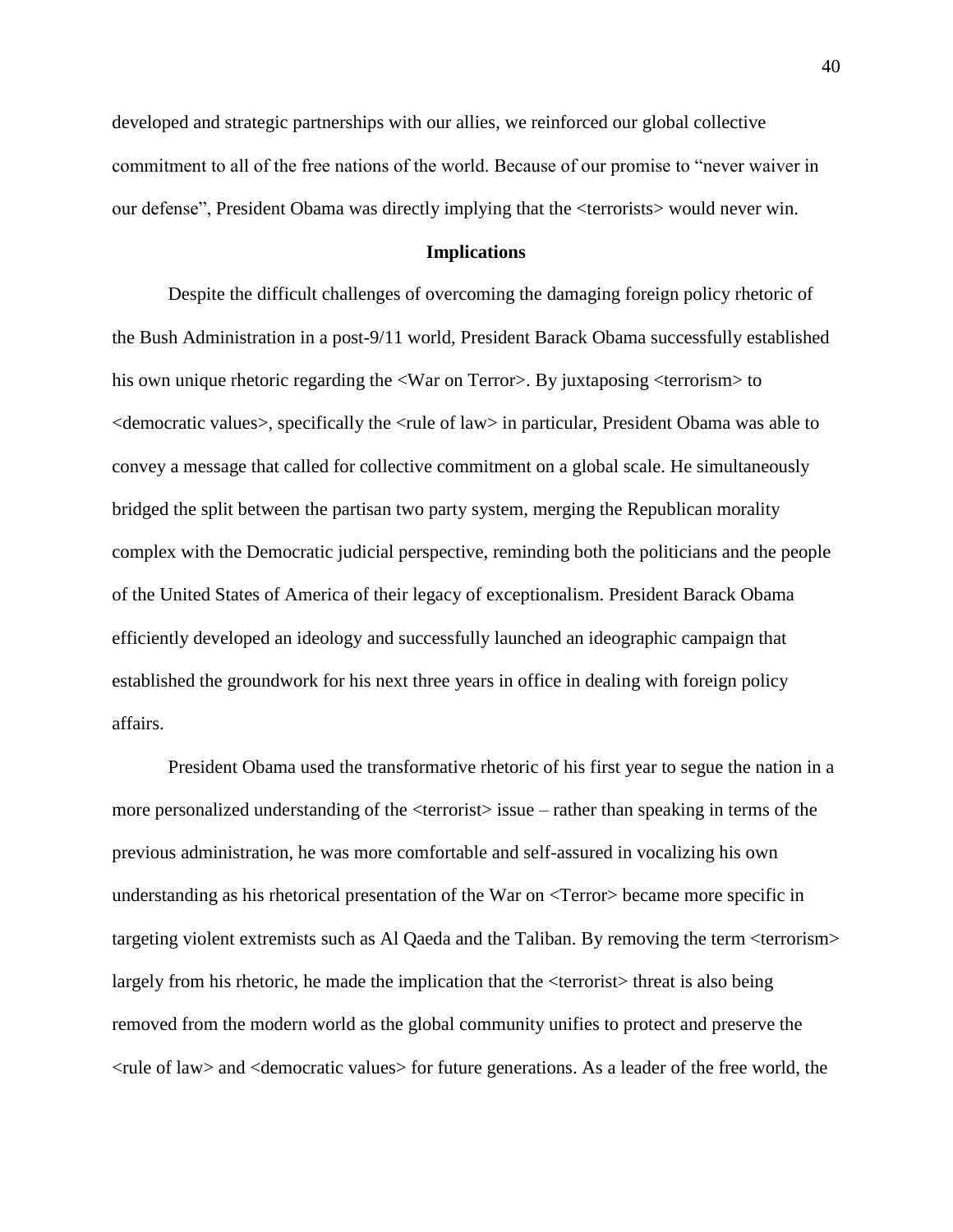United States was lifted to a new level of exceptionalism by becoming a model of how to defend against and stay one step ahead of <terrorist> plots to destroy our way of life.

Today, the War on <Terror> is considered over, but not yet done with (see Harnden, 2010). In order to understand what lies ahead, we must continue to look back into an exploration of President Obama's handlings of <terrorism> during its final years of legislative debate and how the ideograph is handled in the post-War on <Terror> era. It should be noted whether he continues this shift from abstract to more concrete definitions of <terrorism>, whether he focuses more so on domestic unity rather than international collective commitment, and how he plans to continue to oppose <terrorism> - whether it is more so by means of preservation of our ideals such as the <rule of law> and <democratic values> or neutralization through prevention of the gathering of new members and new materials to use against the free world. From there, we can develop a contemporary and working understanding of how <terrorism> is evolving at this moment in politics, media, and foreign policy. This way, we will be able to comprehend the impact and efficacy of President Barack Obama's ideographic campaign, and be able to appreciate the rhetorical legacy that the next Commander-in-Chief will inherit. At this point at the end of his second year, some of the challenges his next-in-line may face would be the expansion of <terrorism> from these specifics that President Obama is now working towards targeting that could be perhaps too narrow. They will have to develop a keen understanding of the partisan nature and current status of the House in order to advance the hybridized definition that President Obama forged in his first year and echoed in his second. Further, they must remain comfortable in our American exceptionalsim, because at least for right now, the United States acts role as a leader and role model which the rest of the world looks to in dark and troubling times.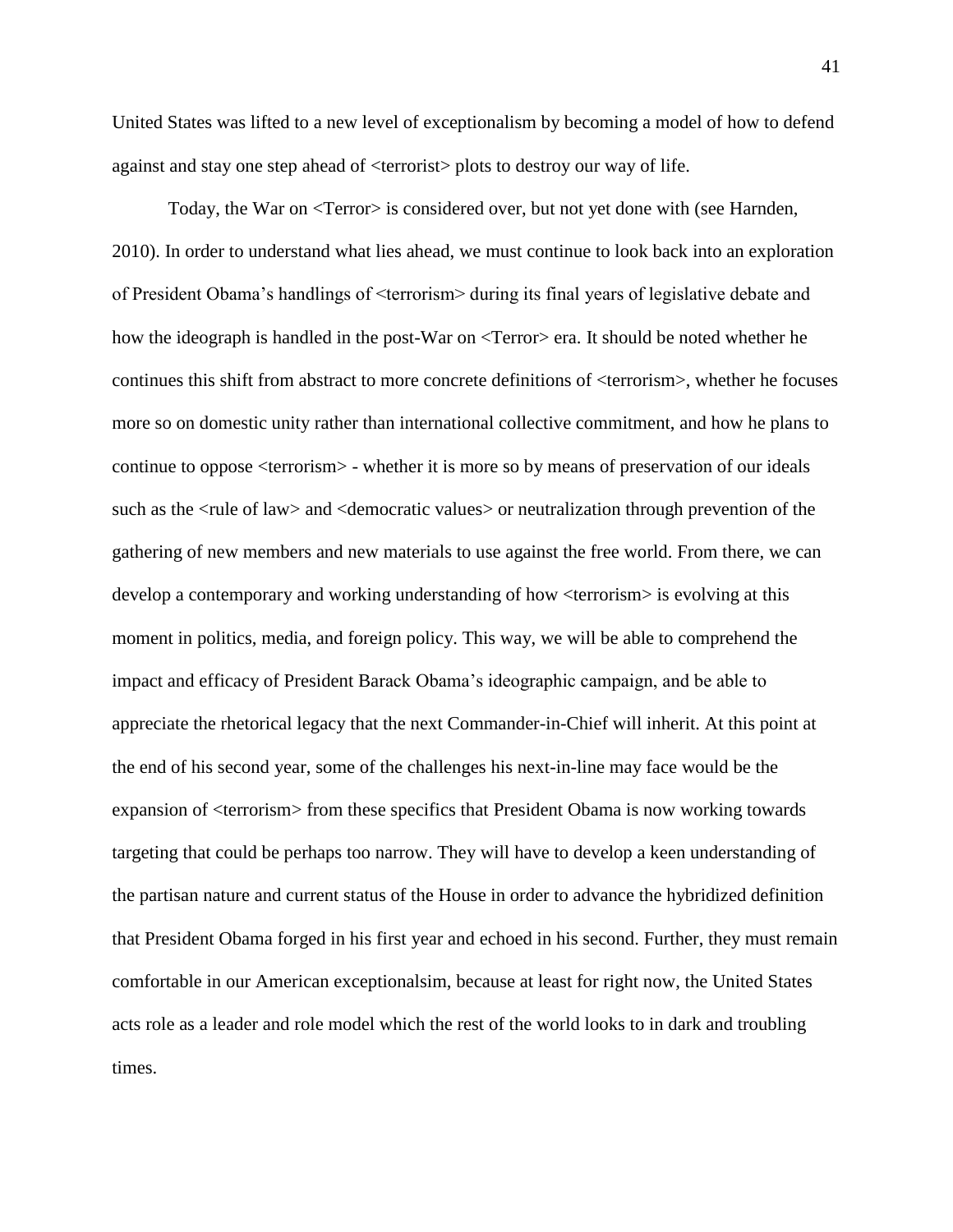In a statement before the G8 Leaders halfway into his second year, President Obama (2010e) implicitly summarized his rhetorical intent:

<Terrorism> will not be defeated by force alone. It is critical to address the conditions conducive to the spread of <terrorism>, and, in particular, that governments promote the <rule of law>, the protection of human rights and fundamental freedoms, <democratic values>, good governance, tolerance and inclusiveness to offer a viable alternative to those who could be susceptible to <terrorist> recruitment and to radicalization leading to violence.

By answering the call to collective commitment and taking proactive measures of employing the full extent of the  $\langle$ rule of law $\rangle$  and our  $\langle$  democratic values $\rangle$ , we have already begun to fight against <terrorism> rather than waiting to fight back as a trigger response to a <terrorist> attack whose consequences would be nothing short of tragic. President Obama realized that the only way to defeat <terrorists> is not to reason with them or meet them on a battle field, for they do not appeal to logic nor do they adhere to traditional means of combat warfare – the best and only way to ensure success is to neutralize them before they strengthen their resolve or their arsenals of men and weapons.

As President Obama became more comfortable in his role as president, the United States become more comfortable accepting the burden of responsibility as a world leader in a time of change, where now the largest issue facing foreign policy affairs is the threat of a  $\alpha$  -nuclear terrorist> attack. Through his resolve and his rhetoric, President Obama overcame the adversities set before him by the previous administration and a severely partisan house. As commander and chief, he defended our <rule of law> and <democratic values> which encouraged American exceptionalism that defined our leadership role in the global community. Through his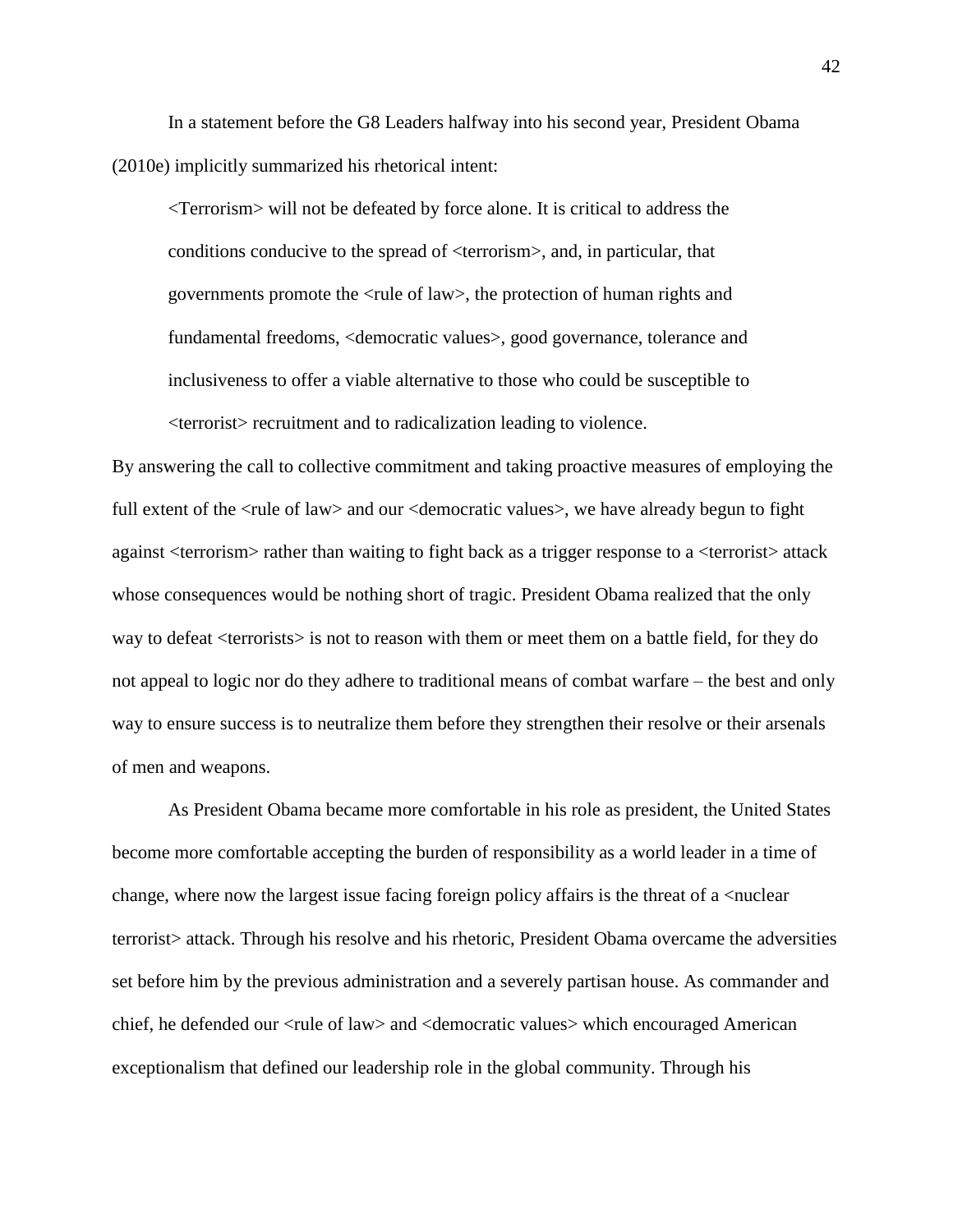manipulation of the <terrorist> ideograph, President Barack Obama furthered American foreign policy relations and partnerships by establishing a discourse that would unite both the nation and the world, irrevocably changing the direction of history as we await the unfolding of the future of the global fight against <terrorism>.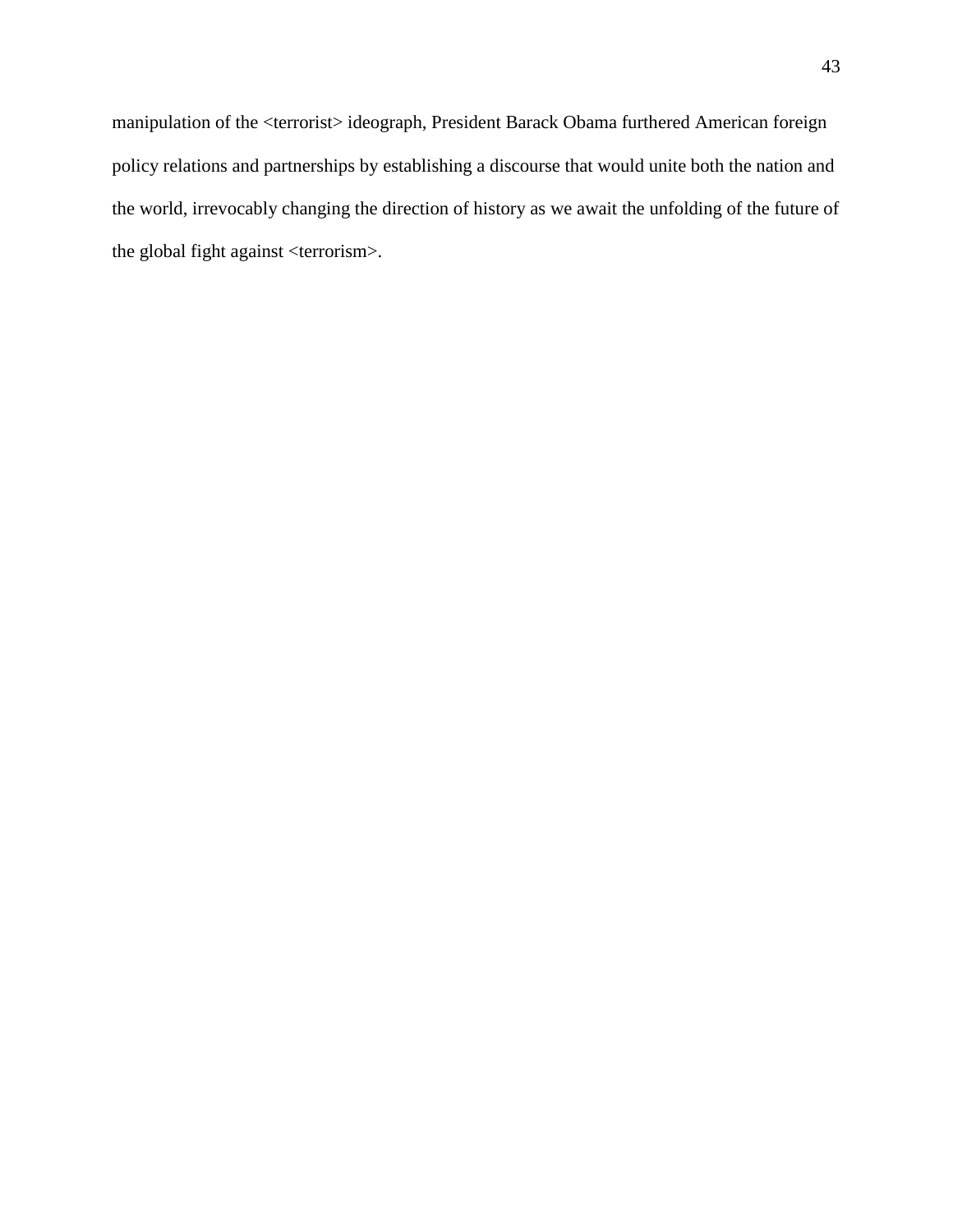#### References

Ambrose, S.E. (1991-92). The president and foreign policy. *Foreign Affairs*, 70, 120-38.

- Amernic, J. H., & Craig, R. J. (2004). 9/1 1 in the service of corporate rhetoric: Southwest Airlines' 2001 letter to shareholders. *Journal of Communication Inquiry*, *28*(4), 325-341. doi:10.1177/0196859904267121
- Bacevich, A.J. (2009). *The limits of power: The end of American exceptionalism*. New York: Holt.
- Bostdorff, D.M. (1994). *The presidency and the rhetoric of foreign crisis*. Columbia, SC: University of South Carolina Press.
- Campbell, K. K., & Jamieson, K. H. (2008). *Presidents creating the presidency: deeds done in words*. Chicago: University of Chicago Press.
- Delgado, F. (1995). Chicano movement rhetoric: An ideographic interpretation. *Communication Quarterly*, *43*(4), 446-455.
- Denton, R.E. & Woodward, R.C. (1990). *Political communication in America*, 2<sup>nd</sup> ed. New York: Praeger.
- Edwards, J. L., & Winkler, C. K. (1997). Representative Form and the Visual Ideograph: The Iwo Jima Image in Editorial Cartoons. *Quarterly Journal Of Speech*, *83*(3), 289.
- Enck-Wanzer, D. (2012). Decolonizing Imaginaries: Rethinking "the People" in the Young Lords' Church Offensive. *Quarterly Journal Of Speech*, *98*(1), 1-23. doi:10.1080/00335630.2011.638656
- Harnden, T. (2010, May 27). Barack Obama declares the 'War on Terror' is over. *The Telegraph.* Retrieved from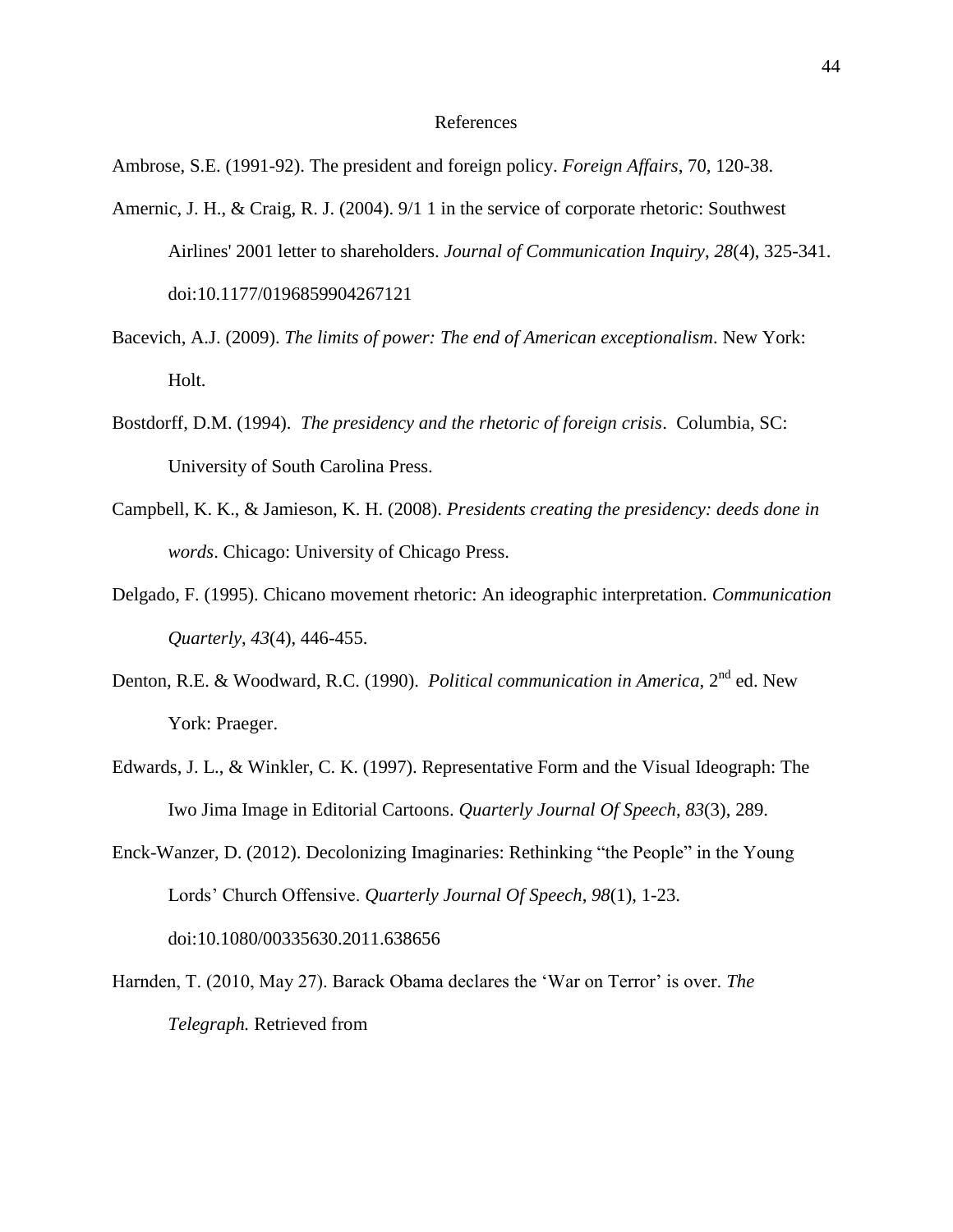http://www.telegraph.co.uk/news/worldnews/barackobama/7772598/Barack-Obamadeclares-the-War-on-Terror-is-over.html

- Hasian Jr., M., & Condit, C. (1996). The rhetorical boundaries of `the law': A consideration of the rhetorical culture of legal practice and the case of the 'Separate But Equal' Doctrine. *Quarterly Journal Of Speech*, *82*(4), 323.
- Hodgson, G. (2009). *The myth of American exceptionalism.* New Haven, CT: Yale University Press.
- Hoffman, K.S. (2011). Visual persuasion in George W. Bush's presidency: Cowboy imagery in public discourse. *Congress and the Presidency,* 38, 322-343.
- Kuypers, J. A., & Althouse, M. T. (2009). John Pym, Ideographs, and the Rhetoric of Opposition to the English Crown. *Rhetoric Review*, *28*(3), 225-245. doi:10.1080/07350190902958677

Mason, D.S. (2009). *The end of the American century.* Lanham, MD: Rowman and Littlefield.

- McCrisken, T. (2003). *American exceptionalism and the legacy of Vietnam: U.S. foreign policy since 1974*. New York: Palgrave.
- McGee, M. (1980). The "Ideograph": A link between rhetoric and ideology. *Quarterly Journal Of Speech*, *66*(1), 1-16.

Neustadt, R.E. (1990). *Presidential power: The politics of leadership*. New York: Wiley.

Obama, B. H. (2009a, February 24). Address before a joint session of Congress. Retrieved July 3, 2012, from The American Presidency Project Web site: [http://www.presidency.uscb.edu/ws/print.php?pid=85753.](http://www.presidency.uscb.edu/ws/print.php?pid=85753)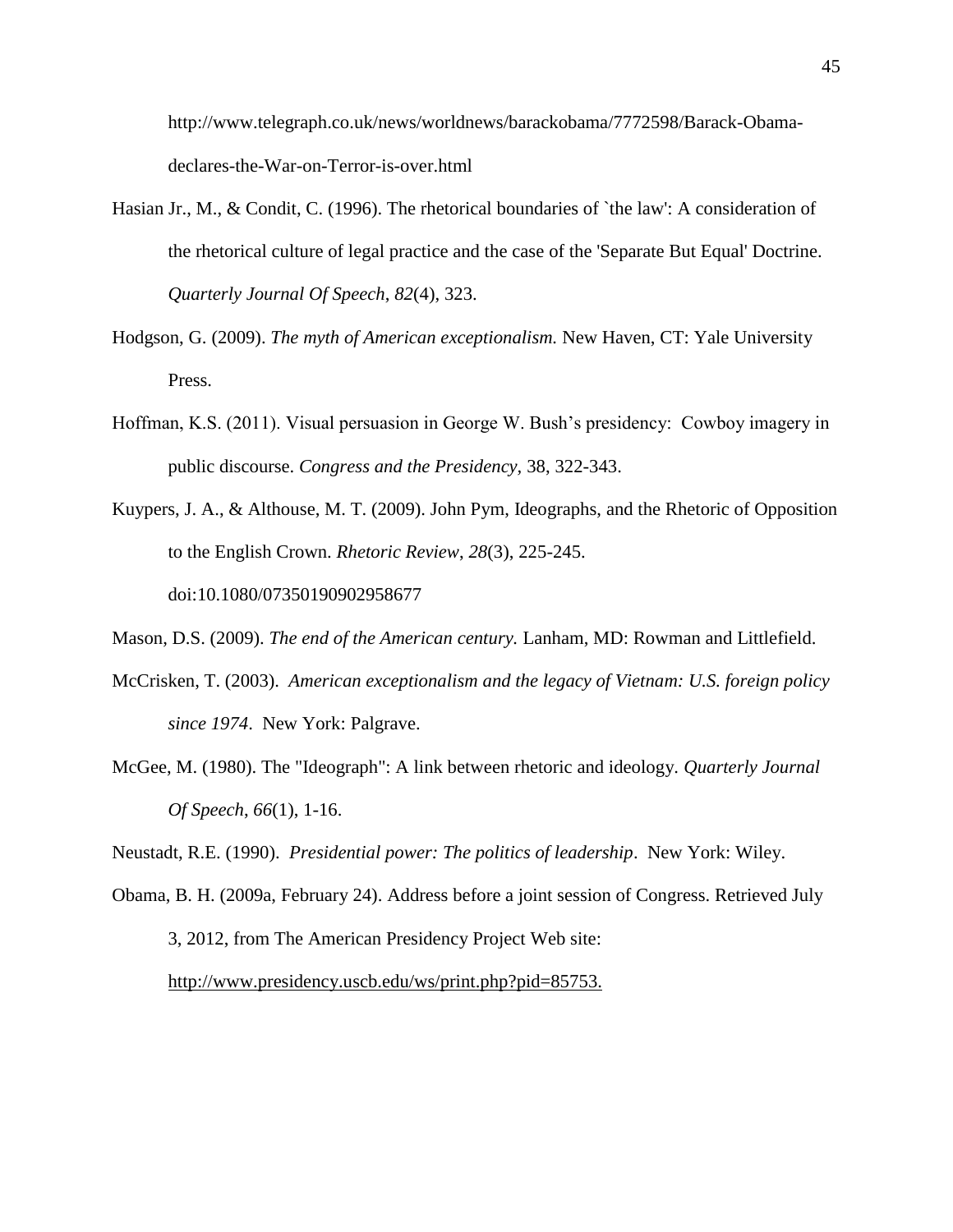- Obama, B. H. (2009b, February 27). Remarks on military operations in Iraq at Camp Lejeune, North Carolina. Retrieved July 3, 2012, from the American Presidency Project Web site: [http://www.presidency.uscb.edu/ws/print.php?pid=85807.](http://www.presidency.uscb.edu/ws/print.php?pid=85807)
- Obama, B. H. (2009c, March 12). Remarks at the National Defense University. Retrieved July 3, 2012, from the American Presidency Project Web site: [http://www.presidency.uscb.edu/ws/print.php?pid=85854.](http://www.presidency.uscb.edu/ws/print.php?pid=85854)
- Obama, B. H. (2009d, April 6). Remarks to the Grand National Assembly of Turkey in Ankara. Retrieved July 3, 2012, from the American Presidency Project Web site: [http://www.presidency.uscb.edu/ws/print.php?pid=85972.](http://www.presidency.uscb.edu/ws/print.php?pid=85972)
- Obama, B. H. (2009e, April 20). Remarks at the Central Intelligence Agency in Langley, Virginia. Retrieved July 3, 2012, from the American Presidency Project Web site: [http://www.presidency.uscb.edu/ws/print.php?pid=86024.](http://www.presidency.uscb.edu/ws/print.php?pid=86024)
- Obama, B. H. (2009f, May 13). Commencement address at Arizona State University in Tempe. Retrieved July 3, 2012, from the American President Project Web site: [http://www.presidency.uscb.edu/ws/print.php?pid=86138.](http://www.presidency.uscb.edu/ws/print.php?pid=86138)

Obama, B. H. (2009g, July 8). G8 declaration on counter terrorism. Retrieved July 3, 2012, from

the American Presidency Project Web site:

[http://www.presidency.uscb.edu/ws/print.php?pid=86411.](http://www.presidency.uscb.edu/ws/print.php?pid=86411)

Obama, B. H. (2009h, October 6). Remarks at the National Counterterrorism Center in McLean, Virginia. Retrieved July 3, 2012, from the American Presidency Project Web site: [http://www.presidency.uscb.edu/ws/print.php?pid=86733.](http://www.presidency.uscb.edu/ws/print.php?pid=86733)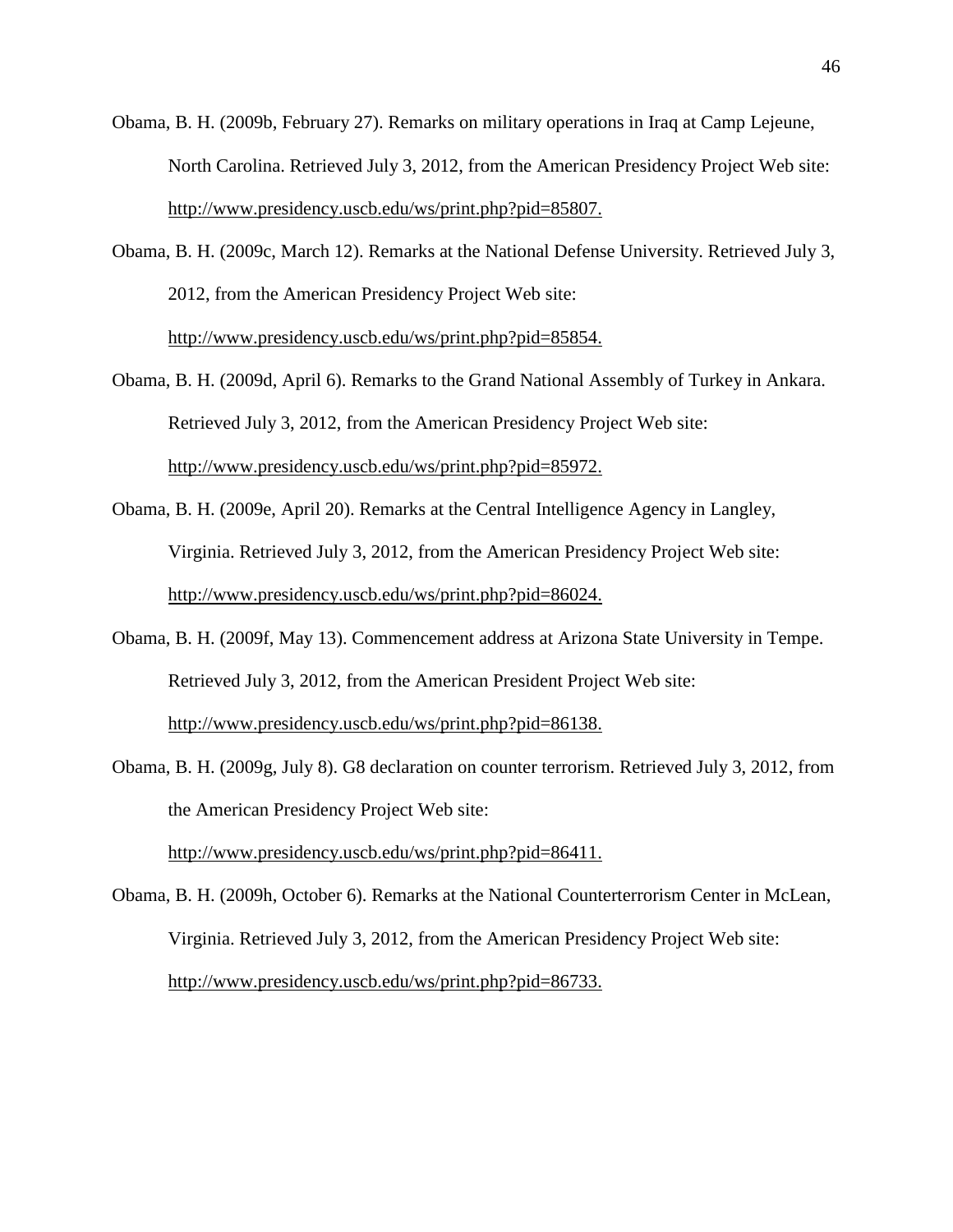- Obama, B. H. (2009i, October 20). Remarks to Joint Terrorism Task Force staff members in New York City. Retrieved July 3, 2012, from the American Presidency Project Web site: [http://www.presidency.uscb.edu/ws/print.php?pid=86795.](http://www.presidency.uscb.edu/ws/print.php?pid=86795)
- Obama, B. H. (2009j, October 26). Remarks prior to a meeting with the cochairs of the President's Intelligence Advisory Board and senior members of the intelligence community. Retrieved July 3, 2012, from the American Presidency Project Web site: [http://www.presidency.uscb.edu/ws/print.php?pid=86817.](http://www.presidency.uscb.edu/ws/print.php?pid=86817)
- Obama, B. H. (2009k, December 1). Address to the nation at the United States Military Academy at West Point, New York. Retrieved July 3, 2012, from the American Presidency Project Web site: [http://www.presidency.uscb.edu/ws/print.php?pid=86948.](http://www.presidency.uscb.edu/ws/print.php?pid=86948)
- Obama, B. H. (2009l, December 10). Address accepting the Nobel Peace Prize in Oslo, Norway. Retrieved July 3, 2012, from the American Presidency Project Web site: [http://www.presidency.uscb.edu/ws/print.php?pid=86978.](http://www.presidency.uscb.edu/ws/print.php?pid=86978)
- Obama, B. H. (2010a, January 27).Address before a joint session of Congress on the state of the Union. Retrieved December 12, 2012, from The American Presidency Project Web site: [http://www.presidency.uscb.edu/ws/print.php?pid=87433.](http://www.presidency.uscb.edu/ws/print.php?pid=87433)
- Obama, B. H. (2010b, March 7).Remarks on the parliamentary elections in Iraq. Retrieved December 12, 2012, from The American Presidency Project Web site: [http://www.presidency.uscb.edu/ws/print.php?pid=87619.](http://www.presidency.uscb.edu/ws/print.php?pid=87619)
- Obama, B. H. (2010c, April 13). Remarks at the opening session of the Nuclear Security Summit. Retrieved December 12, 2012, from The American Presidency Project Web site: [http://www.presidency.uscb.edu/ws/print.php?pid=87738.](http://www.presidency.uscb.edu/ws/print.php?pid=87738)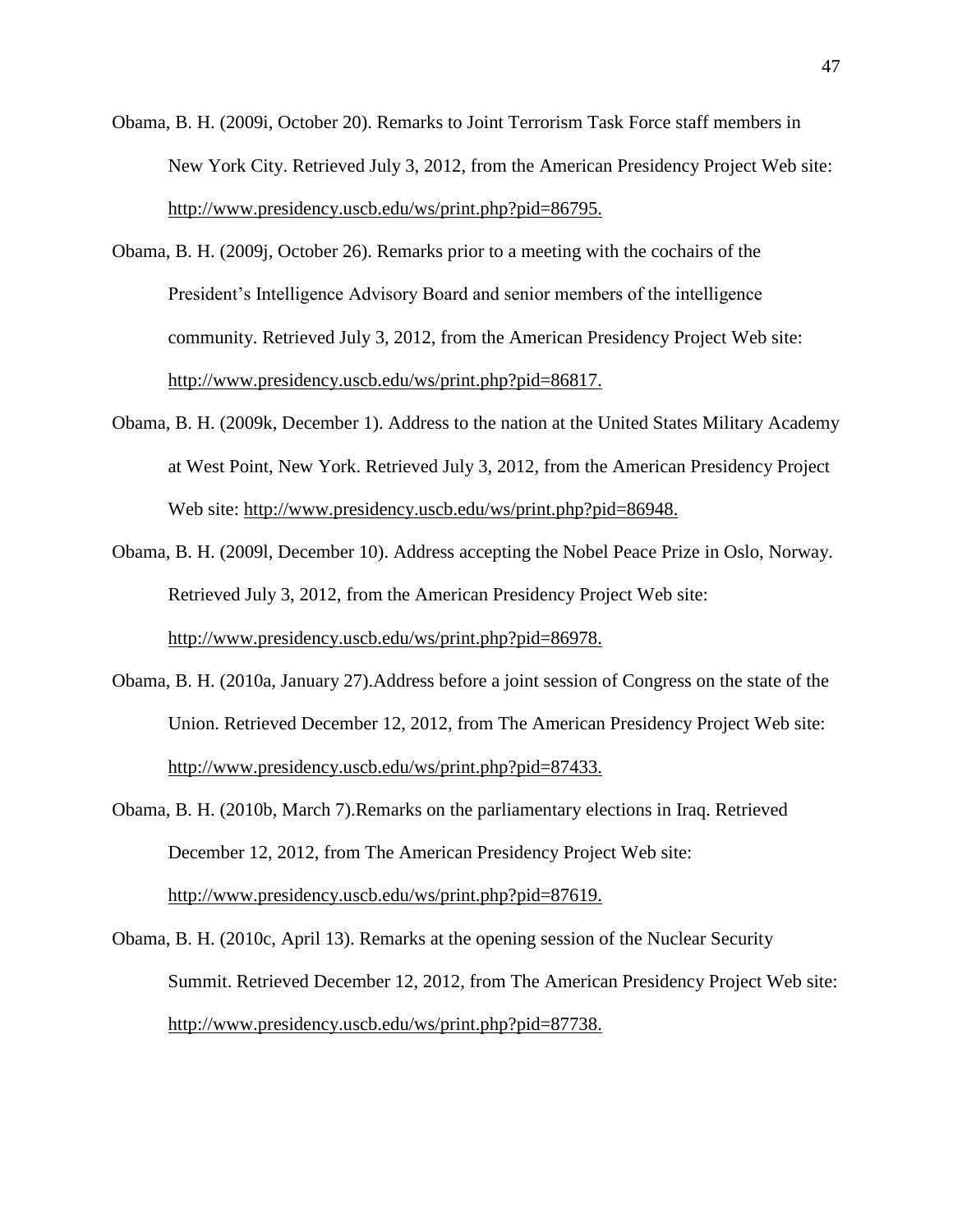- Obama, B. H. (2010d, May 12).The President's news conference with President Hamid Karzai of Afghanistan. Retrieved December 12, 2012, from The American Presidency Project Web site: [http://www.presidency.uscb.edu/ws/print.php?pid=87894.](http://www.presidency.uscb.edu/ws/print.php?pid=87894)
- Obama, B. H. (2010e, June 26).G-8 leaders statement on countering terrorism. Retrieved December 12, 2012, from The American Presidency Project Web site: [http://www.presidency.uscb.edu/ws/print.php?pid=88156.](http://www.presidency.uscb.edu/ws/print.php?pid=88156)
- Obama, B. H. (2010f, August 31). Address to the nation on the end of combat operations in Iraq. Retrieved December 12, 2012, from The American Presidency Project Web site: [http://www.presidency.uscb.edu/ws/print.php?pid=88362.](http://www.presidency.uscb.edu/ws/print.php?pid=88362)
- Obama, B. H. (2010g, November 6). Remarks on the second anniversary of the terrorist attacks in Mumbai, India. Retrieved December 12, 2012, from The American Presidency Project Web site: [http://www.presidency.uscb.edu/ws/print.php?pid=88677.](http://www.presidency.uscb.edu/ws/print.php?pid=88677)
- Parry-Giles, T. (1995). Ideology and poetics in public issue construction: Thatcherism, Civil liberties, and `terrorism'.. *Communication Quarterly*, *43*(2), 182-196.
- Pew Global Attitudes Project (2008, December 18). Global public opinion in the Bush years. Retrieved December 4, 2012, from [http://www.pewglobal.org/2008/12/18/global-public](http://www.pewglobal.org/2008/12/18/global-public-%09opinion-in-the-bush-years-2001-2008/)[opinion-in-the-bush-years-2001-2008/.](http://www.pewglobal.org/2008/12/18/global-public-%09opinion-in-the-bush-years-2001-2008/)
- Schonberg, K.K. (2003). *Pursuing the national interest: Moments of transition in twentieth century American foreign policy*. Westport, CT: Praeger.
- Smith, T. (2007). *A pact with the devil: Washington's bid for world supremacy and the betrayal of the American promise.* New York: Routledge.
- Stuckey, M.E. (2004). *Defining Americans: The presidency and national identity*. Lawrence, KS: University of Kansas Press.